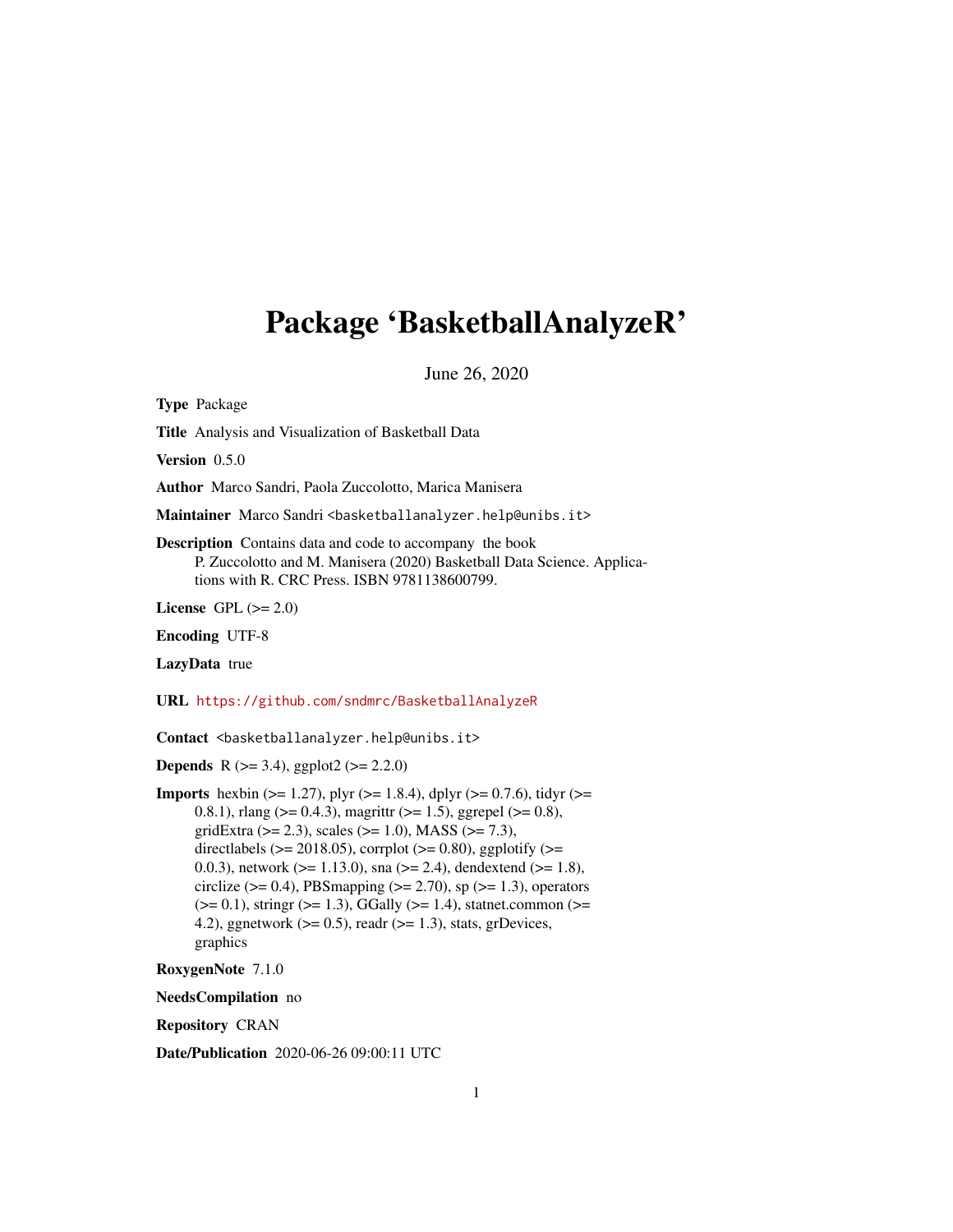# R topics documented:

| 3              |
|----------------|
| $\overline{4}$ |
| 5              |
| $\overline{7}$ |
| 8              |
| 10             |
| 12             |
| 13             |
| 15             |
| 17             |
| 19             |
| 20             |
| 21             |
| 22             |
| 23             |
| 24             |
| 25             |
| 26             |
| 27             |
| 28             |
| 29             |
| 30             |
| 32             |
| 33             |
| 34             |
| 35             |
| 36             |
| 38             |
| 39             |
| 40             |
| 42             |
| 43             |
| 44             |
| 46             |
| 47             |
| 49             |
| 50             |
| 52             |
| 54             |
| 56             |
| 58             |
| 58             |
| 60             |
|                |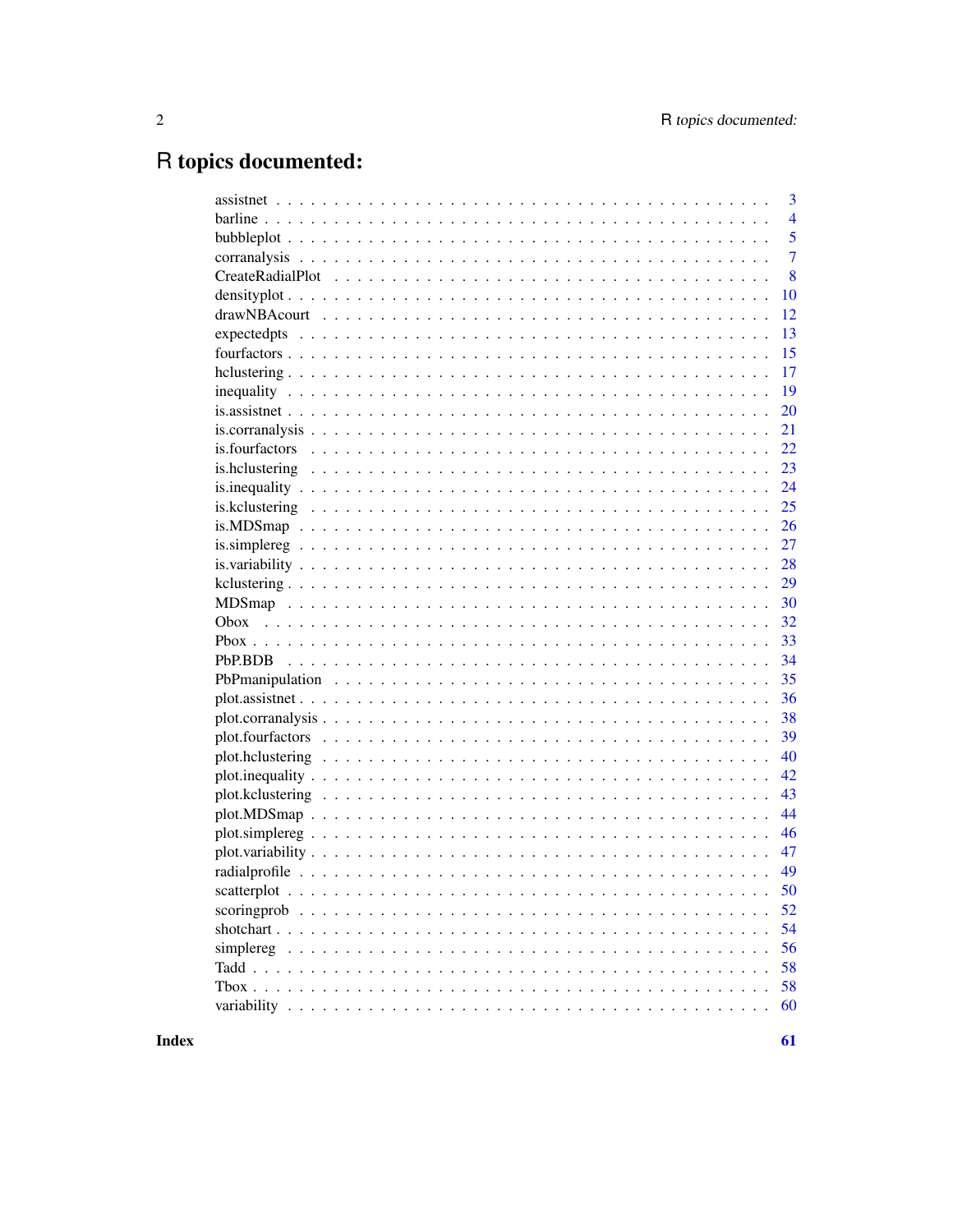<span id="page-2-1"></span><span id="page-2-0"></span>

Investigates the network of assists-shots in a team

### Usage

```
assistnet(
  data,
  assist = "assist",
  player = "player",
 points = "points",
  event.type = "event_type"
)
```
#### Arguments

| data       | a data frame whose rows are field shots and columns are variables to be specified<br>in assist, player, points, event. type (see Details).                |
|------------|-----------------------------------------------------------------------------------------------------------------------------------------------------------|
| assist     | character, indicating the name of the variable with players who made the assists,<br>if any.                                                              |
| player     | character, indicating the name of the variable with players who made the shot.                                                                            |
| points     | character, indicating the name of the variable with points.                                                                                               |
| event.type | character, indicating the name of the variable with type of event (mandatory<br>categories are "miss" for missed field shots and "shot" for field goals). |

### Details

The data data frame could also be a play-by-play dataset provided that rows corresponding to events different from field shots are not coded as "shot" in the event. type variable.

#### Value

A list with 3 elements, assistTable (a table), nodeStats (a data frame), and assistNet (a network object). See Details.

assistTable, the cross-table of assists made and received by the players.

nodeStats, a data frame with the following variables:

- FGM (fields goals made),
- FGM\_AST (field goals made thanks to a teammate's assist),
- FGM\_ASTp (percentage of FGM\_AST over FGM),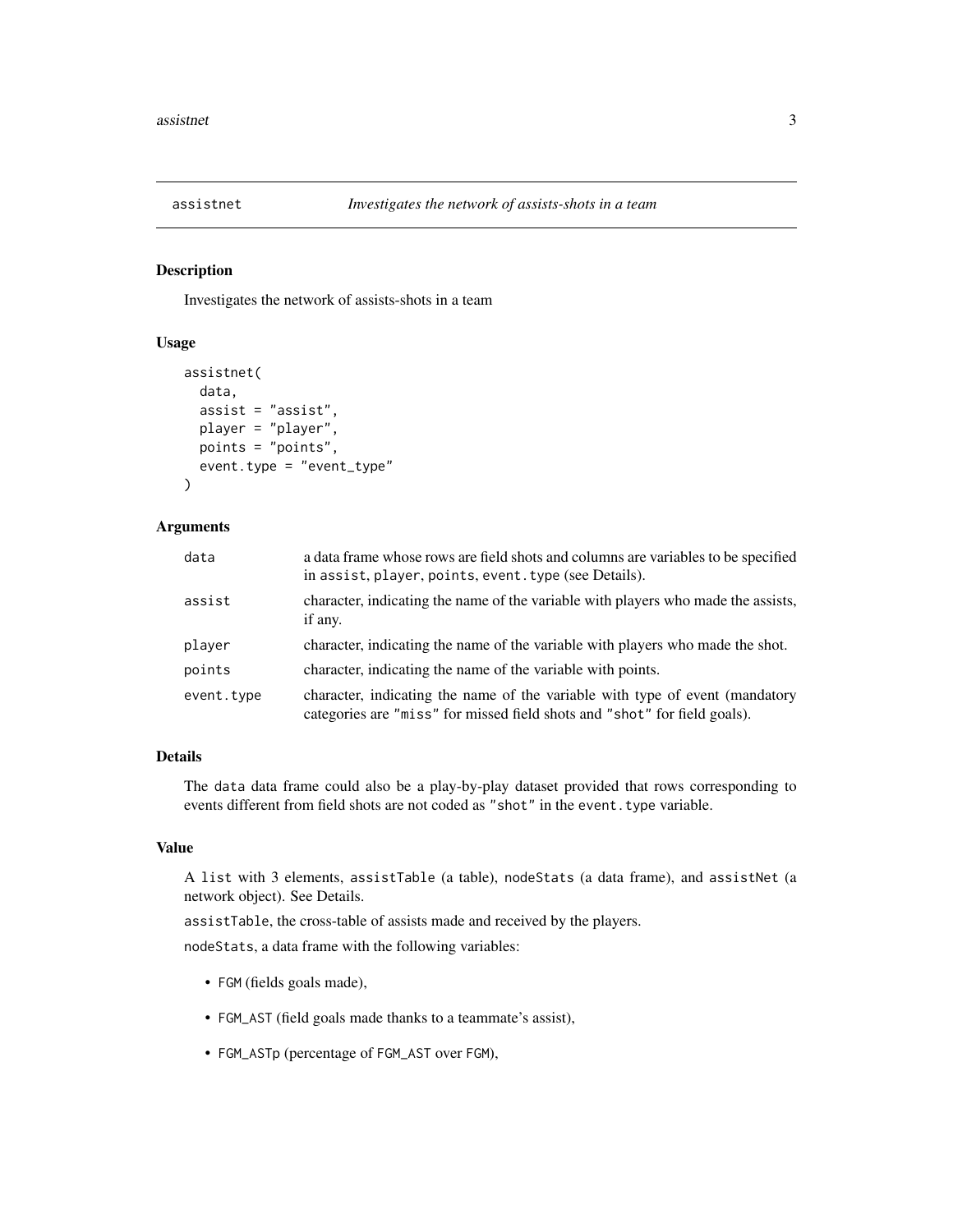#### <span id="page-3-0"></span>4 barline barline barline barline barline barline barline barline barline barline barline barline

- FGPTS (points scored with field goals),
- FGPTS\_AST (points scored thanks to a teammate's assist),
- FGPTS\_ASTp (percentage of FGPTS\_AST over FGPTS),
- AST (assists made),
- ASTPTS (point scored by assist's teammates).

assistNet, an object of class network that can be used for further network analysis with specific R packages (see [network](#page-0-0))

#### Author(s)

Marco Sandri, Paola Zuccolotto, Marica Manisera (<br/>basketballanalyzer.help@unibs.it>)

### References

P. Zuccolotto and M. Manisera (2020) Basketball Data Science: With Applications in R. CRC Press.

#### Examples

```
PbP <- PbPmanipulation(PbP.BDB)
PbP.GSW <- subset(PbP, team=="GSW")
out <- assistnet(PbP.GSW)
plot(out, layout="circle", edge.thr=30, node.col="FGM_ASTp", node.size="ASTPTS")
```
barline *Draws a bar-line plot*

### Description

Draws a bar-line plot

#### Usage

```
barline(
  data,
  id,
  bars,
  line,
  order.bv = id,
  decreasing = TRUE,
  labels.bars = NULL,
  label.line = NULL,
  title = NULL
)
```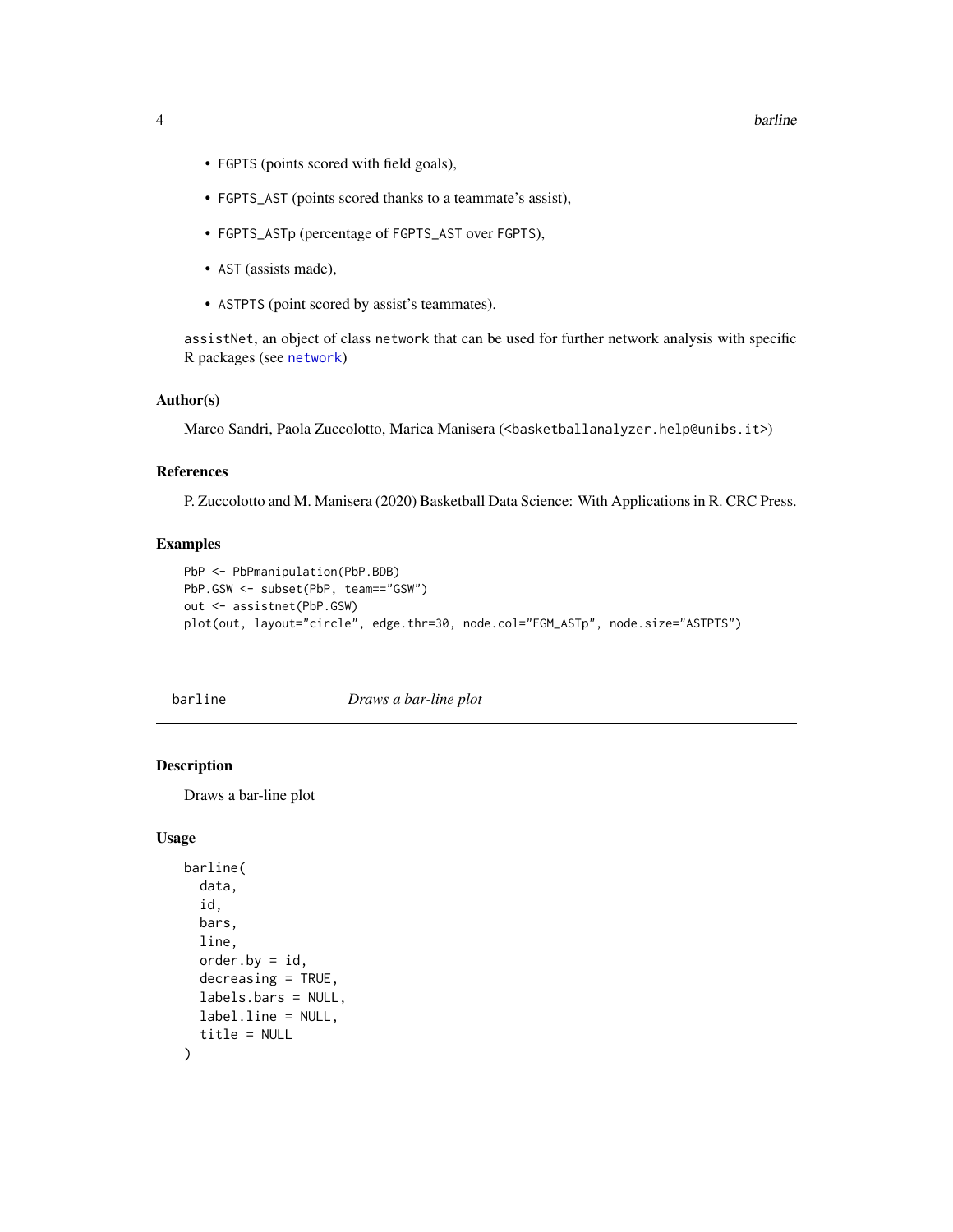### <span id="page-4-0"></span>bubbleplot 5

### Arguments

| data        | a data frame.                                                               |
|-------------|-----------------------------------------------------------------------------|
| id          | character, name of the ID variable.                                         |
| bars        | character vector, names of the bar variables.                               |
| line        | character, name of the line variable.                                       |
| order.by    | character, name of the variable used to order bars (on the x-axis).         |
| decreasing  | logical; if TRUE, decreasing order.                                         |
| labels.bars | character vector, labels for the bar variables.                             |
| label.line  | character, label for the line variable on the second y-axis (on the right). |
| title       | character, plot title.                                                      |

### Value

A ggplot2 object

#### Author(s)

Marco Sandri, Paola Zuccolotto, Marica Manisera (< basketballanalyzer.help@unibs.it>)

#### References

P. Zuccolotto and M. Manisera (2020) Basketball Data Science: With Applications in R. CRC Press.

### Examples

```
dts <- subset(Pbox, Team=="Houston Rockets" & MIN>=500)
barline(data=dts, id="Player", bars=c("P2p","P3p","FTp"),
       line="MIN", order.by="Player",
       labels.bars=c("2P","3P","FT"), title="Houston Rockets")
```
bubbleplot *Draws a bubble plot*

### Description

Draws a bubble plot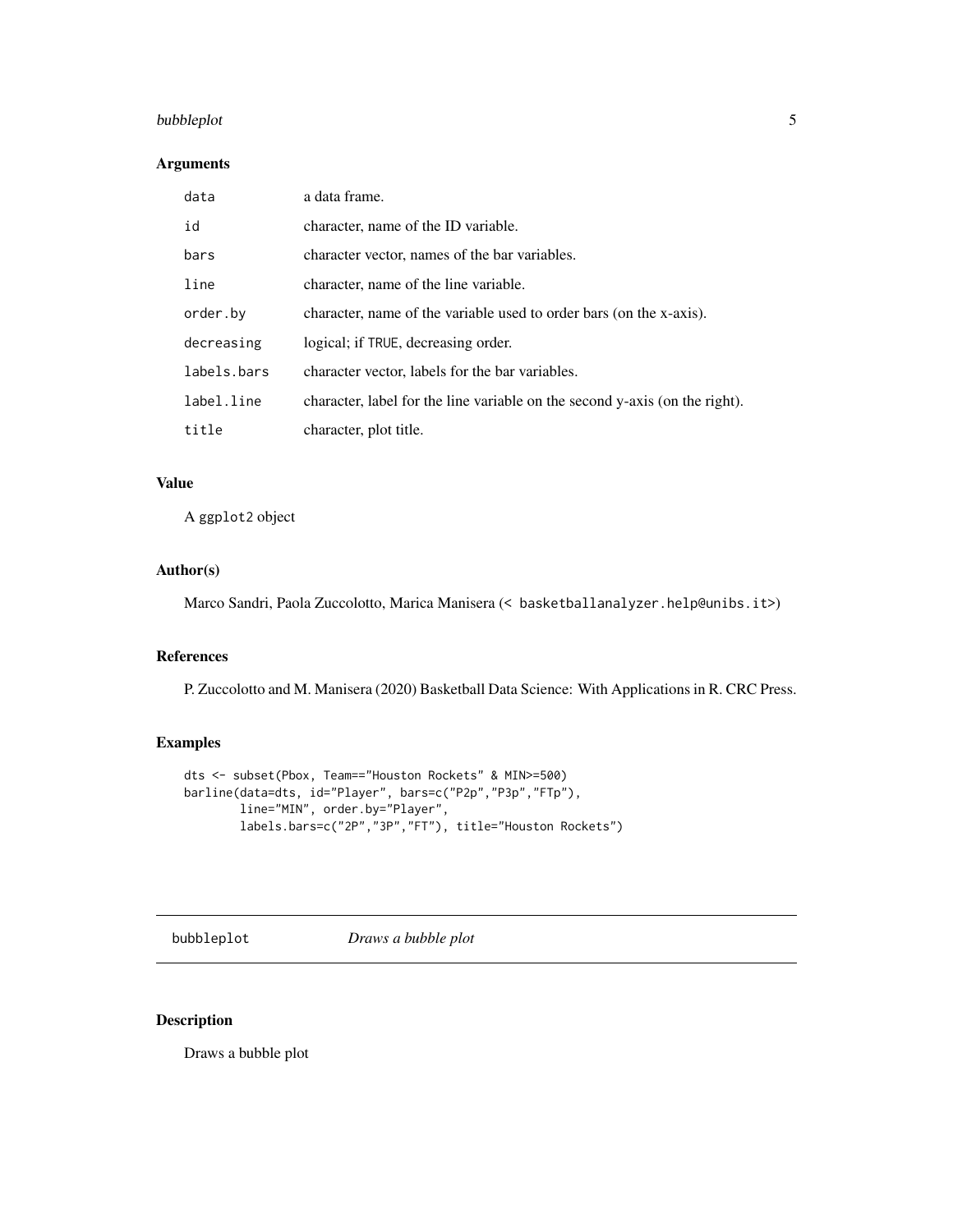### Usage

```
bubbleplot(
 data,
  id,
 x,
 y,
 col,
 size,
 text.col = NULL,
 text.size = 2.5,
  scale.size = TRUE,
 labels = NULL,
 mx = NULL,my = NULL,mcol = NULL,title = NULL,
 repel = TRUE,text.legend = TRUE
\mathcal{L}
```
### Arguments

| data        | a data frame.                                                                                                          |
|-------------|------------------------------------------------------------------------------------------------------------------------|
| id          | character, name of the ID variable.                                                                                    |
| X           | character, name of the x-axis variable.                                                                                |
| У           | character, name of the y-axis variable.                                                                                |
| col         | character, name of variable on the color axis.                                                                         |
| size        | character, name of variable on the size axis.                                                                          |
| text.col    | character, name of variable for text colors.                                                                           |
| text.size   | integer, text font size.                                                                                               |
| scale.size  | logical; if TRUE, size variable is rescaled between 0 and 100.                                                         |
| labels      | character vector, variable labels (on legend and axis).                                                                |
| mx          | numeric, x-coordinate of the vertical axis; default is the mean value of x variable.                                   |
| my          | numeric, y-coordinate of the horizontal axis; default is the mean value of y vari-<br>able.                            |
| mcol        | numeric, midpoint of the diverging scale (see scale_colour_gradient2); de-<br>fault is the mean value of col variable. |
| title       | character, plot title.                                                                                                 |
| repel       | logical; if TRUE, activate text repelling.                                                                             |
| text.legend | logical; if TRUE, show the legend for text color.                                                                      |

### Value

A ggplot2 object

<span id="page-5-0"></span>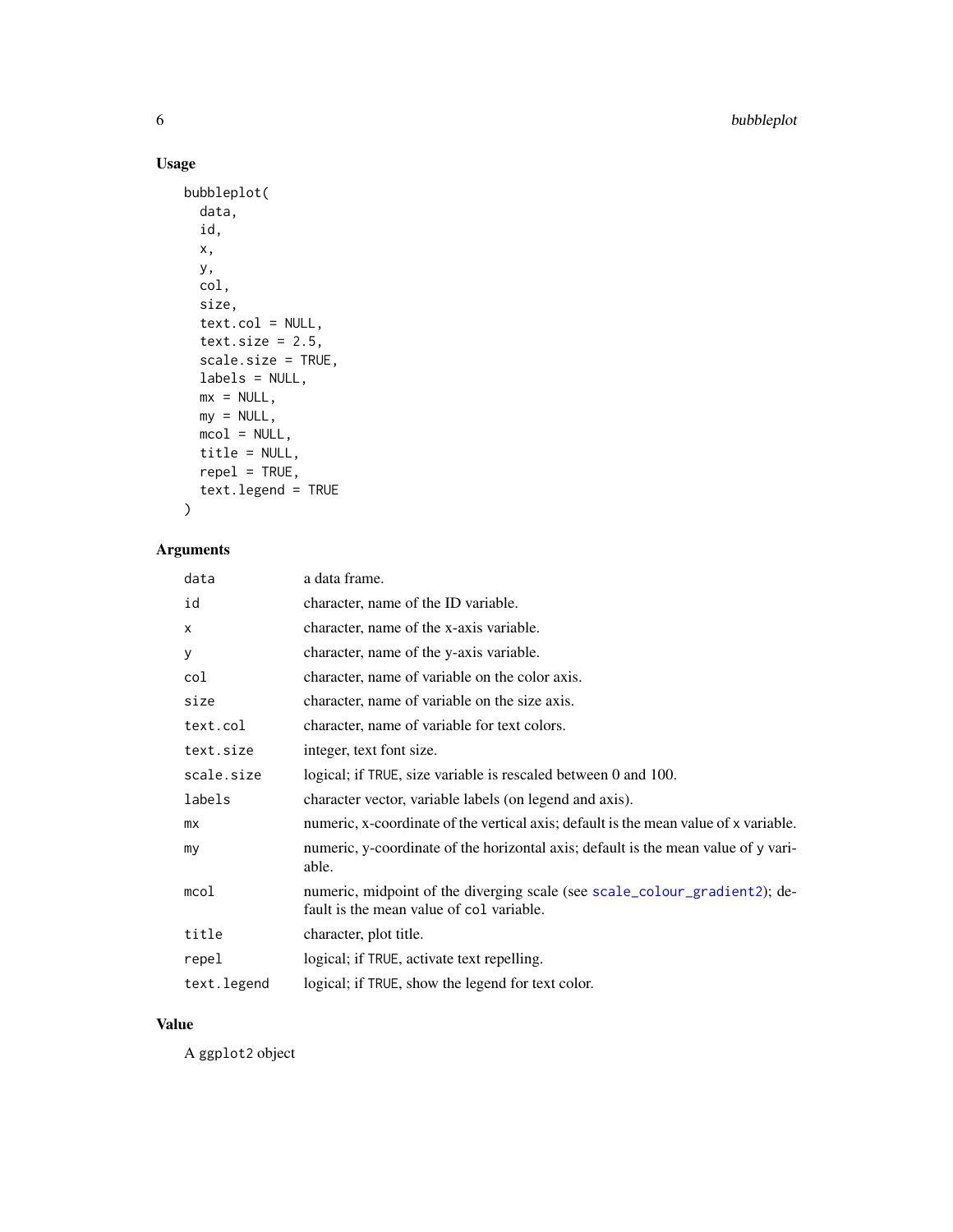### <span id="page-6-0"></span>corranalysis 7

#### Author(s)

Marco Sandri, Paola Zuccolotto, Marica Manisera (<br/>basketballanalyzer.help@unibs.it>)

#### References

P. Zuccolotto and M. Manisera (2020) Basketball Data Science: With Applications in R. CRC Press.

#### Examples

```
X <- with(Tbox, data.frame(T=Team, P2p=P2p, P3p=P3p, FTp=FTp, AS=P2A+P3A+FTA))
labs <- c("2-point shots (% made)","3-point shots (% made)",
          "free throws (% made)","Total shots attempted")
bubbleplot(X, id="T", x="P2p", y="P3p", col="FTp",
           size="AS", labels=labs)
```
<span id="page-6-1"></span>corranalysis *Correlation analysis*

#### Description

Correlation analysis

#### Usage

```
corranalysis(data, threshold = 0, sig.level = 0.95)
```
#### Arguments

| data      | a numeric matrix or data frame (see cor).                                                                            |
|-----------|----------------------------------------------------------------------------------------------------------------------|
| threshold | numeric, correlation cutoff (default 0); correlations in absolute value below<br>threshold are set to 0.             |
| sig.level | numeric, significance level (default 0.95); correlations with p-values greater that<br>1-sig. level are set to $0$ . |

#### Value

A list with the following elements:

- corr.mtx (the complete correlation matrix)
- corr.mtx.trunc (the truncated correlation matrix)
- cor.mtest (the output of the significance test on correlations; see [cor.mtest](#page-0-0))
- threshold correlation cutoff
- sig.level significance level

#### Author(s)

Marco Sandri, Paola Zuccolotto, Marica Manisera (<br/>basketballanalyzer.help@unibs.it>)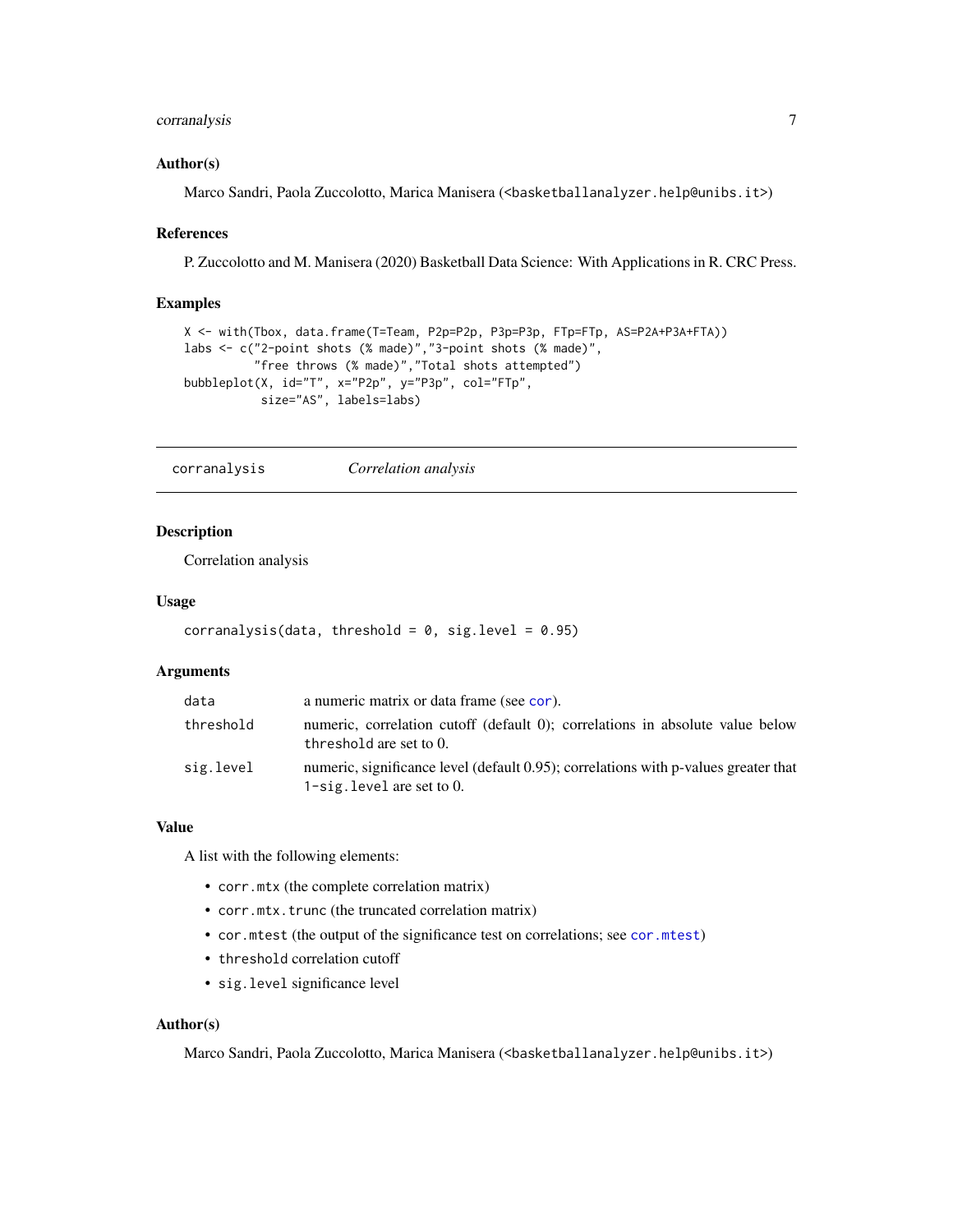#### <span id="page-7-0"></span>References

P. Zuccolotto and M. Manisera (2020) Basketball Data Science: With Applications in R. CRC Press.

#### See Also

[plot.corranalysis](#page-37-1).

### Examples

```
data <- data.frame(Pbox$PTS,Pbox$P3M,Pbox$P2M,
                   Pbox$OREB + Pbox$DREB,Pbox$AST,
                   Pbox$TOV,Pbox$STL,Pbox$BLK)/Pbox$MIN
names(data) <- c("PTS","P3M","P2M","REB","AST","TOV","STL","BLK")
data <- subset(data, Pbox$MIN >= 500)
out \leq corranalysis(data, threshold = 0.5)
plot(out)
```

| CreateRadialPlot | R function CreateRadialPlot by William D. Vickers, freely download- |  |  |
|------------------|---------------------------------------------------------------------|--|--|
|                  | able from the web                                                   |  |  |

### Description

R function CreateRadialPlot by William D. Vickers, freely downloadable from the web

#### Usage

```
CreateRadialPlot(
  plot.data,
  axis.labels = colnames(plot.data)[-1],
  grid.min = -0.5,grid.mid = 0,
  grid.max = 0.5,
  centre.y = grid.min - ((1/9) * (grid.max - grid.min)),plot.extent.x.sf = 1.2,
  plot.extent.y.sf = 1.2,
  x.centre.range = 0.02 \times (grid.max - centre.y),
  label.centre.y = FALSE,
  grid.line.width = 0.5,
  gridline.min.linetype = "longdash",
  gridline.mid.linetype = "longdash",
  gridline.max.linetype = "longdash",
  gridline.min.colour = "grey",
  gridline.mid.colour = "blue",
  gridline.max.colour = "grey",
  grid.label.size = 4,
  gridline.label.offset = -0.02 \times (grid.max - centre.y),
```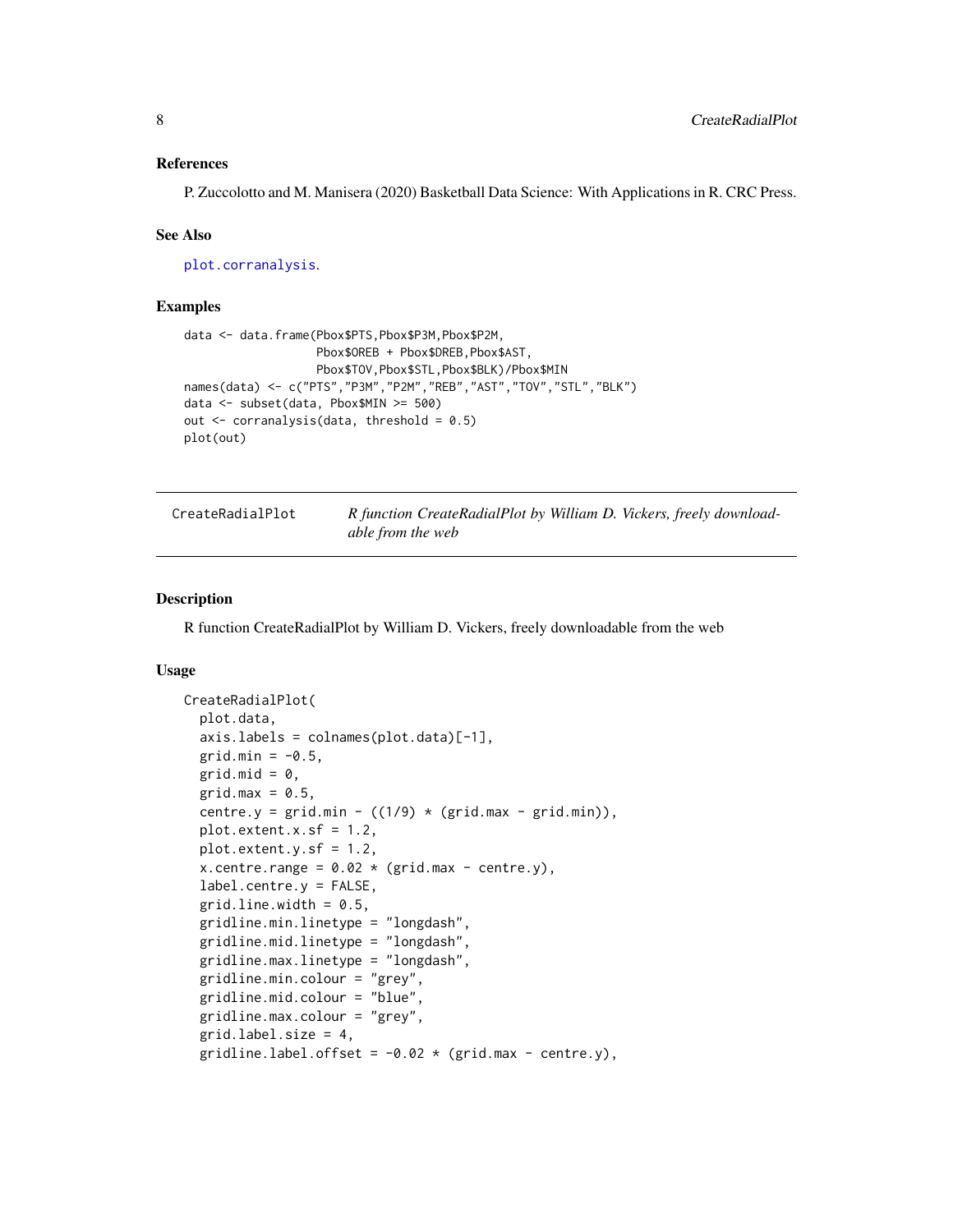### CreateRadialPlot 9

```
label.gridline.min = TRUE,
  axis.label.offset = 1.15,
  axis.label.size = 2.5,
  axis.line.colour = "grey",
  group.line.width = 1,
  group.point.size = 4,
  background.circle.colour = "yellow",
  background.circle.transparency = 0.2,
  plot.legend = if (nrow(plot.data) > 1) TRUE else FALSE,
  legend.title = "Player",
  legend.text.size = grid.label.size,
  titolo = FALSE
)
```
### Arguments

plot.data plot.data axis.labels axis.labels grid.min grid.min grid.mid grid.mid grid.max grid.max centre.y centre.y plot.extent.x.sf plot.extent.x.sf plot.extent.y.sf plot.extent.y.sf x.centre.range x.centre.range label.centre.y label.centre.y grid.line.width grid.line.width gridline.min.linetype gridline.min.linetype gridline.mid.linetype gridline.mid.linetype gridline.max.linetype gridline.max.linetype gridline.min.colour gridline.min.colour gridline.mid.colour gridline.mid.colour gridline.max.colour gridline.max.colour grid.label.size grid.label.size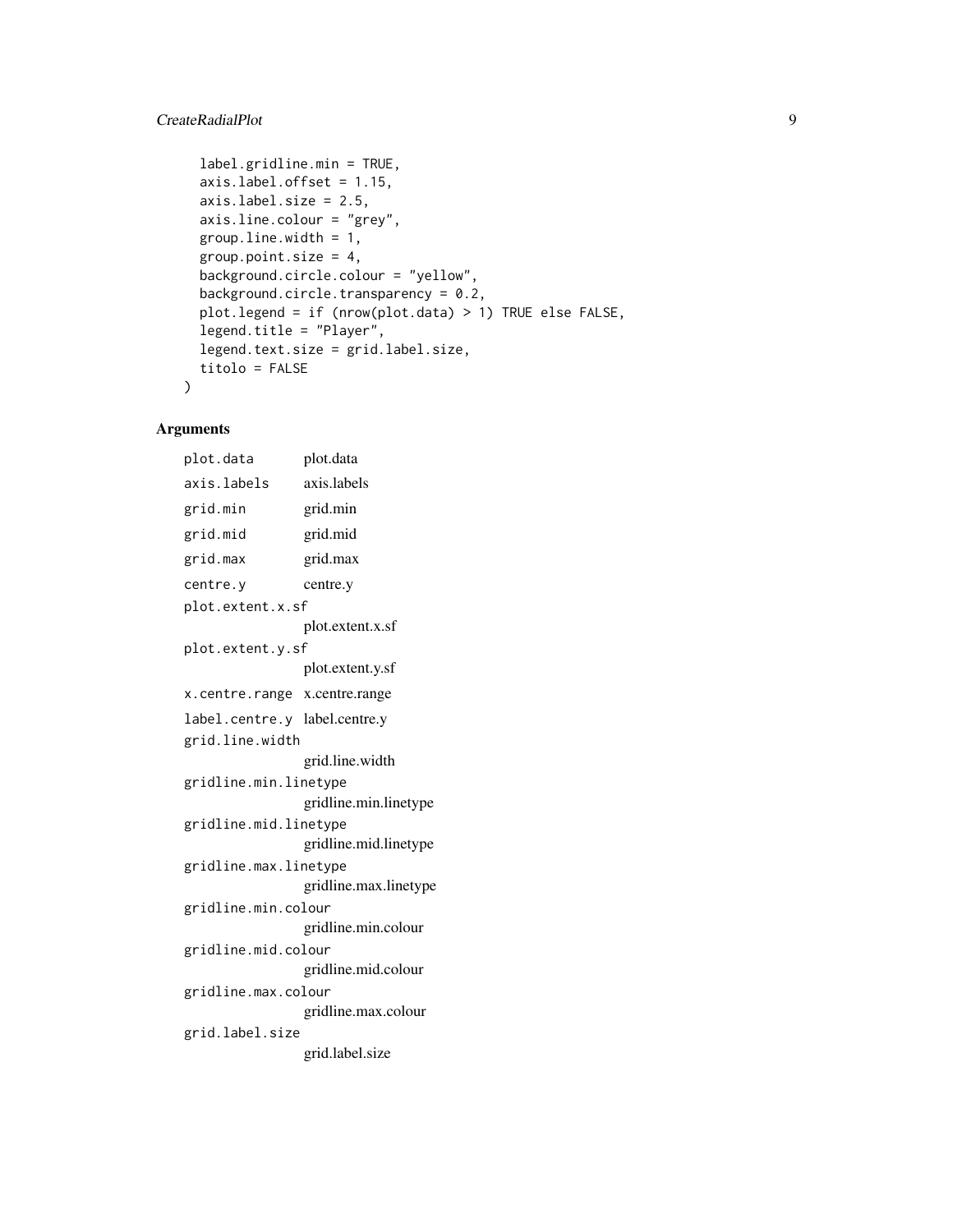```
gridline.label.offset
                gridline.label.offset
label.gridline.min
                label.gridline.min
axis.label.offset
                axis.label.offset
axis.label.size
                axis.label.size
axis.line.colour
                axis.line.colour
group.line.width
                 group.line.width
group.point.size
                group.point.size
background.circle.colour
                background.circle.colour
background.circle.transparency
                background.circle.transparency
plot.legend plot.legend
legend.title legend.title
legend.text.size
                legend.text.size
titolo plot title
```
### Details

A description of the function can be found at the following link: [http://rstudio-pubs-static.](http://rstudio-pubs-static.s3.amazonaws.com/5795_e6e6411731bb4f1b9cc7eb49499c2082.html) [s3.amazonaws.com/5795\\_e6e6411731bb4f1b9cc7eb49499c2082.html](http://rstudio-pubs-static.s3.amazonaws.com/5795_e6e6411731bb4f1b9cc7eb49499c2082.html)

#### References

Vickers D.W. (2006) Multi-Level Integrated Classifications Based on the 2001 Census, PhD Thesis, School of Geography, The University of Leeds

| densityplot | Computes and plots kernel density estimation of shots with respect to |
|-------------|-----------------------------------------------------------------------|
|             | a concurrent variable                                                 |

#### Description

Computes and plots kernel density estimation of shots with respect to a concurrent variable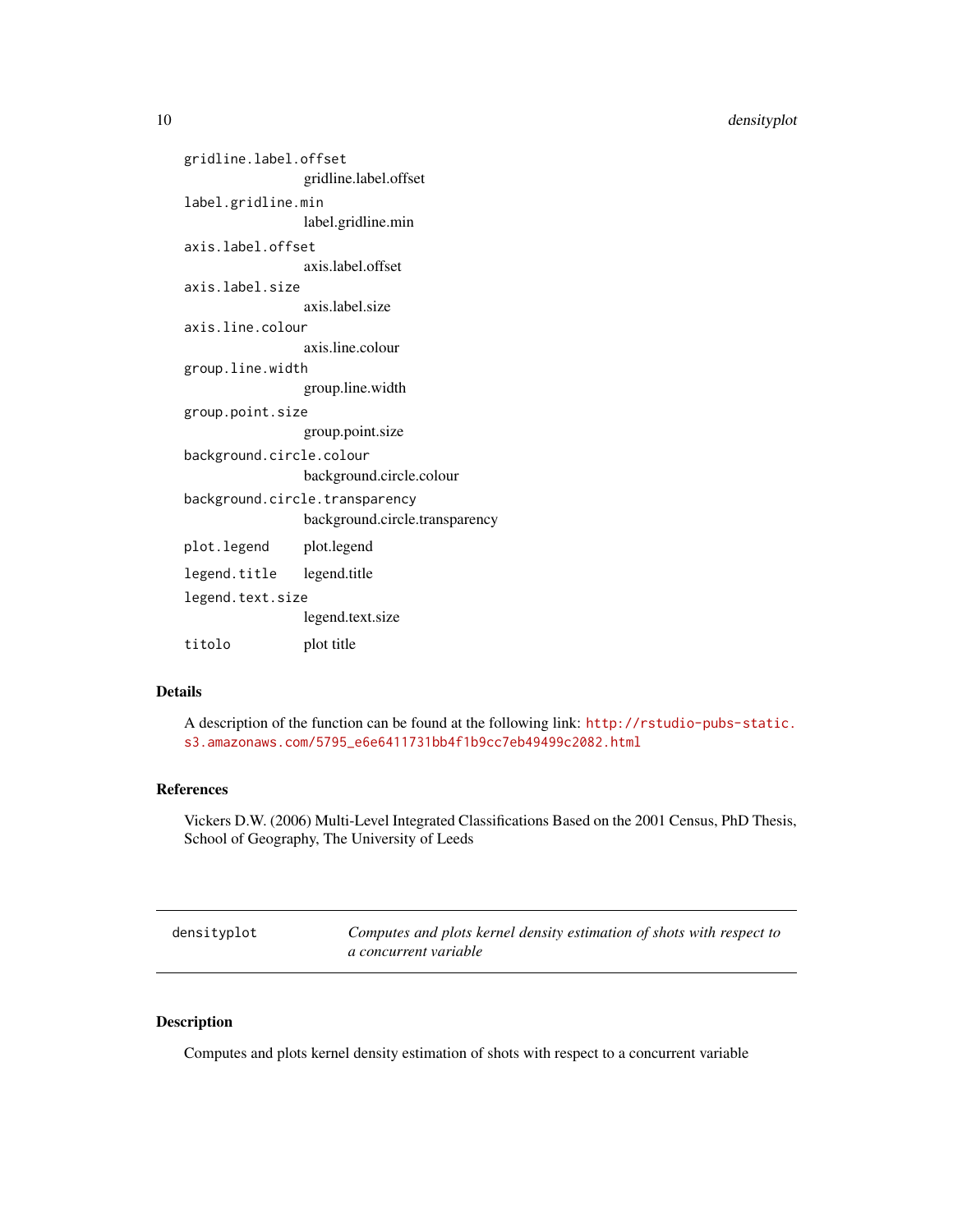### <span id="page-10-0"></span>densityplot 11

### Usage

```
densityplot(
  data,
  var,
  shot.type = "field",
  thresholds = NULL,
  best.scorer = FALSE,
 period.length = 12,
 bw = NULL,title = NULL
)
```
#### Arguments

| data          | a data frame whose rows are shots and with the following columns: ShotType,<br>player, points and at least one of playlength, periodTime, totalTime,<br>shot_distance (the column specified in var, see Details). |
|---------------|-------------------------------------------------------------------------------------------------------------------------------------------------------------------------------------------------------------------|
| var           | character, a string giving the name of the numerical variable according to which<br>the shot density is estimated. Available options: "playlength", "periodTime",<br>"totalTime", "shot_distance".                |
| shot.type     | character, a string giving the type of shots to be analyzed. Available options:<br>"2P", "3P", "FT", "field".                                                                                                     |
| thresholds    | numerical vector with two thresholds defining the range boundaries that divide<br>the area under the density curve into three regions. If NULL default values are<br>used.                                        |
| best.scorer   | logical; if TRUE, displays the player who scored the highest number of points<br>in the corresponding interval.                                                                                                   |
| period.length | numeric, the length of a quarter in minutes (default: 12 minutes as in NBA).                                                                                                                                      |
| bw            | numeric, the value for the smoothing bandwidth of the kernel density estimator<br>or a character string giving a rule to choose the bandwidth (see density).                                                      |
| title         | character, plot title.                                                                                                                                                                                            |

### Details

The data data frame could also be a play-by-play dataset provided that rows corresponding to events different from shots have NA in the ShotType variable.

Required columns:

- ShotType, a factor with the following levels: "2P", "3P", "FT" (and NA for events different from shots)
- player, a factor with the name of the player who made the shot
- points, a numeric variable (integer) with the points scored by made shots and 0 for missed shots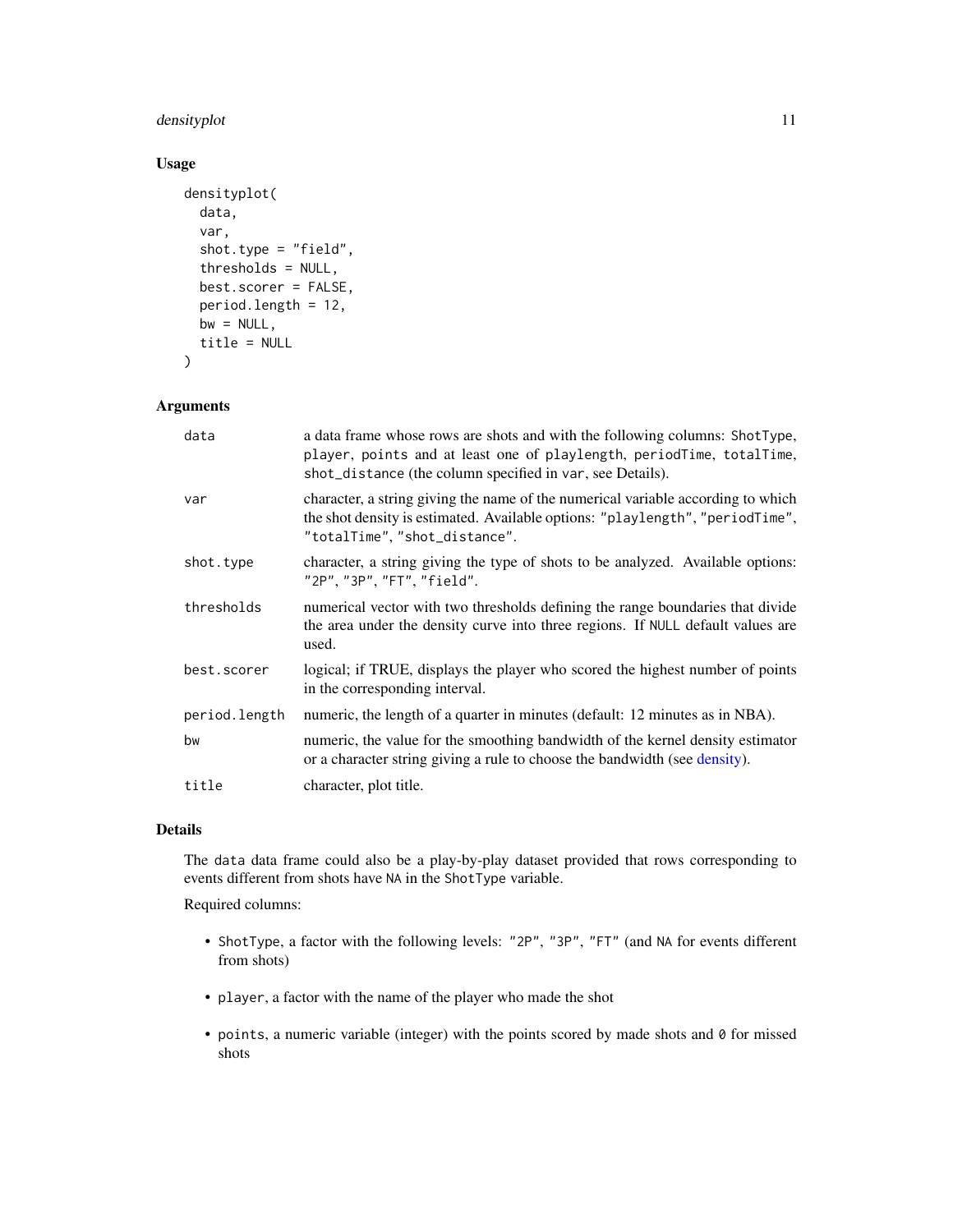- <span id="page-11-0"></span>• playlength, a numeric variable with time between the shot and the immediately preceding event
- periodTime, a numeric variable with seconds played in the quarter when the shot is attempted
- totalTime, a numeric variable with seconds played in the whole match when the shot is attempted
- shot\_distance, a numeric variable with the distance of the shooting player from the basket (in feet)

### Value

A ggplot2 plot

#### Author(s)

Marco Sandri, Paola Zuccolotto, Marica Manisera (<basketballanalyzer.help@unibs.it>)

### References

P. Zuccolotto and M. Manisera (2020) Basketball Data Science: With Applications in R. CRC Press.

#### Examples

```
PbP <- PbPmanipulation(PbP.BDB)
data.team <- subset(PbP, team=="GSW" & result!="")
densityplot(data=data.team, shot.type="2P", var="playlength", best.scorer=TRUE)
data.opp <- subset(PbP, team!="GSW" & result!="")
densityplot(data=data.opp, shot.type="2P", var="shot_distance", best.scorer=TRUE)
```
<span id="page-11-1"></span>drawNBAcourt *Add lines of NBA court to an existing ggplot2 plot*

#### Description

Add lines of NBA court to an existing ggplot2 plot

#### Usage

```
drawNBAccount(p, size = 1.5, col = "black", full = FALSE)
```
### Arguments

| D    | a ggplot2 object.                                                         |
|------|---------------------------------------------------------------------------|
| size | numeric, line size.                                                       |
| col  | line color.                                                               |
| full | logical; if TRUE draws a complete NBA court; if FALSE draws a half court. |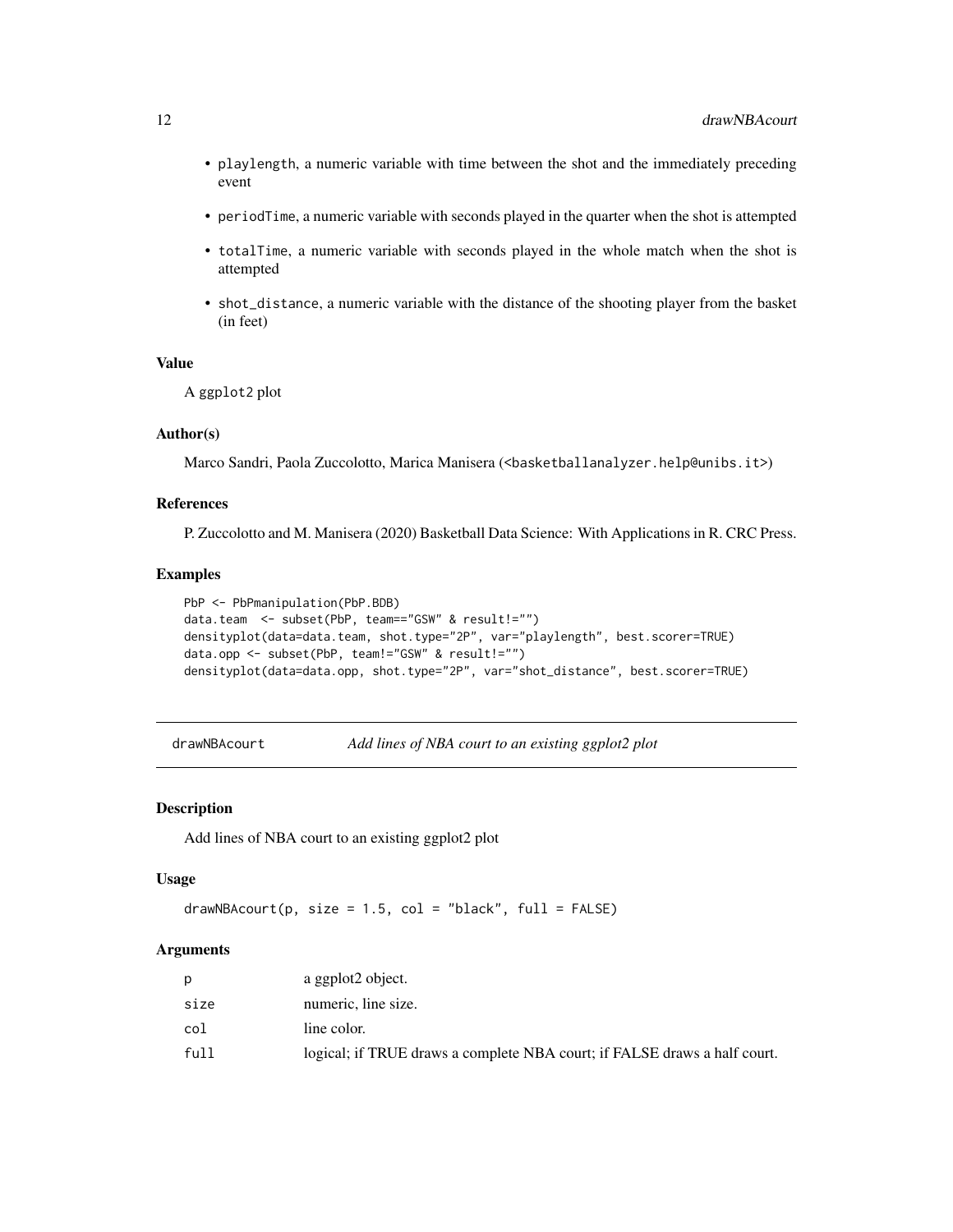### <span id="page-12-0"></span>expectedpts 13

### Value

A ggplot2 object

### Author(s)

Marco Sandri, Paola Zuccolotto, Marica Manisera (<br/>basketballanalyzer.help@unibs.it>)

#### Examples

```
library(ggplot2)
p <- ggplot(data.frame(x=0, y=0), aes(x,y)) + coord_fixed()
drawNBAcourt(p)
```

| expectedpts |  |  |  |
|-------------|--|--|--|
|-------------|--|--|--|

Plots expected points of shots as a function of the distance from the *basket (default) or another variable*

### Description

Plots expected points of shots as a function of the distance from the basket (default) or another variable

### Usage

```
expectedpts(
  data,
  var = "shot_distance",
 players = NULL,
 bw = 10,
 period.length = 12,
 palette = gg_color_hue,
  team = TRUE,
  col.team = "gray",
  col.hline = "black",
  xlab = NULL,
  x.range = "auto",
  title = NULL,
  legend = TRUE
)
```
### Arguments

data a data frame whose rows are field shots and with the following columns: points, event\_type, player (only if the players argument is not NULL) and at least one of playlength, periodTime, totalTime, shot\_distance (the column specified in var, see Details).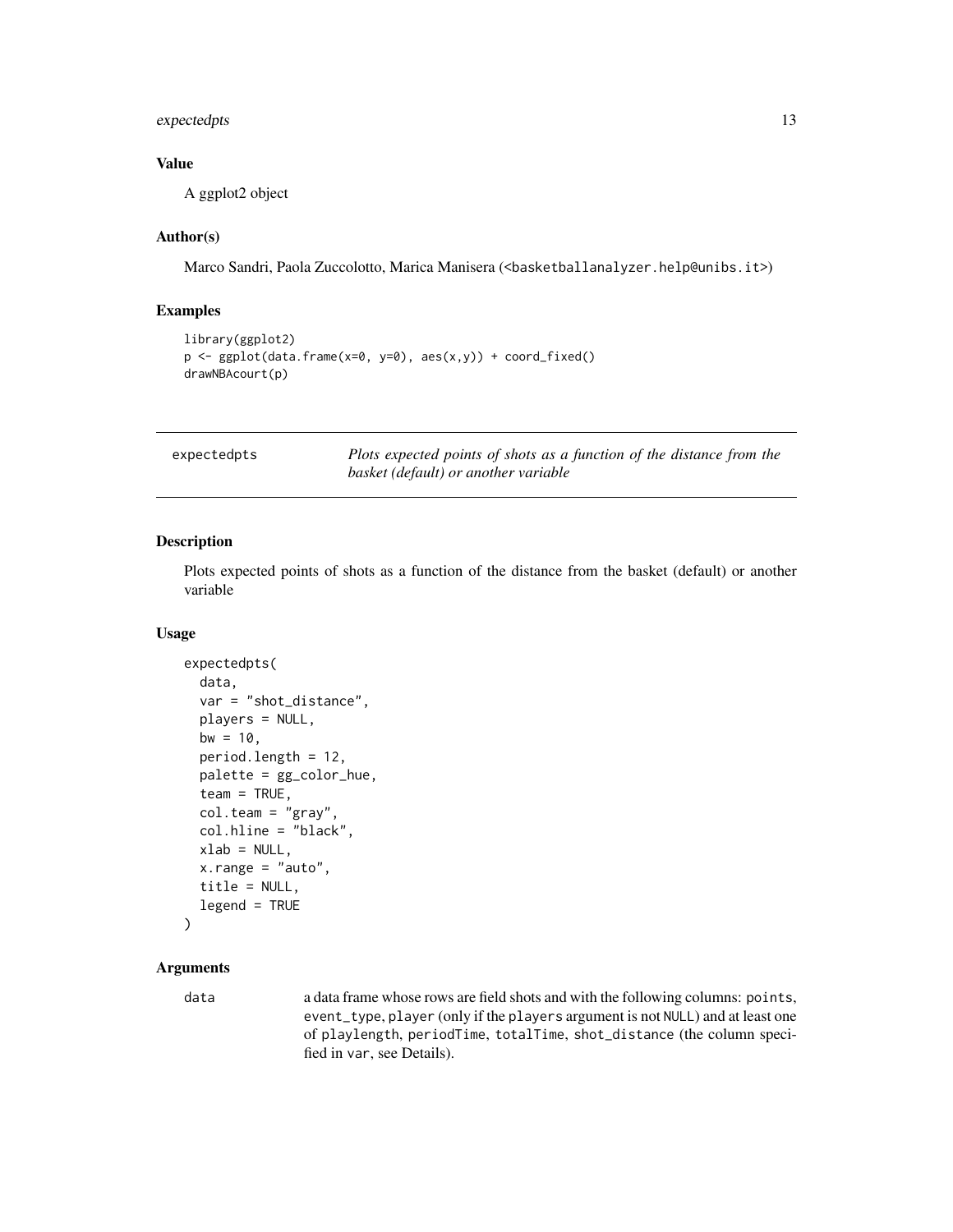<span id="page-13-0"></span>

| var           | character, a string giving the name of the numerical variable according to which<br>the expected points are estimated; available options "playlength", "periodTime",<br>"totalTime", "shot_distance" (default).       |  |
|---------------|-----------------------------------------------------------------------------------------------------------------------------------------------------------------------------------------------------------------------|--|
| players       | subset of players to be displayed (optional; it can be used only if the player<br>column is present in data).                                                                                                         |  |
| bw            | numeric, smoothing bandwidth of the kernel density estimator (see ksmooth).                                                                                                                                           |  |
| period.length | numeric, the length of a quarter in minutes (default: 12 minutes as in NBA).                                                                                                                                          |  |
| palette       | color palette.                                                                                                                                                                                                        |  |
| team          | logical; if TRUE, draws the expected points for all the shots in data.                                                                                                                                                |  |
| col.team      | character, color of the expected points line for all the shots in data (default<br>$"gray"$ ).                                                                                                                        |  |
| col.hline     | character, color of the dashed horizontal line (default "black") denoting the<br>expected points for all the shots in data, not conditional to the variable in the<br>x-axis.                                         |  |
| xlab          | character, x-axis label.                                                                                                                                                                                              |  |
| x.range       | numerical vector or character; available options: NULL (x-axis range defined by<br>ggplot2, the default), "auto" (internally defined x-axis range), or a 2-component<br>numerical vector (user-defined x-axis range). |  |
| title         | character, plot title.                                                                                                                                                                                                |  |
| legend        | logical, if TRUE, color legend is displayed (only when players is not NULL).                                                                                                                                          |  |

#### Details

The data data frame could also be a play-by-play dataset provided that rows corresponding to events different from field shots have values different from "shot" or "miss" in the even\_type variable.

Required columns:

- event\_type, a factor with the following levels: "shot" for made field shots and "miss" for missed field shots
- player, a factor with the name of the player who made the shot
- points, a numeric variable (integer) with the points scored by made shots and 0 for missed shots
- playlength, a numeric variable with time between the shot and the immediately preceding event
- periodTime, a numeric variable with seconds played in the quarter when the shot is attempted
- totalTime, a numeric variable with seconds played in the whole match when the shot is attempted
- shot\_distance, a numeric variable with the distance of the shooting player from the basket (in feet)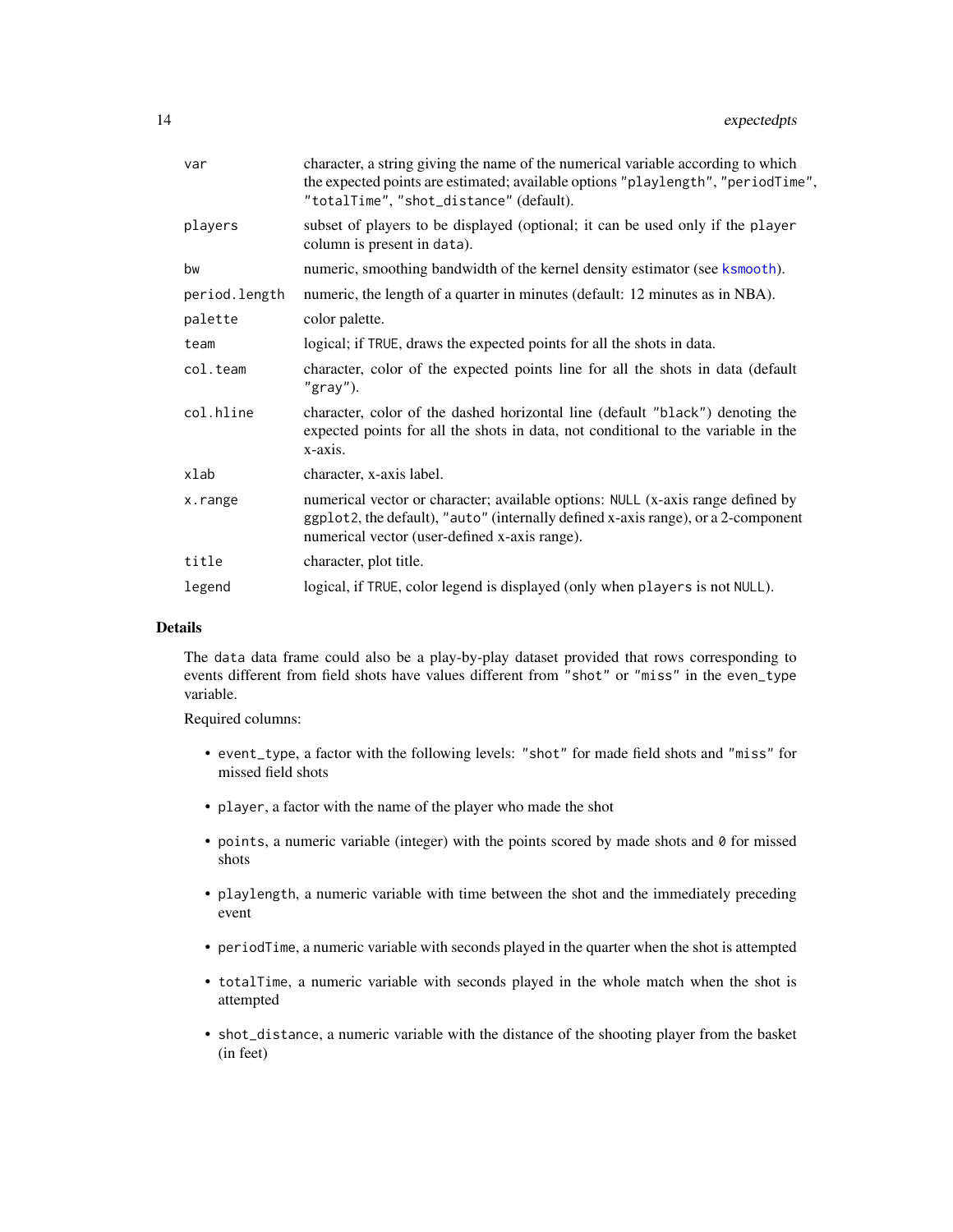#### <span id="page-14-0"></span>fourfactors and the set of the set of the set of the set of the set of the set of the set of the set of the set of the set of the set of the set of the set of the set of the set of the set of the set of the set of the set

### Value

A ggplot2 plot

### Author(s)

Marco Sandri, Paola Zuccolotto, Marica Manisera (<br/>basketballanalyzer.help@unibs.it>)

### References

P. Zuccolotto and M. Manisera (2020) Basketball Data Science: With Applications in R. CRC Press.

### Examples

```
PbP <- PbPmanipulation(PbP.BDB)
PbP.GSW <- subset(PbP, team=="GSW" & !is.na(shot_distance))
plrys <- c("Stephen Curry","Kevin Durant")
expectedpts(data=PbP.GSW, bw=10, players=plrys, col.team='dodgerblue',
        palette=colorRampPalette(c("gray","black")), col.hline="red")
```
<span id="page-14-1"></span>

| fourfactors | Calculates possessions, pace, offensive and defensive rating, and Four |
|-------------|------------------------------------------------------------------------|
|             | Factors                                                                |

### Description

Calculates possessions, pace, offensive and defensive rating, and Four Factors

### Usage

```
fourfactors(TEAM, OPP)
```
### Arguments

| <b>TEAM</b> | a data frame whose rows are the analyzed teams and with columns referred to<br>the team achievements in the considered games (a box score); required variables:<br>Team, P2A, P2M, P3A, P3M, FTA, FTM, OREB, DREB, TOV, MIN (see Details).                |
|-------------|-----------------------------------------------------------------------------------------------------------------------------------------------------------------------------------------------------------------------------------------------------------|
| <b>OPP</b>  | a data frame whose rows are the analyzed teams and with columns referred to<br>the achievements of the opponents of each team in the considered game; re-<br>quired variables: Team, P2A, P2M, P3A, P3M, FTA, FTM, OREB, DREB, TOV, MIN (see<br>Details). |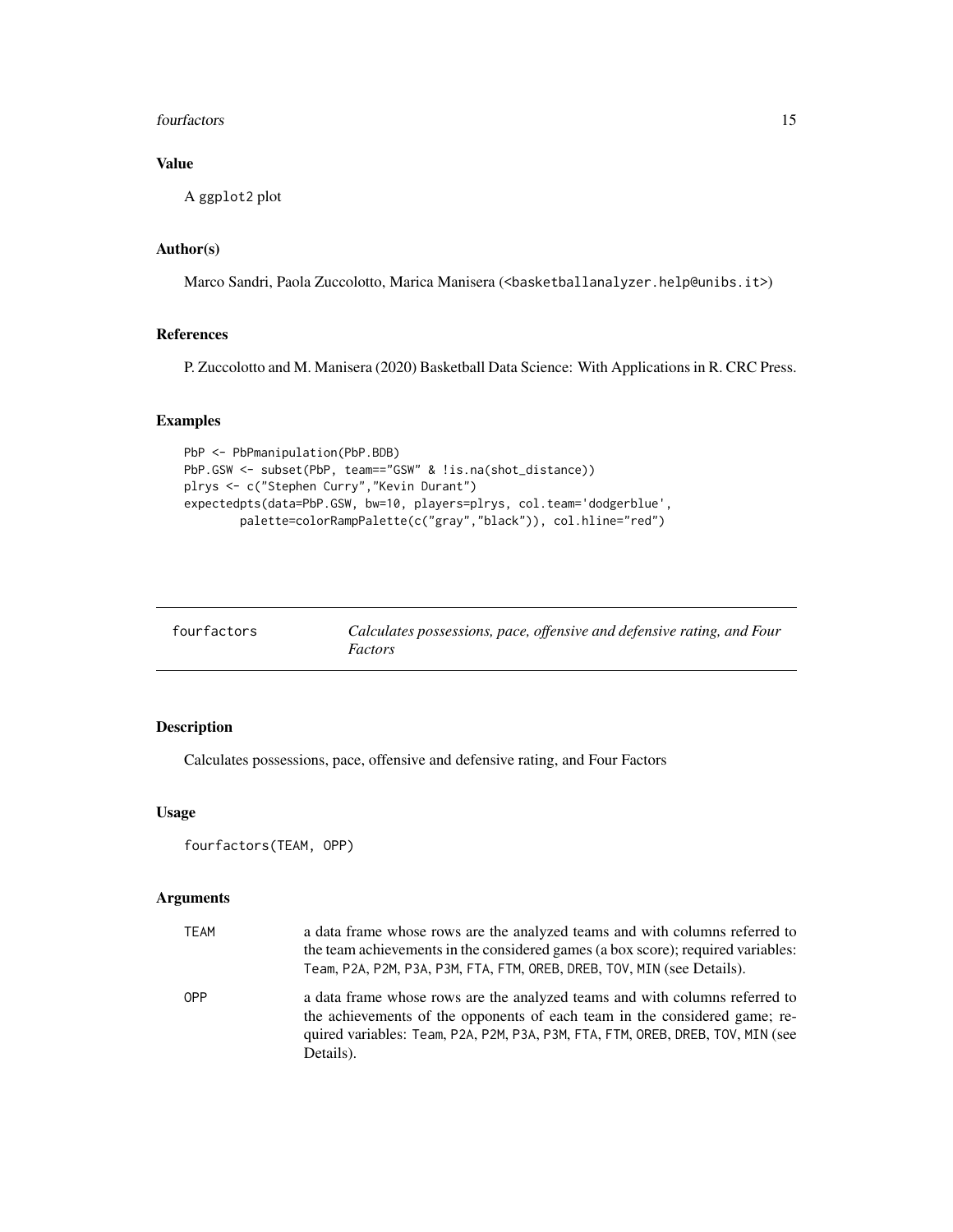### Details

The rows of the TEAM and the OPP data frames must be referred to the same teams in the same order. Required columms:

- Team, a factor with the name of the analyzed team
- P2A, a numeric variable (integer) with the number of 2-points shots attempted
- P2M, a numeric variable (integer) with the number of 2-points shots made
- P3A, a numeric variable (integer) with the number of 3-points shots attempted
- P3M, a numeric variable (integer) with the number of 3-points shots made
- FTA, a numeric variable (integer) with the number of free throws attempted
- FTM, a numeric variable (integer) with the number of free throws made
- OREB, a numeric variable (integer) with the number of offensive rebounds
- DREB, a numeric variable (integer) with the number of defensive rebounds
- TOV, a numeric variable (integer) with the number of turnovers
- MIN, a numeric variable (integer) with the number of minutes played

#### Value

An object of class fourfactors, i.e. a data frame with the following columns:

- Team, a factor with the name of the analyzed team
- POSS.Off, a numeric variable with the number of possessions of each team calculated with the formula  $POSS = (P2A + P3A) + 0.44 * FTA -OREB + TOV$
- POSS.Def, a numeric variable with the number of possessions of the opponents of each team calculated with the formula  $POSS = (P2A + P3A) + 0.44 * FTA -OREB + TOV$
- PACE.Off, a numeric variable with the pace of each team (number of possessions per minute played)
- PACE.Def, a numeric variable with the pace of the opponents of each team (number of possessions per minute played)
- ORtg, a numeric variable with the offensive rating (the points scored by each team per 100 possessions)
- DRtg, a numeric variable with the defensive rating (the points scored by the opponents of each team per 100 possessions)
- F1.Off, a numeric variable with the offensive first factor (effective field goal percentage)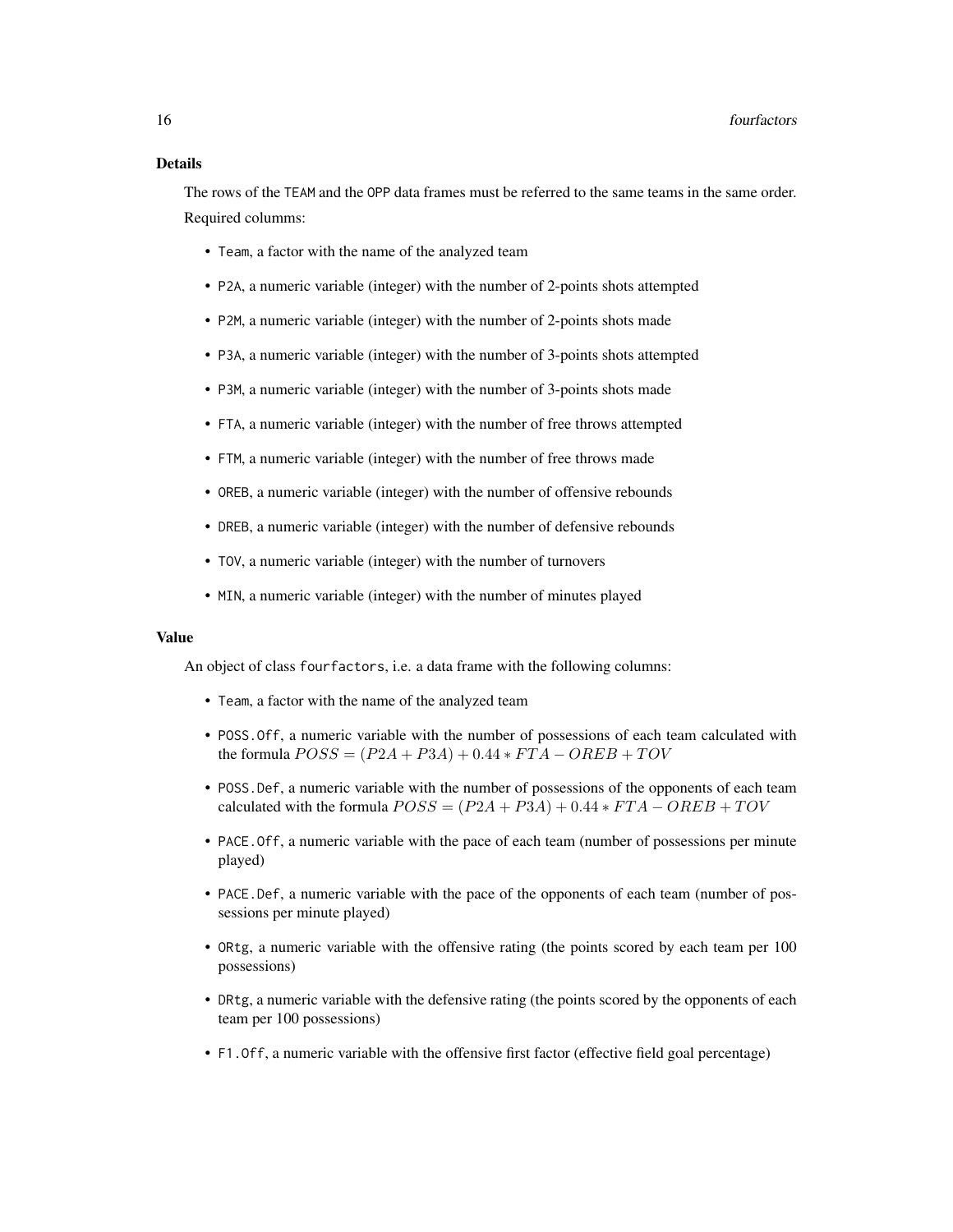#### <span id="page-16-0"></span>hclustering the contract of the contract of the contract of the contract of the contract of the contract of the contract of the contract of the contract of the contract of the contract of the contract of the contract of th

- F2.Off, a numeric variable with the offensive second factor (turnovers per possession)
- F3.Off, a numeric variable with the offensive third factor (rebouding percentage)
- F4.Off, a numeric variable with the offensive fourth factor (free throw rate)
- F1.Def, a numeric variable with the defensive first factor (effective field goal percentage)
- F2.Def, a numeric variable with the defensive second factor (turnovers per possession)
- F3.Def, a numeric variable with the defensive third factor (rebouding percentage)
- F4.Def, a numeric variable with the defensive fourth factor (free throw rate)

#### Author(s)

Marco Sandri, Paola Zuccolotto, Marica Manisera (<br/>basketballanalyzer.help@unibs.it>)

#### References

P. Zuccolotto and M. Manisera (2020) Basketball Data Science: With Applications in R. CRC Press.

### See Also

[plot.fourfactors](#page-38-1)

#### Examples

```
selTeams <- c(2,6,10,11)
FF <- fourfactors(Tbox[selTeams,], Obox[selTeams,])
plot(FF)
```
<span id="page-16-1"></span>hclustering *Agglomerative hierarchical clustering*

### Description

Agglomerative hierarchical clustering

#### Usage

```
hclustering(data, k = NULL, nclumax = 10, labels = NULL, linkage = "ward.D")
```
#### Arguments

| data         | numeric data frame.                                                              |
|--------------|----------------------------------------------------------------------------------|
| $\mathsf{k}$ | integer, number of clusters.                                                     |
| nclumax      | integer, maximum number of clusters (when k=NULL).                               |
| labels       | character, row labels.                                                           |
| linkage      | character, the agglomeration method to be used in holyst (see method in holyst). |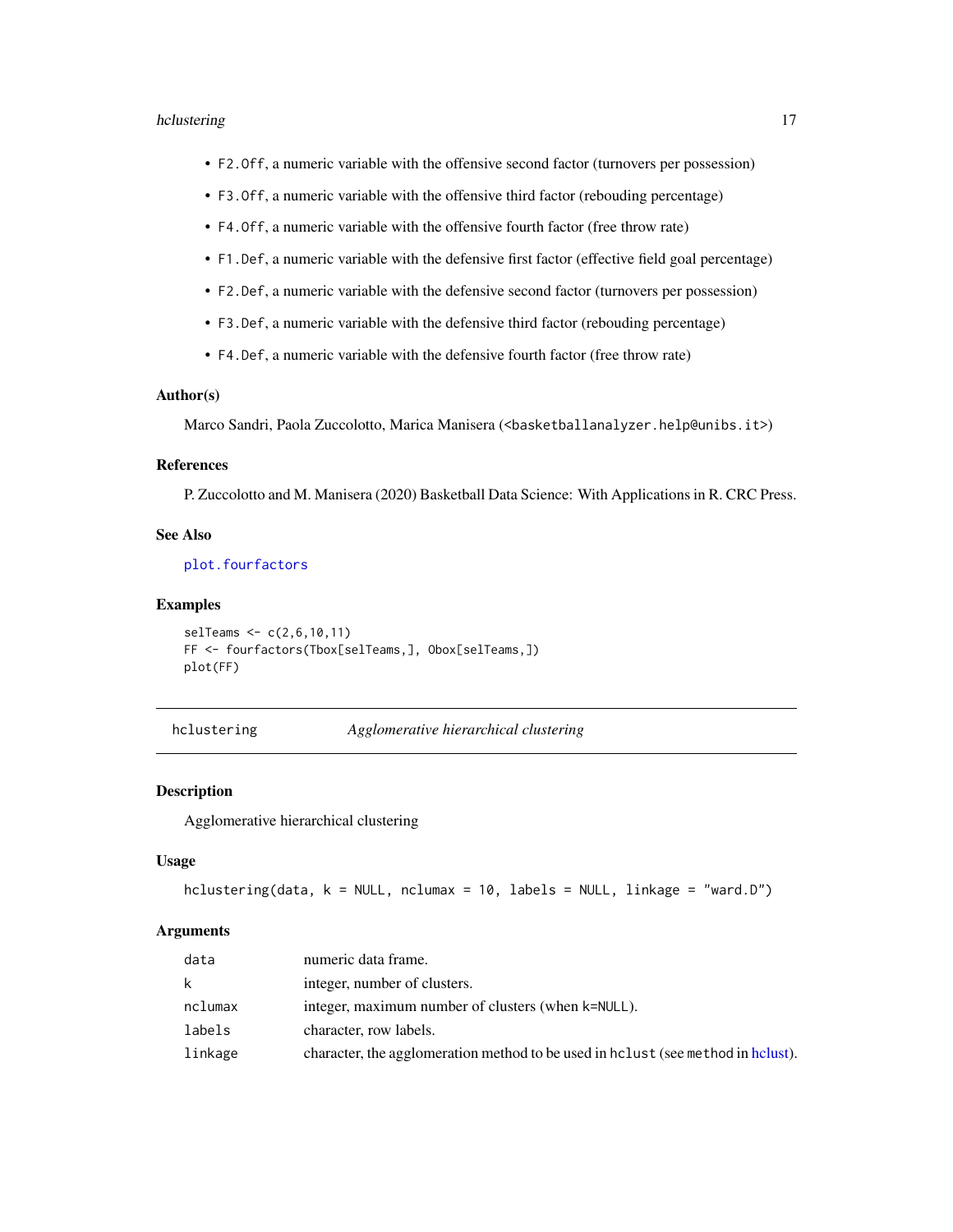### Details

The hclustering function performs a preliminary standardization of columns in data.

#### Value

A hclustering object.

If k is NULL, the hclustering object is a list of 3 elements:

- k NULL
- clusterRange integer vector, values of k (from 1 to nclumax) at which the *variance between* of the clusterization is evaluated
- VarianceBetween numeric vector, values of the *variance between* evaluated for k in clusterRange

If k is not NULL, the hclustering object is a list of 5 elements:

- k integer, number of clusters
- Subjects data frame, subjects' cluster identifiers
- ClusterList list, clusters' composition
- Profiles data frame, clusters' profiles, i.e. the average of the variables within clusters and the cluster eterogeineity index (CHI)
- Hclust an object of class hclust, see [hclust](#page-0-0)

#### Author(s)

Marco Sandri, Paola Zuccolotto, Marica Manisera (<br/>basketballanalyzer.help@unibs.it>)

### References

P. Zuccolotto and M. Manisera (2020) Basketball Data Science: With Applications in R. CRC Press.

#### See Also

[plot.hclustering](#page-39-1), [hclust](#page-0-0)

```
data <- with(Pbox, data.frame(PTS, P3M, REB=OREB+DREB, AST, TOV, STL, BLK, PF))
data <- subset(data, Pbox$MIN >= 1500)
ID <- Pbox$Player[Pbox$MIN >= 1500]
hclu1 <- hclustering(data)
plot(hclu1)
hclu2 <- hclustering(data, labels=ID, k=7)
plot(hclu2)
```
<span id="page-17-0"></span>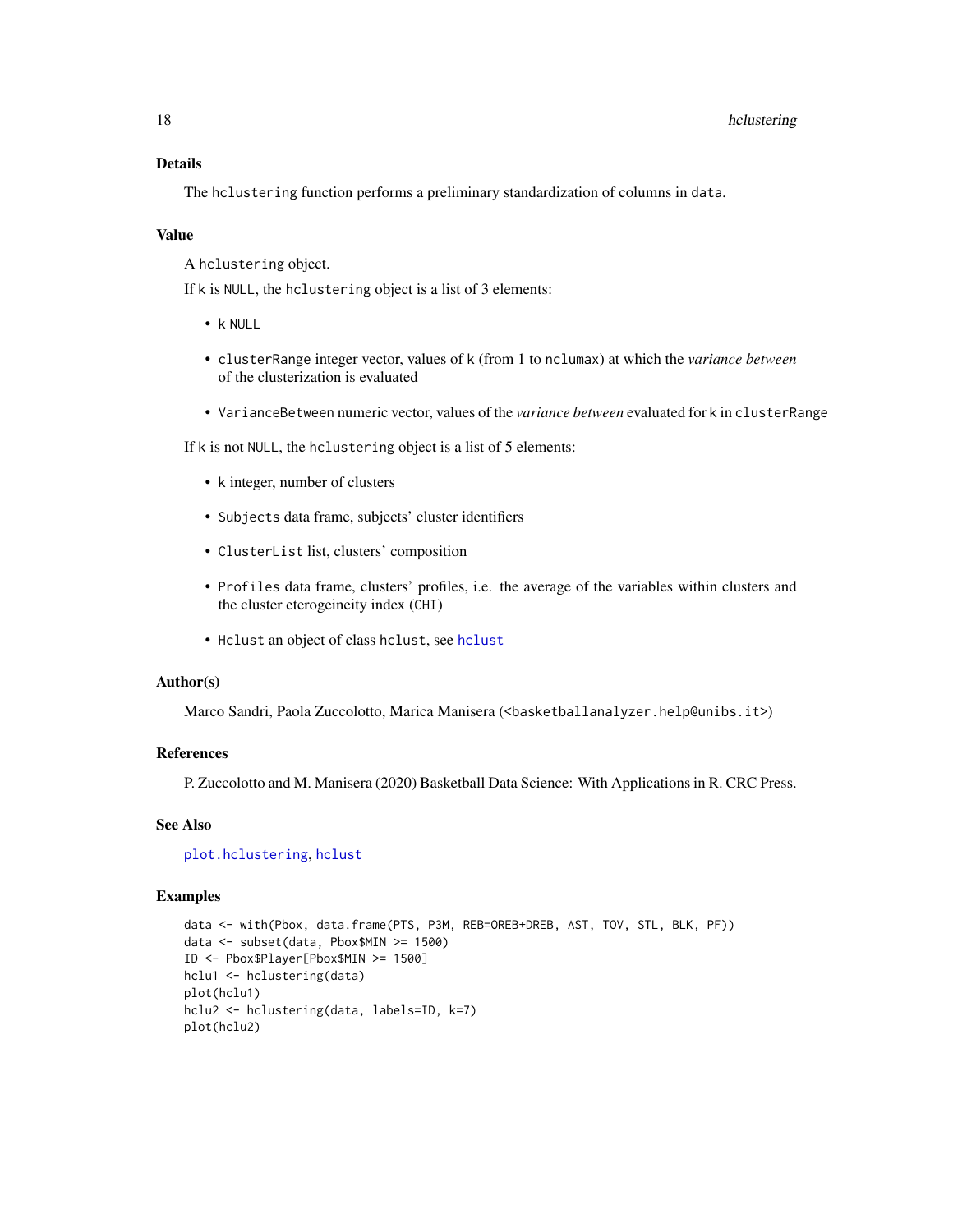<span id="page-18-1"></span><span id="page-18-0"></span>inequality *Inequality analysis*

### Description

Inequality analysis

#### Usage

inequality(data, nplayers)

### Arguments

| data     | numeric vector containing the achievements (e.g. scored points) of the players<br>whose inequality has to be analyzed.    |
|----------|---------------------------------------------------------------------------------------------------------------------------|
| nplavers | integer, number of players to include in the analysis (ranked in nondecreasing<br>order according to the values in data). |

### Value

A list with the following elements: Lorenz (cumulative distributions used to plot the Lorenz curve) and Gini (Gini coefficient).

### Author(s)

Marco Sandri, Paola Zuccolotto, Marica Manisera (<br/>basketballanalyzer.help@unibs.it>)

### References

P. Zuccolotto and M. Manisera (2020) Basketball Data Science: With Applications in R. CRC Press.

### See Also

[plot.inequality](#page-41-1)

```
Pbox.BN <- subset(Pbox, Team=="Brooklyn Nets")
out <- inequality(Pbox.BN$PTS, nplayers=8)
print(out)
plot(out)
```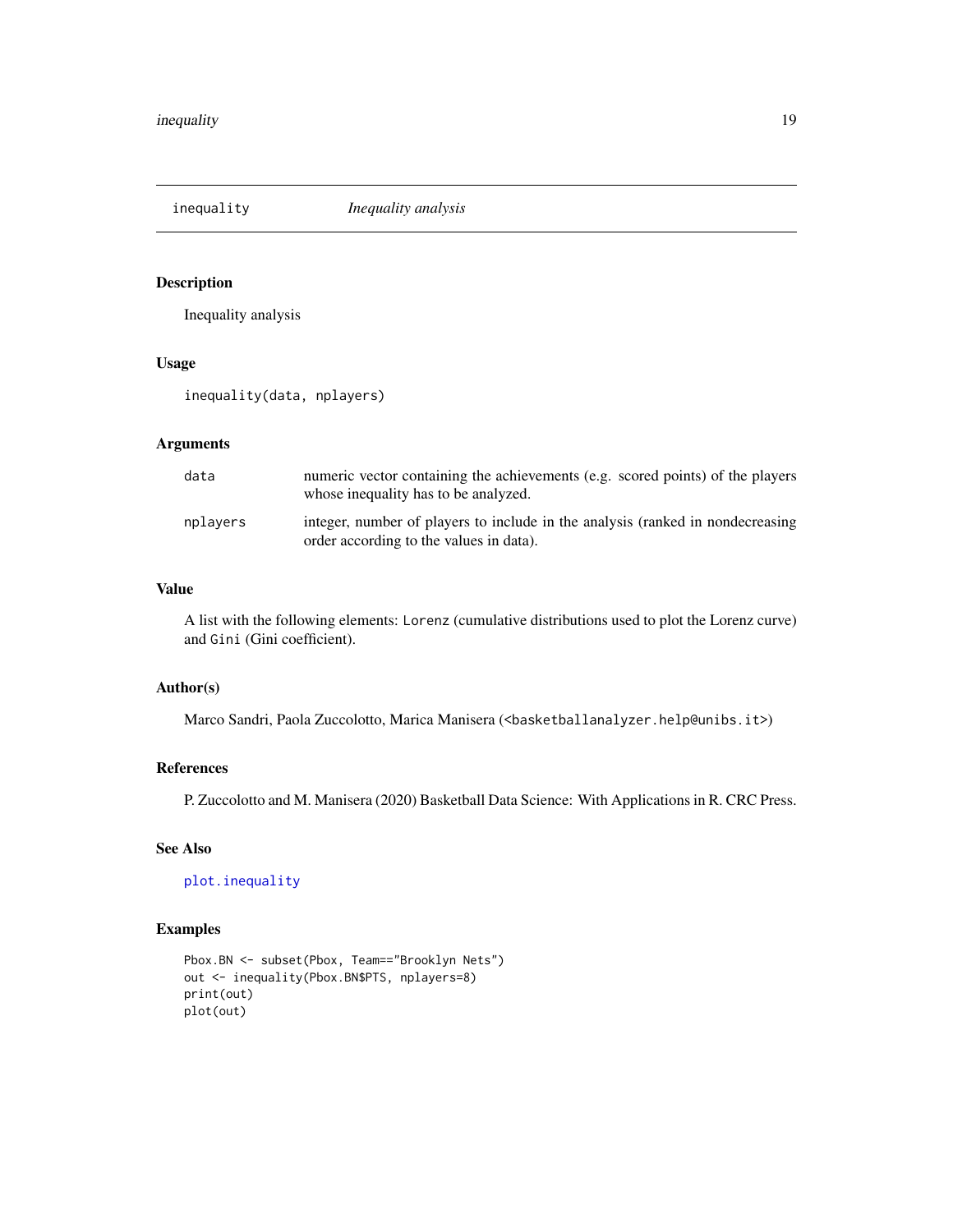<span id="page-19-0"></span>

Reports whether x is a 'networkdata' object

#### Usage

```
is.assistnet(x)
```
#### Arguments

x an object to test.

### Value

Returns TRUE if its argument is of class networkdata and FALSE otherwise.

#### Author(s)

Marco Sandri, Paola Zuccolotto, Marica Manisera (<br/>basketballanalyzer.help@unibs.it>)

### References

P. Zuccolotto and M. Manisera (2020) Basketball Data Science: With Applications in R. CRC Press.

#### See Also

[assistnet](#page-2-1)

```
PbP <- PbPmanipulation(PbP.BDB)
PbP.GSW <- subset(PbP, team=="GSW" & player!="")
out <- assistnet(PbP.GSW)
is.assistnet(out)
```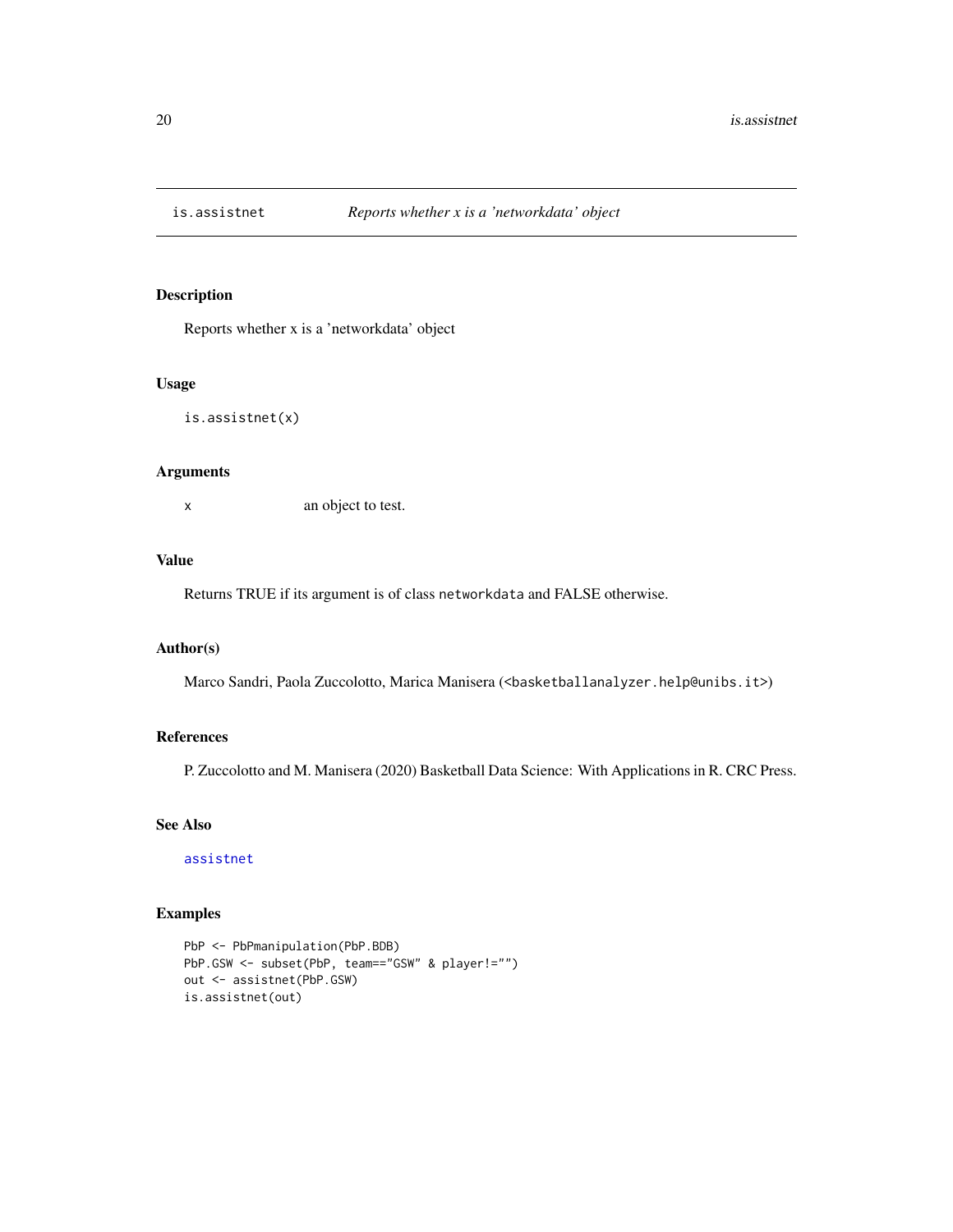<span id="page-20-0"></span>is.corranalysis *Reports whether x is a 'corranalysis' object*

#### Description

Reports whether x is a 'corranalysis' object

#### Usage

```
is.corranalysis(x)
```
### Arguments

x an object to test.

#### Value

Returns TRUE if its argument is of class corranalysis and FALSE otherwise.

### Author(s)

Marco Sandri, Paola Zuccolotto, Marica Manisera (<br/>basketball.analyzer.help@gmail.com>)

### References

P. Zuccolotto and M. Manisera (2020) Basketball Data Science: With Applications in R. CRC Press.

### See Also

[corranalysis](#page-6-1)

```
data <- data.frame(Pbox$PTS,Pbox$P3M,Pbox$P2M,
                   Pbox$OREB + Pbox$DREB,Pbox$AST,
                   Pbox$TOV,Pbox$STL,Pbox$BLK)/Pbox$MIN
names(data) <- c("PTS","P3M","P2M","REB","AST","TOV","STL","BLK")
data <- subset(data, Pbox$MIN >= 500)
out <- corranalysis(data)
is.corranalysis(out)
```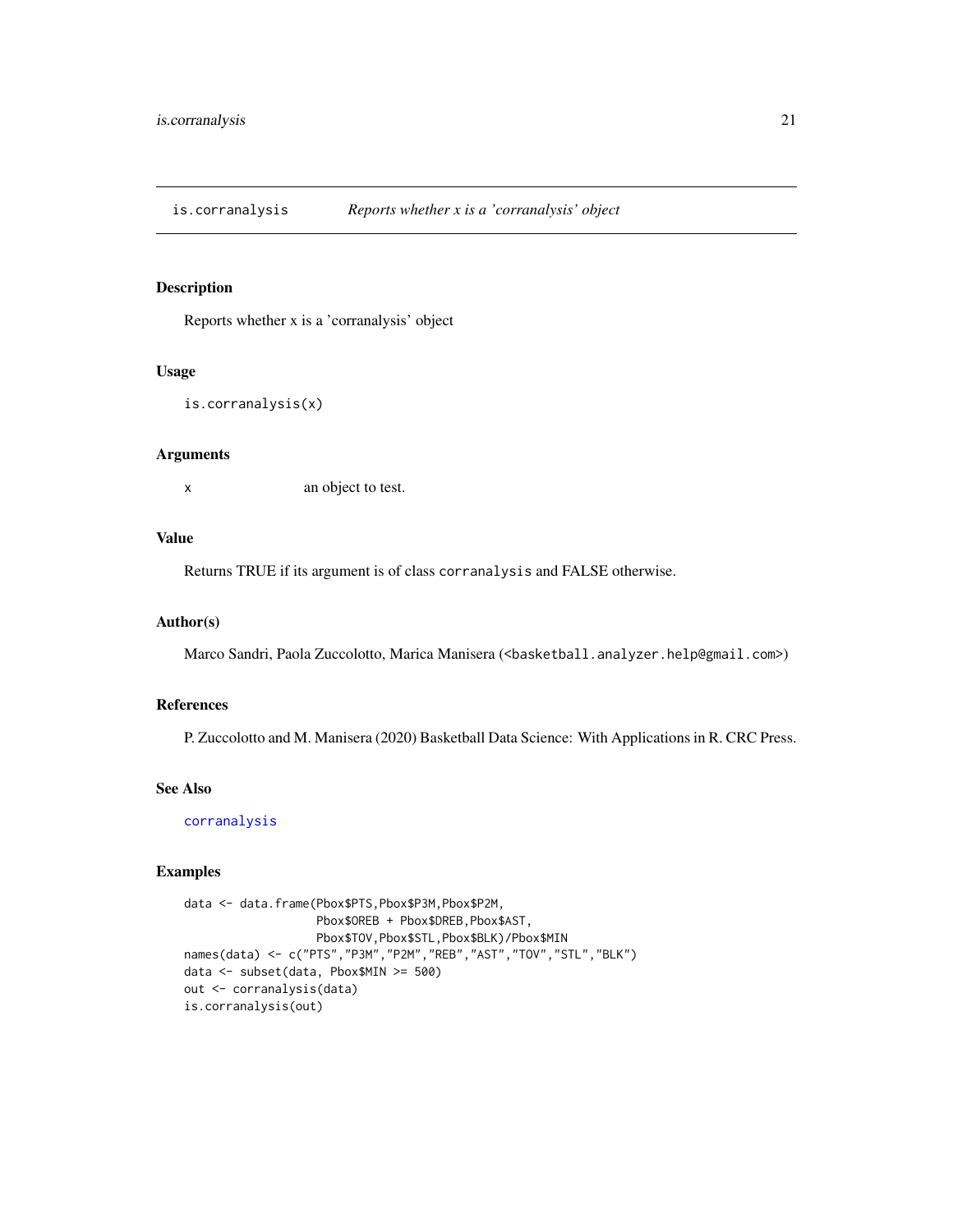<span id="page-21-0"></span>

Reports whether x is a 'fourfactors' object

#### Usage

is.fourfactors(x)

### Arguments

x an object to test.

#### Value

Returns TRUE if its argument is of class fourfactors and FALSE otherwise.

### Author(s)

Marco Sandri, Paola Zuccolotto, Marica Manisera (<br/>basketball.analyzer.help@gmail.com>)

#### References

P. Zuccolotto and M. Manisera (2020) Basketball Data Science: With Applications in R. CRC Press.

### See Also

[fourfactors](#page-14-1)

```
selTeams <- c(2,6,10,11)
out <- fourfactors(Tbox[selTeams,], Obox[selTeams,])
is.fourfactors(out)
```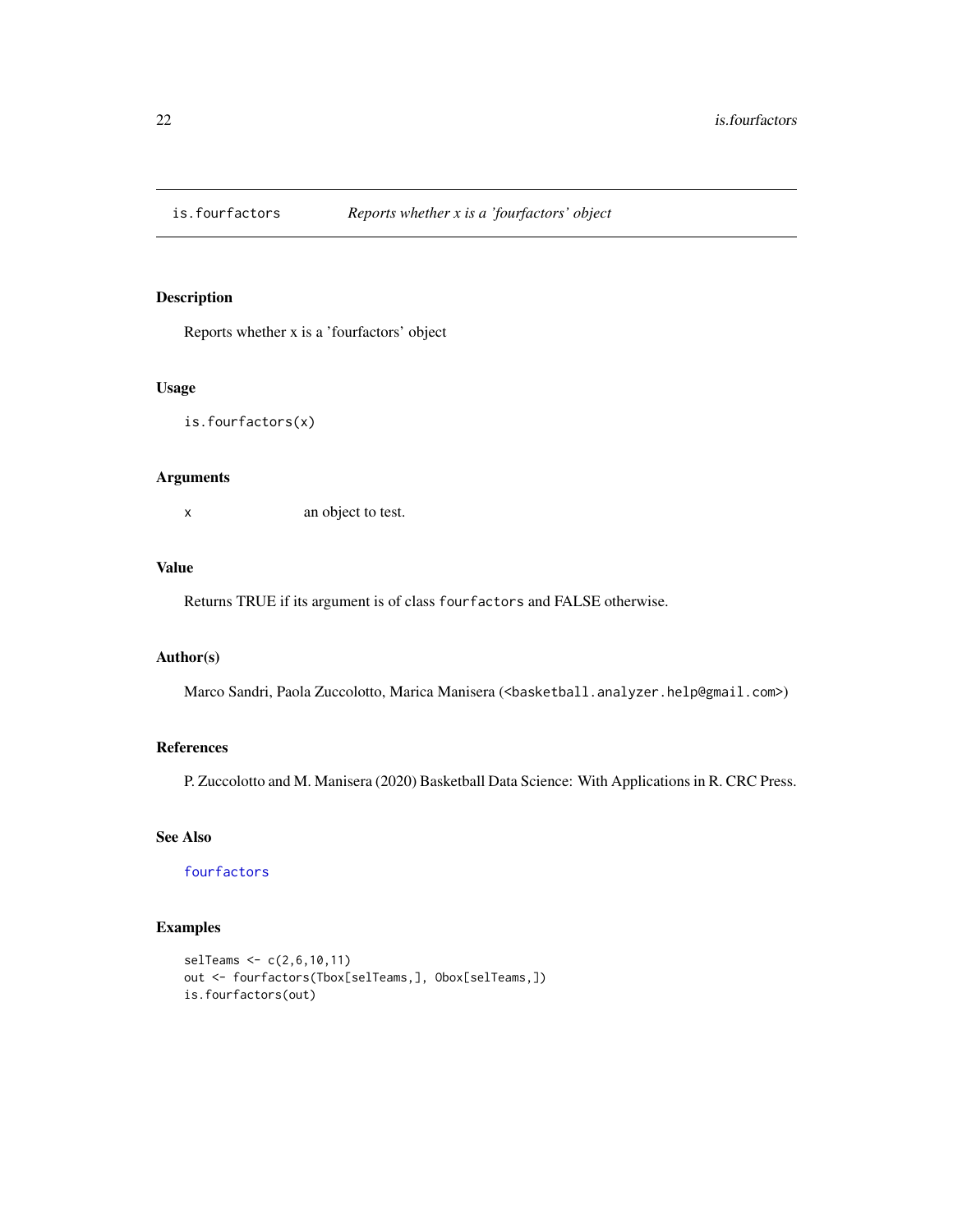<span id="page-22-0"></span>

Reports whether x is a 'hclustering' object

#### Usage

```
is.hclustering(x)
```
### Arguments

x an object to test.

### Value

Returns TRUE if its argument is of class hclustering and FALSE otherwise.

#### Author(s)

Marco Sandri, Paola Zuccolotto, Marica Manisera (<br/>basketball.analyzer.help@gmail.com>)

#### References

P. Zuccolotto and M. Manisera (2020) Basketball Data Science: With Applications in R. CRC Press.

#### See Also

[hclustering](#page-16-1)

```
data <- data.frame(Pbox$PTS,Pbox$P3M,
                   Pbox$OREB + Pbox$DREB, Pbox$AST,
                   Pbox$TOV, Pbox$STL, Pbox$BLK,Pbox$PF)
names(data) <- c("PTS","P3M","REB","AST","TOV","STL","BLK","PF")
data <- subset(data, Pbox$MIN >= 1500)
ID <- Pbox$Player[Pbox$MIN >= 1500]
hclu <- hclustering(data, labels=ID, k=7)
is.hclustering(hclu)
```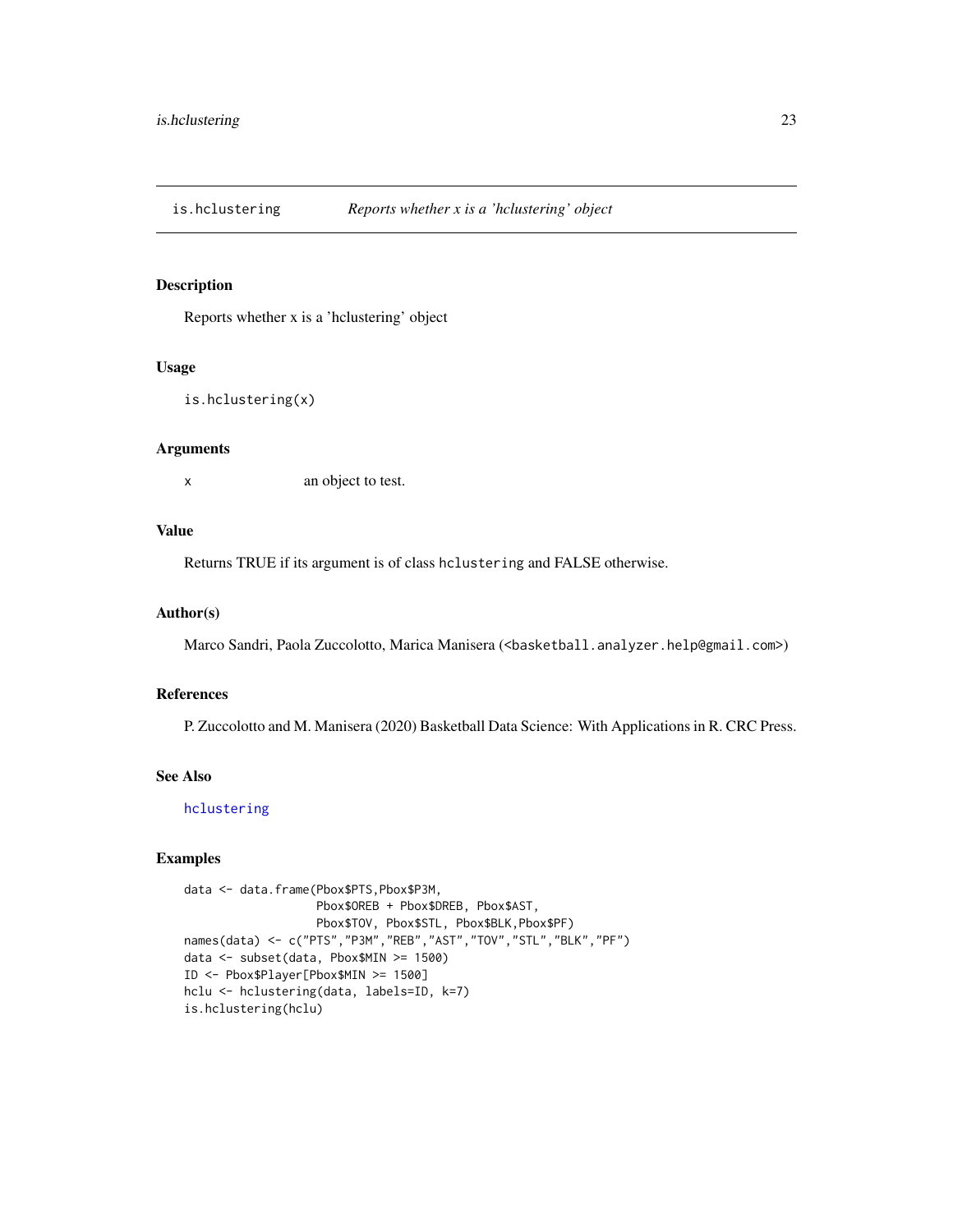<span id="page-23-0"></span>

Reports whether x is a 'inequality' object.

#### Usage

is.inequality(x)

### Arguments

x an object to test.

### Value

Returns TRUE if its argument is of class inequality and FALSE otherwise.

### Author(s)

Marco Sandri, Paola Zuccolotto, Marica Manisera (<br/>basketball.analyzer.help@gmail.com>)

### References

P. Zuccolotto and M. Manisera (2020) Basketball Data Science: With Applications in R. CRC Press.

### See Also

[inequality](#page-18-1)

```
Pbox.BN <- subset(Pbox, Team=="Brooklyn Nets")
out <- inequality(Pbox.BN$PTS, npl=8)
is.inequality(out)
```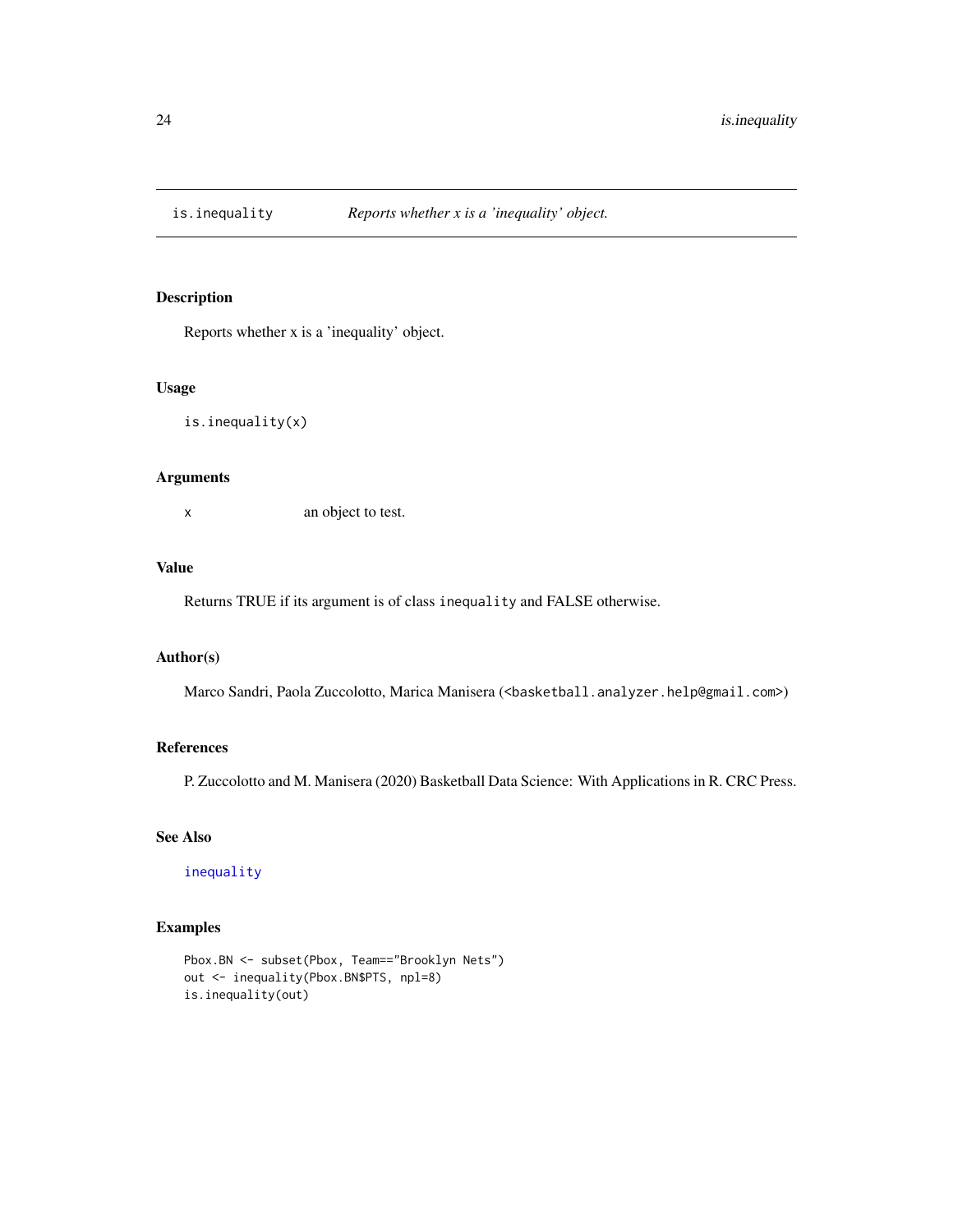<span id="page-24-0"></span>is.kclustering *Reports whether x is a 'kclustering' object*

### Description

Reports whether x is a 'kclustering' object

### Usage

```
is.kclustering(x)
```
### Arguments

x an object to test.

### Value

Returns TRUE if its argument is of class kclustering and FALSE otherwise.

### Author(s)

Marco Sandri, Paola Zuccolotto, Marica Manisera (<br/>basketball.analyzer.help@gmail.com>)

#### References

P. Zuccolotto and M. Manisera (2020) Basketball Data Science: With Applications in R. CRC Press.

#### See Also

[kclustering](#page-28-1)

```
FF <- fourfactors(Tbox,Obox)
X <- with(FF, data.frame(OD.Rtg=ORtg/DRtg,
               F1.r=F1.Def/F1.Off, F2.r=F2.Off/F2.Def,
               F3.O=F3.Def, F3.D=F3.Off))
X$P3M <- Tbox$P3M
X$STL.r <- Tbox$STL/Obox$STL
kclu <- kclustering(X)
is.kclustering(kclu)
```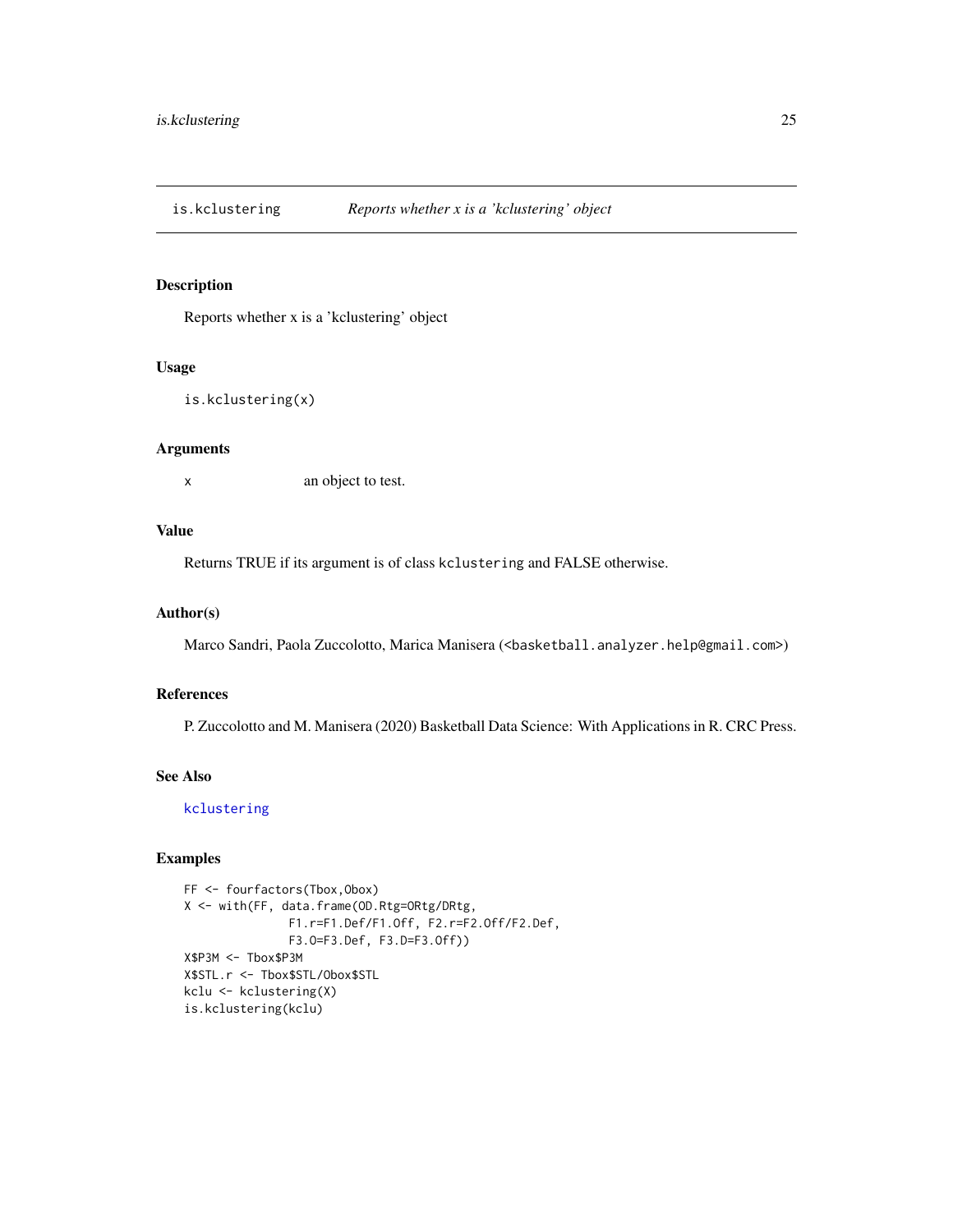<span id="page-25-0"></span>

Reports whether x is a 'MDSmap' object

### Usage

is.MDSmap(x)

#### Arguments

x an object to test.

### Value

Returns TRUE if its argument is of class MDSmap and FALSE otherwise.

#### Author(s)

Marco Sandri, Paola Zuccolotto, Marica Manisera (<br/>basketballanalyzer.help@unibs.it>)

### References

P. Zuccolotto and M. Manisera (2020) Basketball Data Science: With Applications in R. CRC Press.

### See Also

[MDSmap](#page-29-1)

```
data <- subset(Pbox, MIN >= 1500)
data <- data.frame(data$PTS, data$P3M, data$P2M, data$OREB + data$DREB, data$AST,
                  data$TOV,data$STL, data$BLK)
mds <- MDSmap(data)
is.MDSmap(mds)
```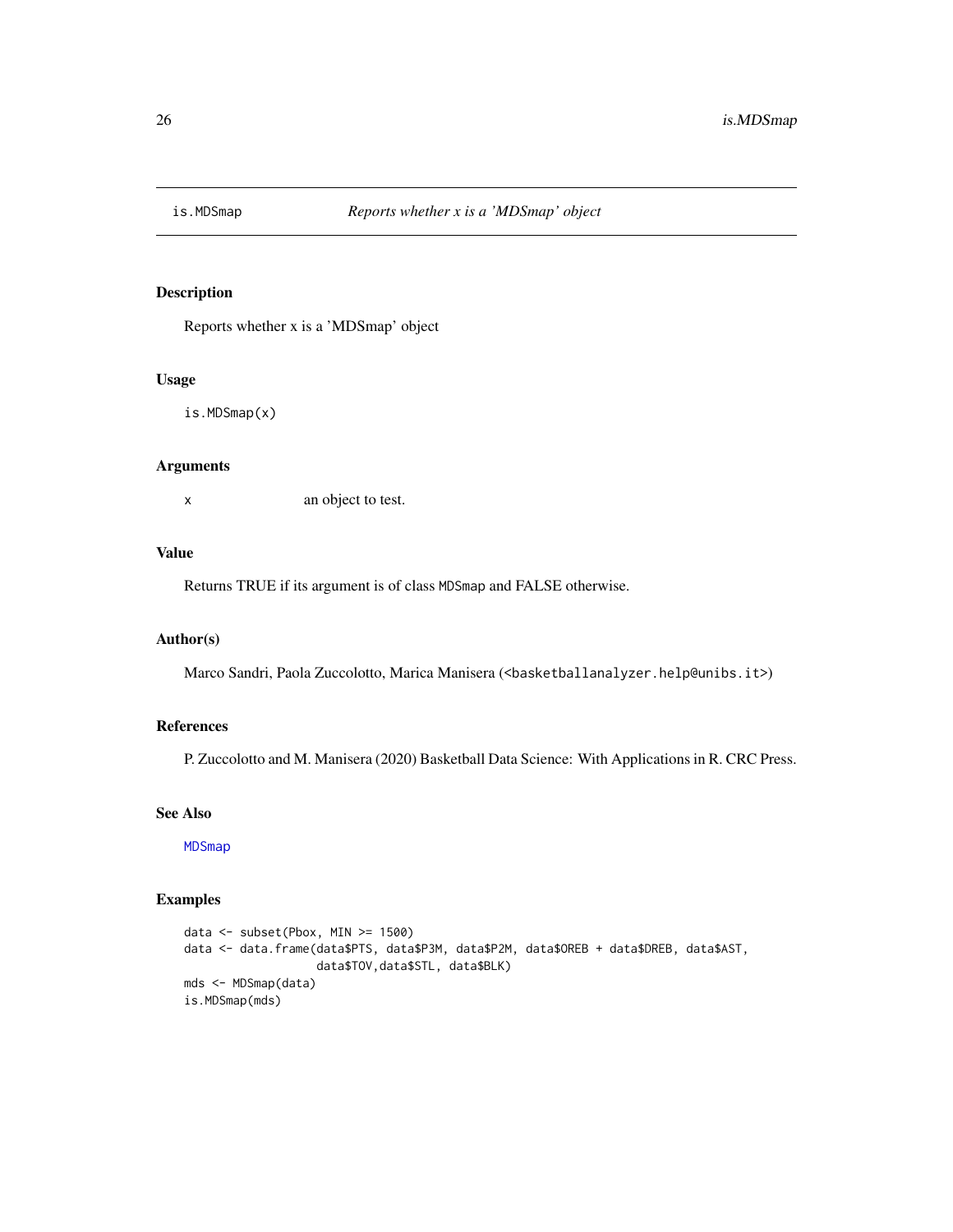<span id="page-26-0"></span>

Reports whether x is a 'simplereg' object

#### Usage

is.simplereg(x)

### Arguments

x an object to test.

### Value

Returns TRUE if its argument is of class simplereg and FALSE otherwise.

### Author(s)

Marco Sandri, Paola Zuccolotto, Marica Manisera (<br/>basketballanalyzer.help@unibs.it>)

### References

P. Zuccolotto and M. Manisera (2020) Basketball Data Science: With Applications in R. CRC Press.

### See Also

[simplereg](#page-55-1)

```
Pbox.sel <- subset(Pbox, MIN >= 500)
X <- Pbox.sel$AST/Pbox.sel$MIN
Y <- Pbox.sel$TOV/Pbox.sel$MIN
Pl <- Pbox.sel$Player
out <- simplereg(x=X, y=Y, type="lin")
is.simplereg(out)
```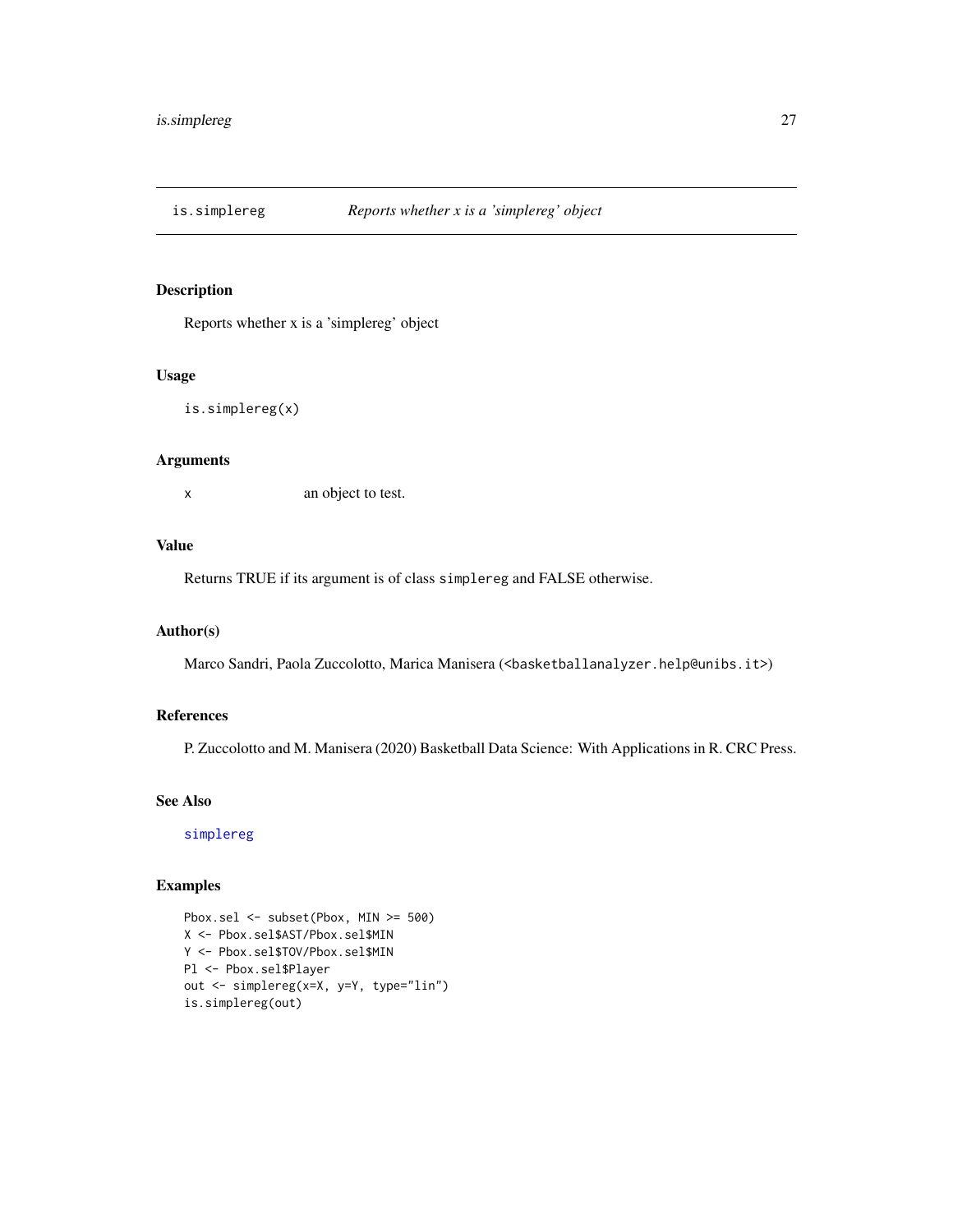<span id="page-27-0"></span>

Reports whether x is a 'variability' object

### Usage

is.variability(x)

#### Arguments

x an object to test.

### Value

Returns TRUE if its argument is of class variability and FALSE otherwise.

### Author(s)

Marco Sandri, Paola Zuccolotto, Marica Manisera (<br/>basketballanalyzer.help@unibs.it>)

### References

P. Zuccolotto and M. Manisera (2020) Basketball Data Science: With Applications in R. CRC Press.

### See Also

[variability](#page-59-1)

```
Pbox.BC <- subset(Pbox, Team=="Oklahoma City Thunder" & MIN >= 500,
                    select=c("P2p","P3p","FTp","P2A","P3A","FTA"))
out <- variability(data=Pbox.BC, data.var=c("P2p","P3p","FTp"),
                   size.var=c("P2A","P3A","FTA"), weight=TRUE)
is.variability(out)
```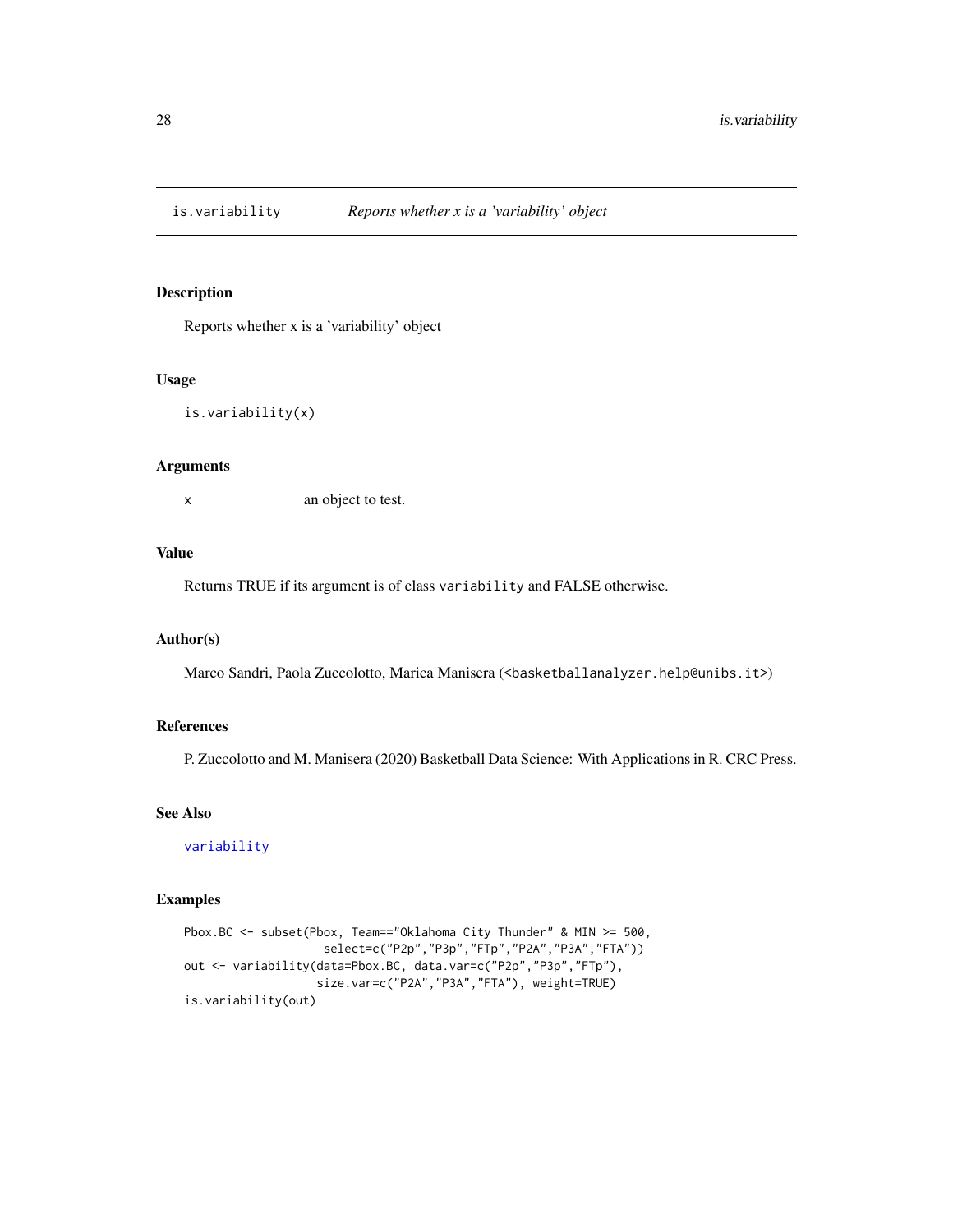<span id="page-28-1"></span><span id="page-28-0"></span>

K-means cluster analysis

### Usage

```
kclustering(
  data,
  k = NULL,labels = NULL,
  nclumax = 10,
  nruns = 10,
  iter.max = 50,
  algorithm = "Hartigan-Wong"
\mathcal{L}
```
### Arguments

| data      | numeric data frame.                                                                                                                     |
|-----------|-----------------------------------------------------------------------------------------------------------------------------------------|
| k         | integer, number of clusters.                                                                                                            |
| labels    | character, row labels.                                                                                                                  |
| nclumax   | integer, maximum number of clusters (when k=NULL) used for calculating the<br>explained variance as function of the number of clusters. |
| nruns     | integer, run the k-means algorithm nruns times and chooses the best solution<br>according to a maximum explained variance criterion.    |
| iter.max  | integer, maximum number of iterations allowed in k-means clustering (see kmeans).                                                       |
| algorithm | character, the algorithm used in k-means clustering (see kmeans).                                                                       |

#### Details

The kclustering function performs a preliminary standardization of columns in data.

### Value

A kclustering object.

If k is NULL, the kclustering object is a list of 3 elements:

- k NULL
- clusterRange integer vector, values of k (from 1 to nclumax) at which the *variance between* of the clusterization is evaluated
- VarianceBetween numeric vector, values of the *variance between* evaluated for k in clusterRange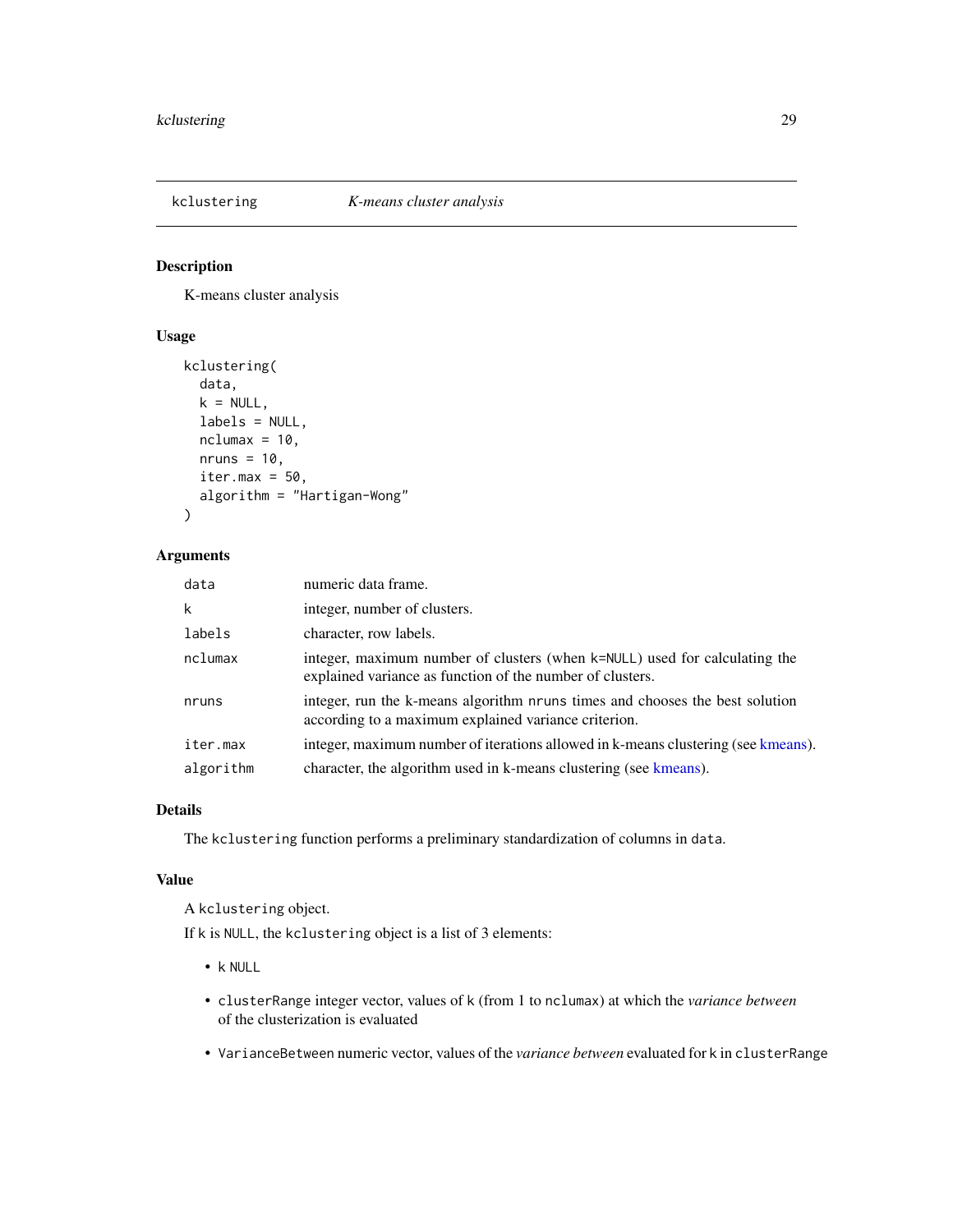<span id="page-29-0"></span>If k is not NULL, the kclustering object is a list of 4 elements:

- k integer, number of clusters
- Subjects data frame, subjects' cluster identifiers
- ClusterList list, clusters' composition
- Profiles data frame, clusters' profiles, i.e. the average of the variables within clusters and the cluster eterogeineity index (CHI)

#### Author(s)

Marco Sandri, Paola Zuccolotto, Marica Manisera (<br/>basketballanalyzer.help@unibs.it>)

#### References

P. Zuccolotto and M. Manisera (2020) Basketball Data Science: With Applications in R. CRC Press.

### See Also

[plot.kclustering](#page-42-1), [kmeans](#page-0-0)

#### Examples

```
FF <- fourfactors(Tbox,Obox)
X <- with(FF, data.frame(OD.Rtg=ORtg/DRtg,
               F1.r=F1.Def/F1.Off, F2.r=F2.Off/F2.Def,
               F3.O=F3.Def, F3.D=F3.Off))
X$P3M <- Tbox$P3M
X$STL.r <- Tbox$STL/Obox$STL
kclu1 <- kclustering(X)
plot(kclu1)
kclu2 <- kclustering(X, k=9)
plot(kclu2)
```
<span id="page-29-1"></span>MDSmap *Multidimensional scaling (MDS) in 2 dimensions*

#### Description

Multidimensional scaling (MDS) in 2 dimensions

#### Usage

MDSmap(data, std = TRUE)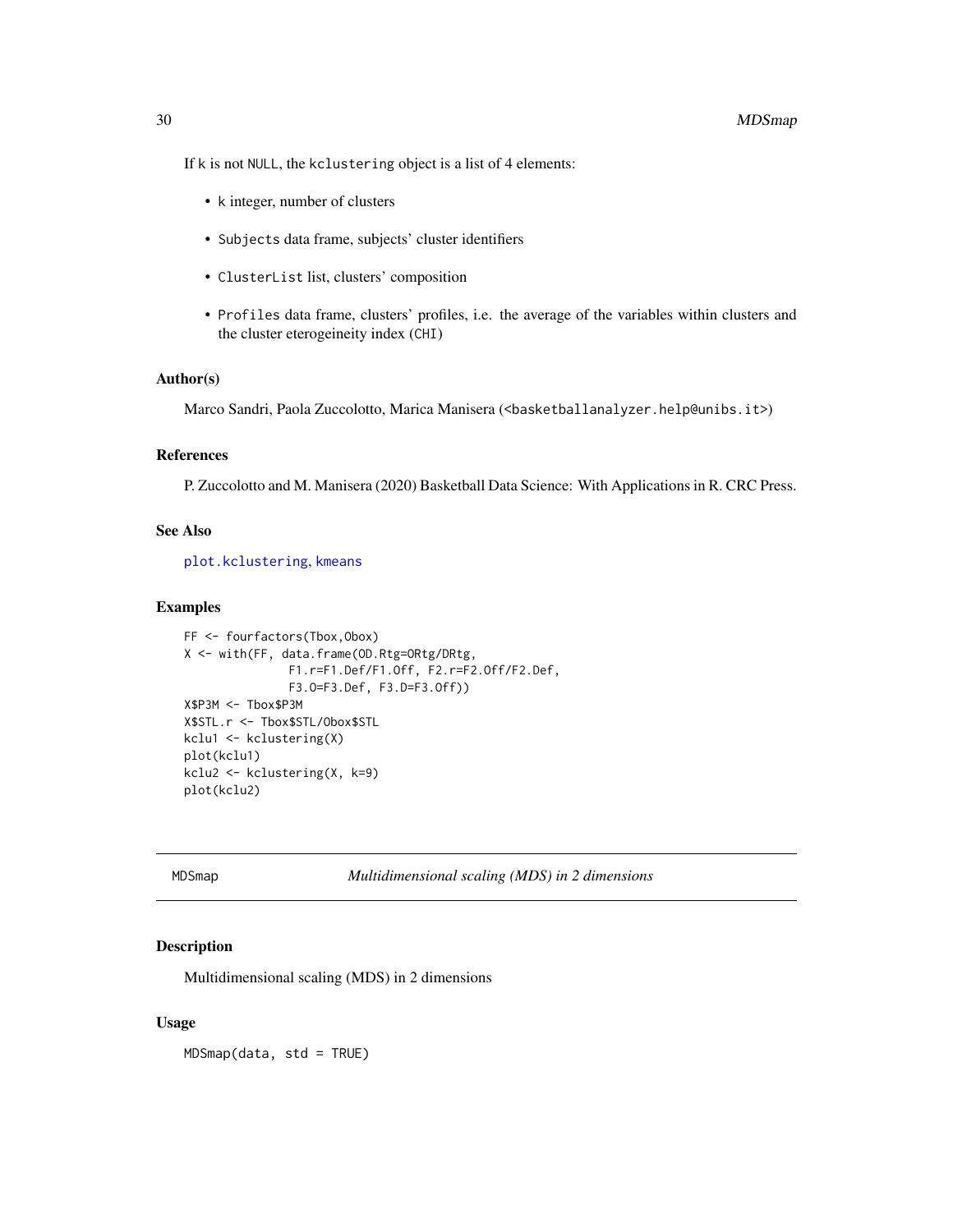#### <span id="page-30-0"></span> $MDS$ map 31

#### **Arguments**

| data | a numeric matrix, data frame or "dist" object (see dist).              |
|------|------------------------------------------------------------------------|
| std  | logical; if TRUE, data columns are standardized (centered and scaled). |

### Details

If data is an object of class "dist", std is not active and data is directly inputted into MASS::isoMDS.

### Value

An object of class MDSmap, i.e. a list with 4 objects:

- points, a 2-column vector of the fitted configuration (see [isoMDS](#page-0-0));
- stress, the final stress achieved in percent (see [isoMDS](#page-0-0));
- data, the input data frame;
- std, the logical std input.

#### Author(s)

Marco Sandri, Paola Zuccolotto, Marica Manisera (<br/>basketballanalyzer.help@unibs.it>)

#### References

P. Zuccolotto and M. Manisera (2020) Basketball Data Science: With Applications in R. CRC Press.

### See Also

[isoMDS](#page-0-0), [plot.MDSmap](#page-43-1).

```
data <- with(Pbox, data.frame(PTS, P3M, P2M, REB=OREB+DREB, AST, TOV, STL, BLK))
selp <- which(Pbox$MIN >= 1500)
data <- data[selp, ]
id <- Pbox$Player[selp]
mds <- MDSmap(data)
plot(mds, labels=id, z.var="P2M", level.plot=FALSE, palette=rainbow)
```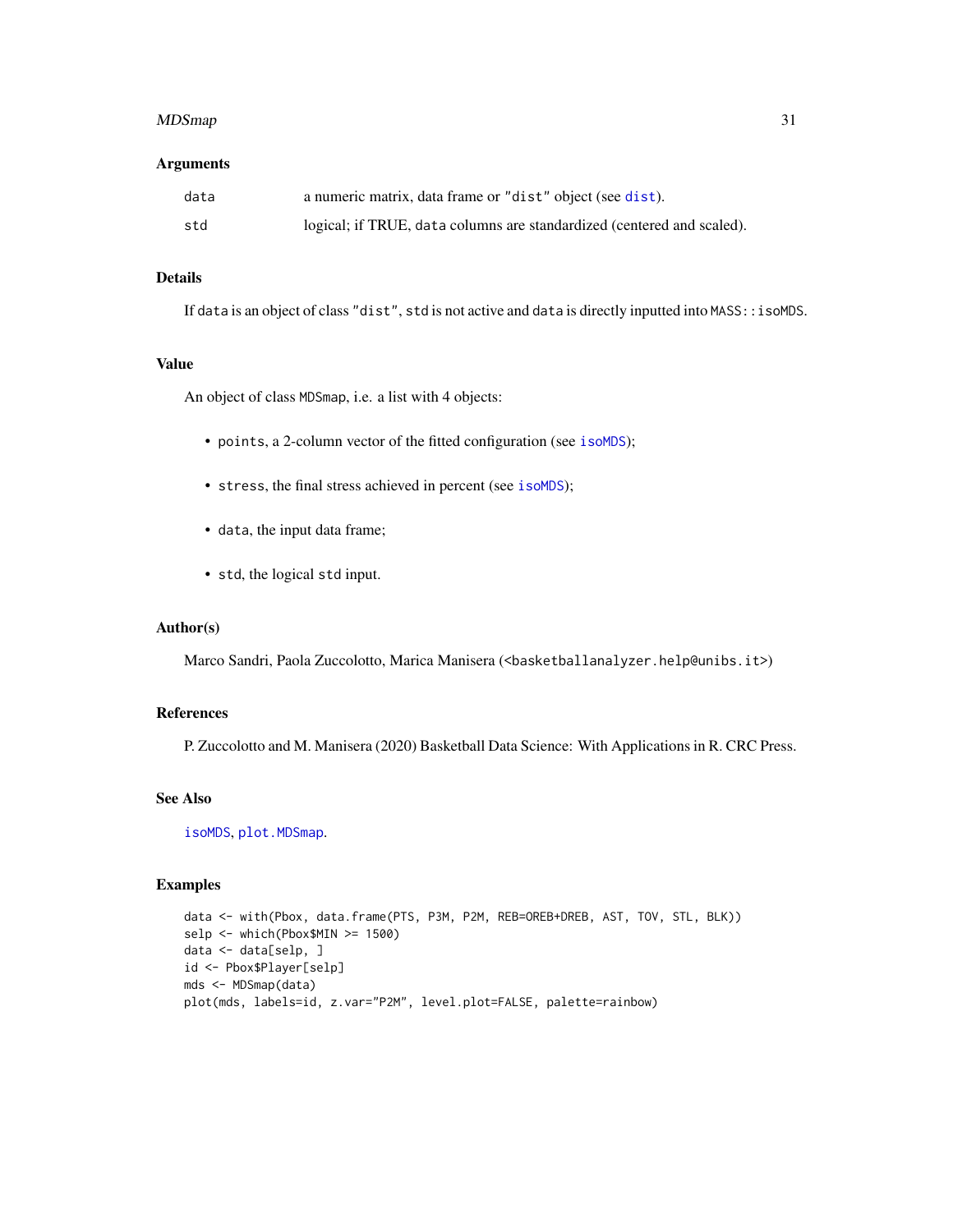<span id="page-31-0"></span>In this data frame cases (rows) are teams and variables (columns) are referred to achievements of the opponents in the NBA 2017-2018 Championship

#### Usage

Obox

### Format

A data frame with 30 rows and 23 variables:

Team Analyzed team, character

GP Games Played, numeric

MIN Minutes Played, numeric

PTS Points Made, numeric

W Games won, numeric

L Games lost, numeric

P2M 2-Point Field Goals (Made), numeric

P2A 2-Point Field Goals (Attempted), numeric

P2p 2-Point Field Goals (Percentage), numeric

P3M 3-Point Field Goals (Made), numeric

P3A 3-Point Field Goals (Attempted), numeric

P3p 3-Point Field Goals (Percentage), numeric

FTM Free Throws (Made), numeric

FTA Free Throws (Attempted), numeric

FTp Free Throws (Percentage), numeric

**OREB** Offensive Rebounds, numeric

DREB Defensive Rebounds, numeric

AST Assists, numeric

TOV Turnovers, numeric

STL Steals, numeric

BLK Blocks, numeric

PF Personal Fouls, numeric

PM Plus/Minus, numeric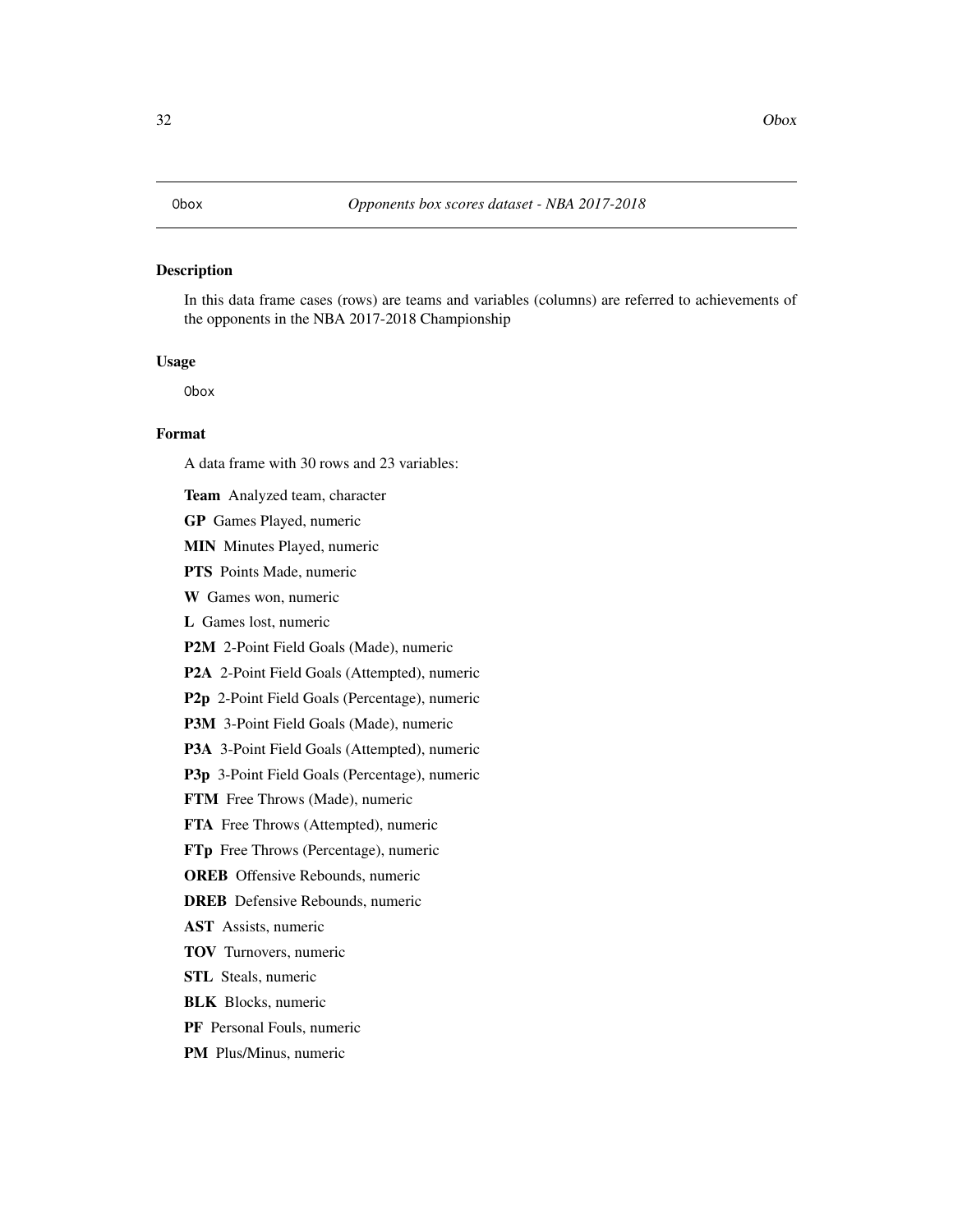#### <span id="page-32-0"></span> $Pbox$  33

#### Author(s)

Marco Sandri, Paola Zuccolotto, Marica Manisera (<br/>basketballanalyzer.help@unibs.it>)

#### References

P. Zuccolotto and M. Manisera (2020) Basketball Data Science: With Applications in R. CRC Press.

Pbox *Players box scores dataset - NBA 2017-2018*

#### Description

In this data frame, cases (rows) are players and variables (columns) are referred to the individual achievements in the NBA 2017-2018 Championship

#### Usage

Pbox

### Format

A data.frame with 605 rows and 22 variables:

Team Analyzed team, character

Player Analyzed player, character

GP Games Played, numeric

MIN Minutes Played, numeric

PTS Points Made, numeric

P2M 2-Point Field Goals (Made), numeric

P2A 2-Point Field Goals (Attempted), numeric

P2p 2-Point Field Goals (Percentage), numeric

P3M 3-Point Field Goals (Made), numeric

P3A 3-Point Field Goals (Attempted), numeric

P3p 3-Point Field Goals (Percentage), numeric

FTM Free Throws (Made), numeric

FTA Free Throws (Attempted), numeric

FTp Free Throws (Percentage), numeric

OREB Offensive Rebounds, numeric

DREB Defensive Rebounds, numeric

AST Assists, numeric

TOV Turnovers, numeric

STL Steals, numeric

- BLK Blocks, numeric
- PF Personal Fouls, numeric

PM Plus/Minus, numeric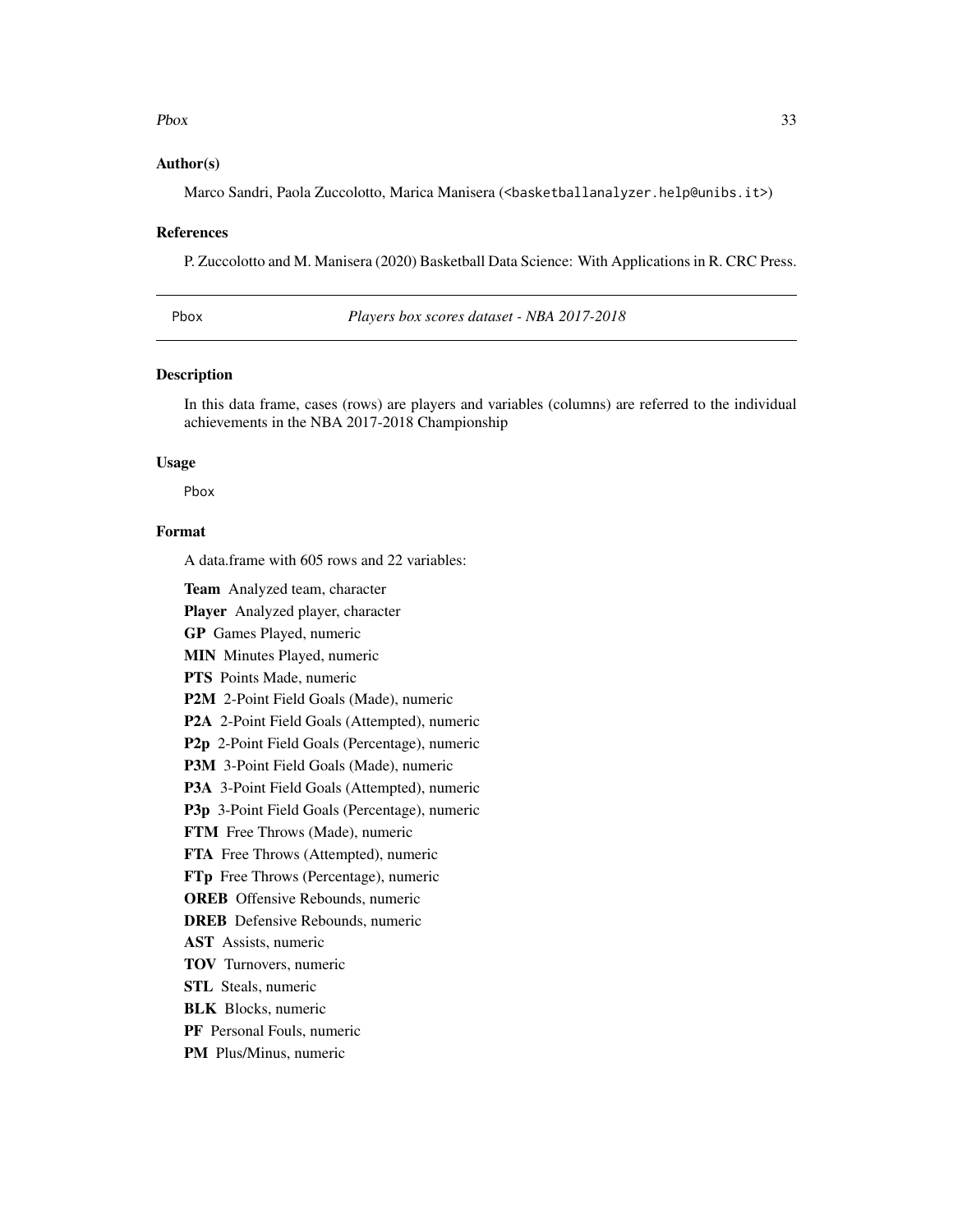#### <span id="page-33-0"></span>Author(s)

Marco Sandri, Paola Zuccolotto, Marica Manisera (<br/>basketballanalyzer.help@unibs.it>)

#### References

P. Zuccolotto and M. Manisera (2020) Basketball Data Science: With Applications in R. CRC Press.

<span id="page-33-1"></span>PbP.BDB *Play-by-play dataset - NBA 2017-2018*

#### Description

In this play-by-play data frame (NBA 2017-2018 Championship), the cases (rows) are the events occurred during the analyzed games and the variables (columns) are descriptions of the events in terms of type, time, players involved, score, area of the court.

### Usage

PbP.BDB

### Format

A data.frame with 37430 rows and 48 variables:

game id Identification code for the game data\_set Season: years and type (Regular or Playoffs) date Date of the game a1 ... a5; h1 ... h5 Five players on the court (away team; home team) period Quarter (>= 5: over-time) away\_score; home\_score Score of the away/home team remaining\_time Time left in the quarter (h:mm:ss) elapsed Time played in the quarter (h:mm:ss) play\_length Time since the immediately preceding event (h:mm:ss) play id Identification code for the play team Team responsible for the event event\_type Type of event assist Player who made the assist away; home Players for the jump ball block Player who blocked the shot entered; left Player who entered/left the court num Sequence number of the free throw opponent Player who made the foul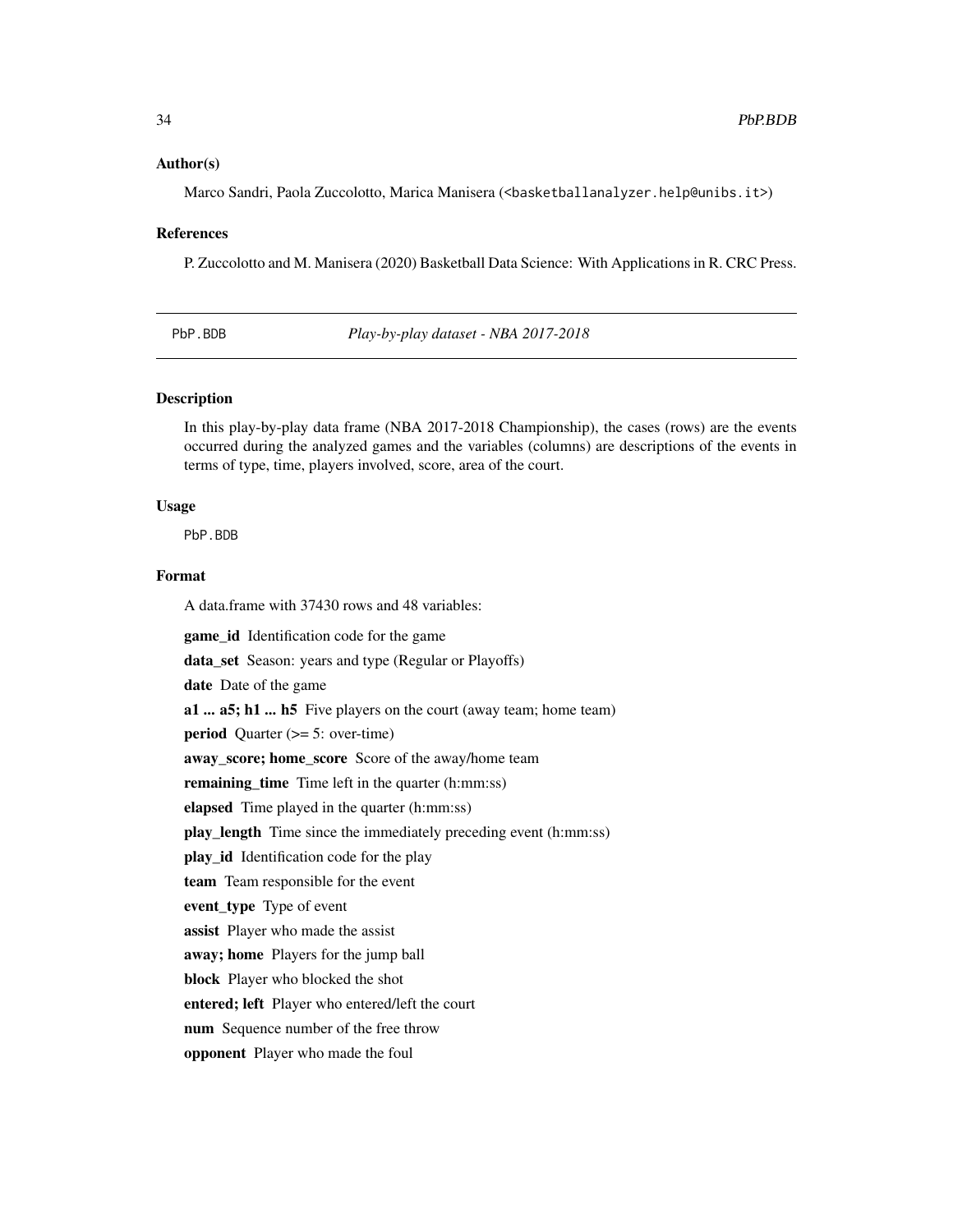#### <span id="page-34-0"></span>PbPmanipulation 35

outof Number of free throws accorded

player Player responsible for the event

points Scored points

possession Player who the jump ball is tipped to

reason Reason of the turnover

result Result of the shot (made or missed)

steal Player who stole the ball

type Type of play

shot\_distance Field shots: distance from the basket

original\_x ; original\_y; converted\_x ; converted\_y Coordinates of the shooting player. original: tracking coordinate system half court, (0,0) center of the basket; converted: coordinates in feet full court, (0,0) bottom-left corner

description Textual description of the event

#### Author(s)

Marco Sandri, Paola Zuccolotto, Marica Manisera (<basketballanalyzer.help@unibs.it>)

#### Source

<https://github.com/sndmrc/BasketballAnalyzeR>

### References

P. Zuccolotto and M. Manisera (2020) Basketball Data Science: With Applications in R. CRC Press.

| PbPmanipulation | Adapts the standard file supplied by BigDataBall to the format re- |
|-----------------|--------------------------------------------------------------------|
|                 | quired by BasketballAnalyzeR                                       |

#### Description

Adapts the standard file supplied by BigDataBall to the format required by BasketballAnalyzeR

### Usage

```
PbPmanipulation(data)
```
#### Arguments

data a play-by-play data frame supplied by [BigDataBall.](https://www.bigdataball.com/)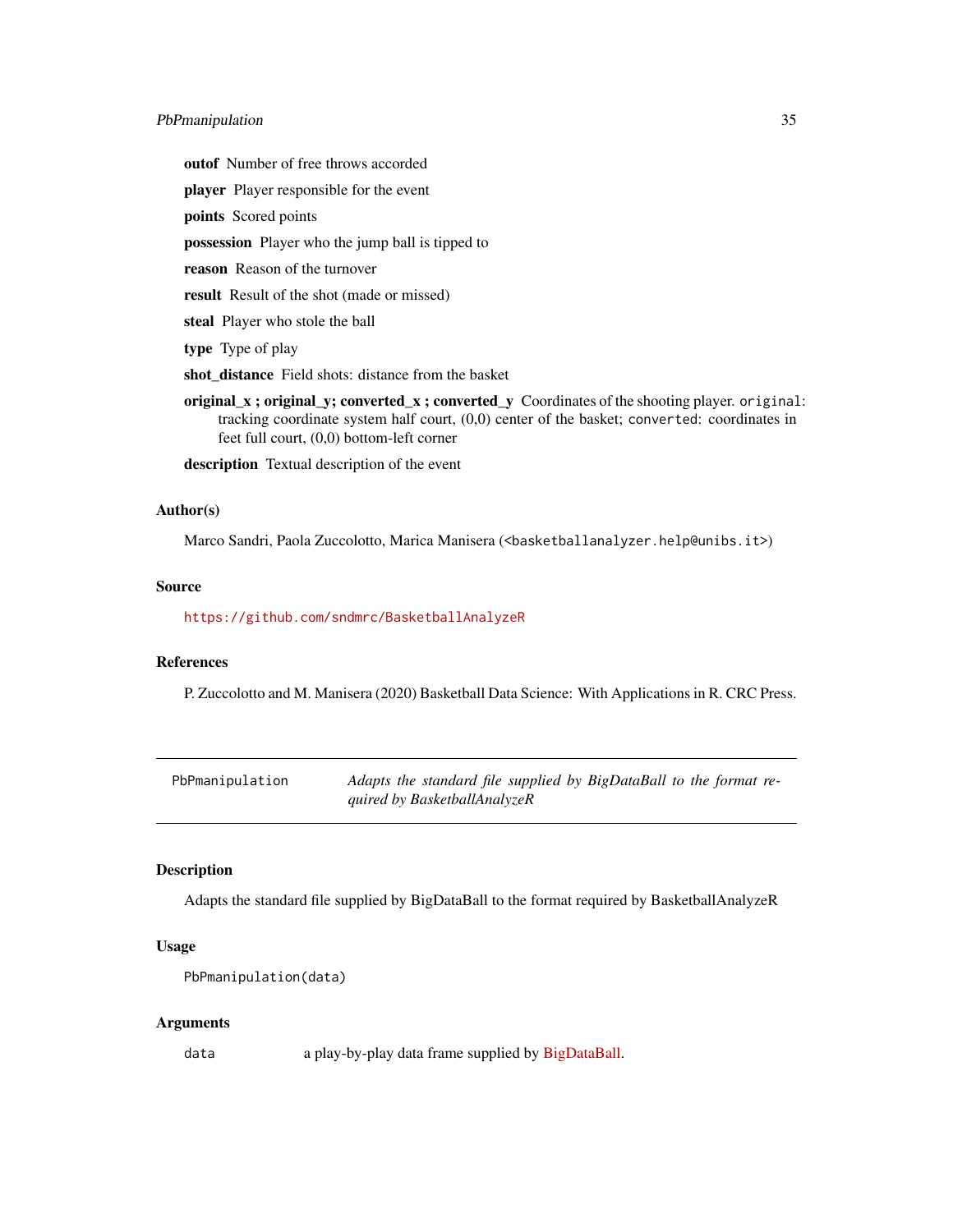### <span id="page-35-0"></span>Value

A play-by-play data frame.

The data frame generated by PbPmanipulation has the same variables of PbP.BDB (when necessary, coerced from one data type to another, e.g from factor to numeric) plus the following five additional variables:

- periodTime, time played in the quarter (in seconds)
- totalTime, time played in the match (in seconds)
- playlength, time since the immediately preceding event (in seconds)
- ShotType, type of shot (FT, 2P, 3P)
- oppTeam, name of the opponent team

### Author(s)

Marco Sandri, Paola Zuccolotto, Marica Manisera (<br/>basketballanalyzer.help@unibs.it>)

### References

P. Zuccolotto and M. Manisera (2020) Basketball Data Science: With Applications in R. CRC Press.

### See Also

[PbP.BDB](#page-33-1)

### Examples

PbP <- PbPmanipulation(PbP.BDB)

plot.assistnet *Plots a network from a 'assistnet' object*

### Description

Plots a network from a 'assistnet' object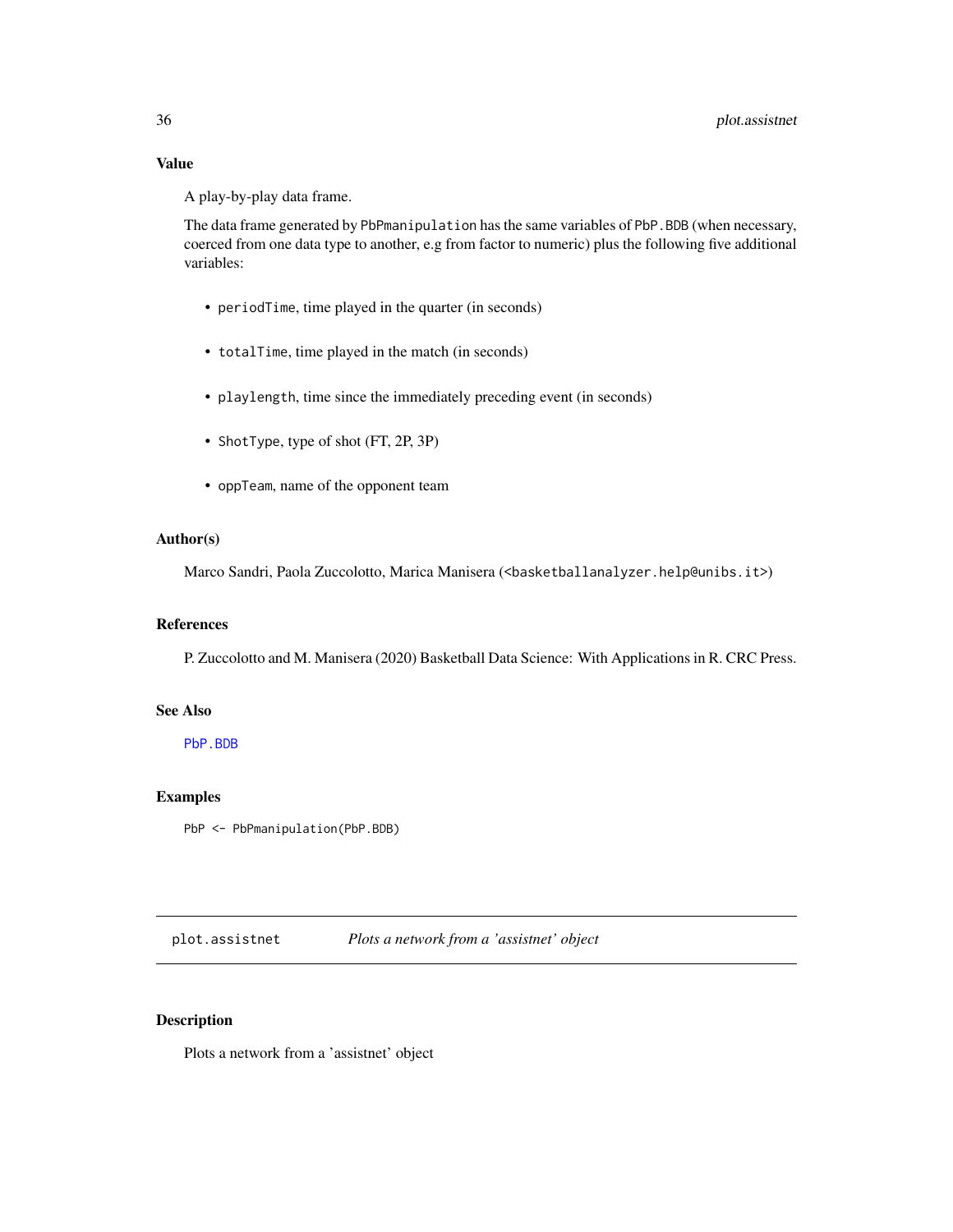### <span id="page-36-0"></span>plot.assistnet 37

### Usage

```
## S3 method for class 'assistnet'
plot(
  x,
  layout = "kamadakawai",
  layout.par = list(),
  edge.thr = 0,
  edge.col.lim = NULL,
  edge.col.lab = NULL,
  node.size = NULL,
  node.size.lab = NULL,
  node.col = NULL,
 node.col.lim = NULL,
  node.col.lab = NULL,
 node.pal = colorRampPalette(c("white", "blue", "red")),
  edge.pal = colorRampPalette(c("white", "blue", "red")),
  ...
\mathcal{L}
```
### Arguments

| X             | an object of class assistnet.                                                                                                                     |  |
|---------------|---------------------------------------------------------------------------------------------------------------------------------------------------|--|
| layout        | character, network vertex layout algorithm (see gplot.layout) such as "kamadakawai"<br>(the default).                                             |  |
| layout.par    | a list of parameters for the network vertex layout algorithm (see gplot. layout).                                                                 |  |
| edge.thr      | numeric, threshold for edge values; values below the threshold are set to 0.                                                                      |  |
| edge.col.lim  | numeric vector of length two providing limits of the scale for edge color.                                                                        |  |
| edge.col.lab  | character, label for edge color legend.                                                                                                           |  |
| node.size     | character, indicating the name of the variable for node size (one of the columns<br>of the nodeStats data frame in the x object, see assistnet).  |  |
| node.size.lab | character, label for node size legend.                                                                                                            |  |
| node.col      | character, indicating the name of the variable for node color (one of the columns<br>of the nodeStats data frame in the x object, see assistnet). |  |
| node.col.lim  | numeric vector of length two providing limits of the scale for node color.                                                                        |  |
| node.col.lab  | character, label for node color legend.                                                                                                           |  |
| node.pal      | color palette for node colors.                                                                                                                    |  |
| edge.pal      | color palette for edge colors.                                                                                                                    |  |
| $\cdots$      | other graphical parameters.                                                                                                                       |  |

### Value

A ggplot2 object

### Author(s)

Marco Sandri, Paola Zuccolotto, Marica Manisera (<br/>basketballanalyzer.help@unibs.it>)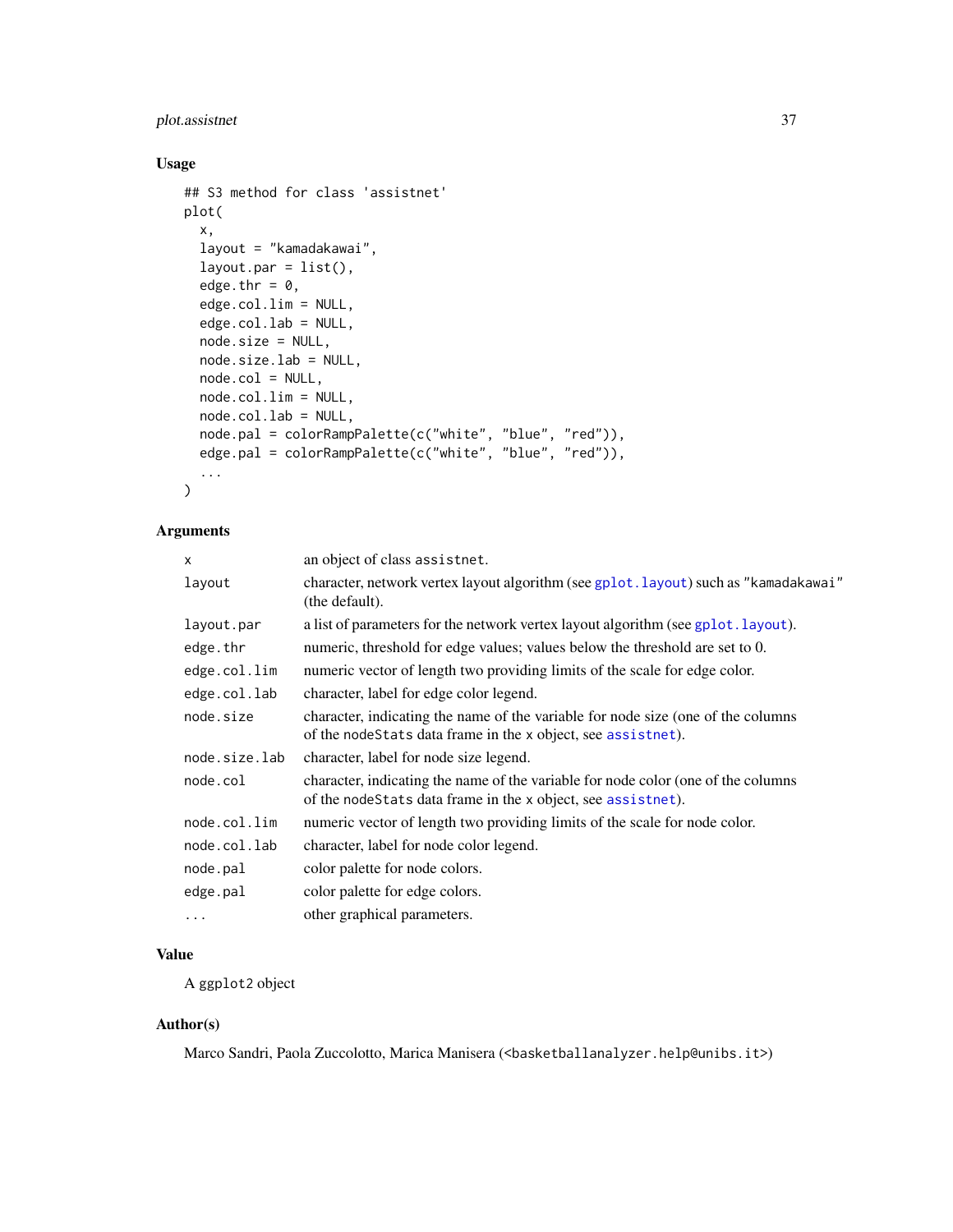#### <span id="page-37-0"></span>References

P. Zuccolotto and M. Manisera (2020) Basketball Data Science: With Applications in R. CRC Press.

#### See Also

[assistnet](#page-2-1)

#### Examples

```
PbP <- PbPmanipulation(PbP.BDB)
PbP.GSW <- subset(PbP, team=="GSW" & player!="")
out <- assistnet(PbP.GSW)
plot(out, layout="circle", edge.thr=30, node.col="FGM_ASTp", node.size="ASTPTS")
```
<span id="page-37-1"></span>

| plot.corranalysis | Plots the correlation matrix and the correlation network from a 'cor- |
|-------------------|-----------------------------------------------------------------------|
|                   | ranalysis' object                                                     |

#### Description

Plots the correlation matrix and the correlation network from a 'corranalysis' object

### Usage

## S3 method for class 'corranalysis'  $plot(x, horizontal = TRUE, title = NULL, ...)$ 

#### Arguments

| x          | an object of class corranalysis.                           |
|------------|------------------------------------------------------------|
| horizontal | logical; if TRUE, the two plots are arranged horizontally. |
| title      | character, plot title.                                     |
|            | other graphical parameters                                 |

### Value

A ggplot2 object

### Author(s)

Marco Sandri, Paola Zuccolotto, Marica Manisera (<br/>basketballanalyzer.help@unibs.it>)

#### References

P. Zuccolotto and M. Manisera (2020) Basketball Data Science: With Applications in R. CRC Press.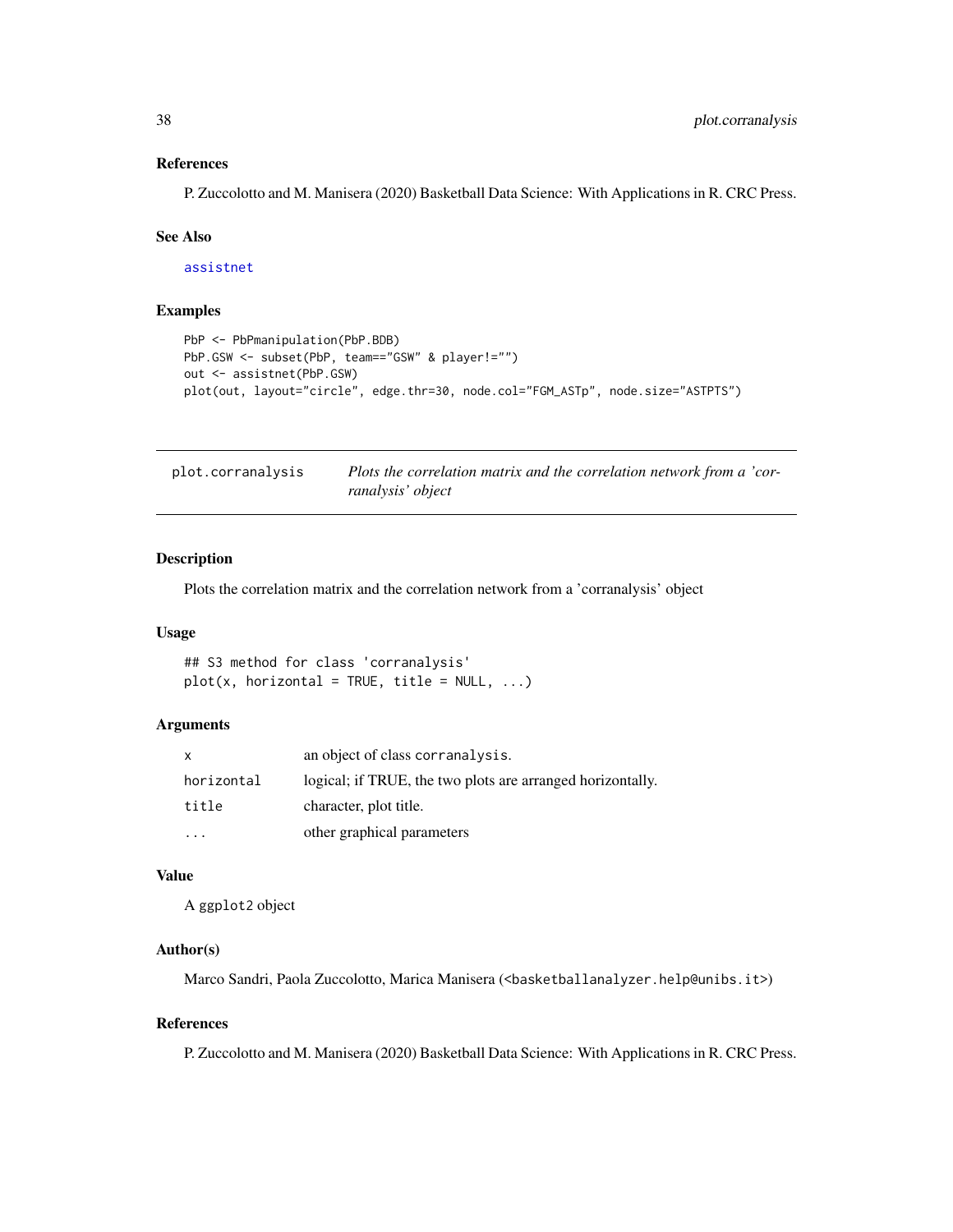### <span id="page-38-0"></span>plot.fourfactors 39

#### See Also

[corranalysis](#page-6-1)

#### Examples

```
data <- data.frame(Pbox$PTS,Pbox$P3M,Pbox$P2M,
                  Pbox$OREB + Pbox$DREB,Pbox$AST,
                   Pbox$TOV,Pbox$STL,Pbox$BLK)/Pbox$MIN
names(data) <- c("PTS","P3M","P2M","REB","AST","TOV","STL","BLK")
data <- subset(data, Pbox$MIN >= 500)
out <- corranalysis(data, threshold=0.5)
plot(out)
```
<span id="page-38-1"></span>

| plot.fourfactors | Plot possessions, pace, offensive and defensive rating, and Four Fac- |
|------------------|-----------------------------------------------------------------------|
|                  | tors from a 'fourfactors' object                                      |

#### Description

Plot possessions, pace, offensive and defensive rating, and Four Factors from a 'fourfactors' object

#### Usage

## S3 method for class 'fourfactors'  $plot(x, title = NULL, ...)$ 

#### Arguments

| $\boldsymbol{\mathsf{x}}$ | an object of class fourfactors. |
|---------------------------|---------------------------------|
| title                     | character, plot title.          |
| $\cdot$ $\cdot$ $\cdot$   | other graphical parameters.     |

### Details

The height of the bars in the two four factor plots are given by the difference between the team value and the average on the analyzed teams.

#### Value

A list of four ggplot2 plots.

#### Author(s)

Marco Sandri, Paola Zuccolotto, Marica Manisera (<br/>basketballanalyzer.help@unibs.it>)

### References

P. Zuccolotto and M. Manisera (2020) Basketball Data Science: With Applications in R. CRC Press.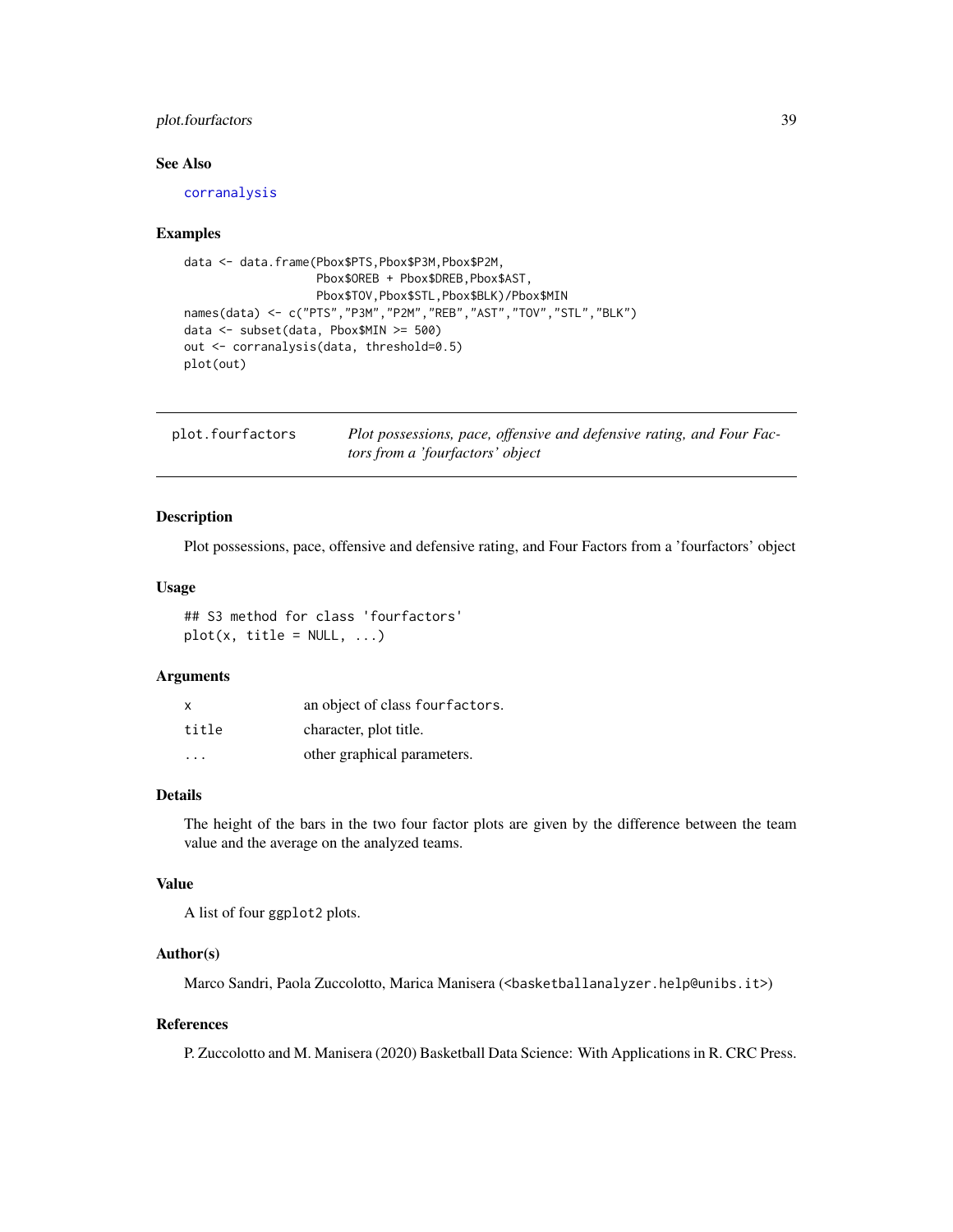### See Also

[fourfactors](#page-14-1)

## Examples

```
selTeams <- c(2,6,10,11)
FF <- fourfactors(Tbox[selTeams,], Obox[selTeams,])
plot(FF)
```
<span id="page-39-1"></span>plot.hclustering *Plots hierarchical clustering from a 'hclustering' object*

### Description

Plots hierarchical clustering from a 'hclustering' object

### Usage

```
## S3 method for class 'hclustering'
plot(
 x,
 title = NULL,
 profiles = FALSE,
 ncol.arrange = NULL,
 circlize = FALSE,
 horiz = TRUE,
  cex.labels = 0.7,colored.labels = TRUE,
  colored.branches = FALSE,
  rect = FALSE,
  lower.rect = NULL,
 min.mid.max = NULL,
  ...
\mathcal{L}
```
### Arguments

| $\mathsf{x}$ | an object of class helustering.                                                                                                           |
|--------------|-------------------------------------------------------------------------------------------------------------------------------------------|
| title        | character or vector of characters (when plotting radial plots of cluster profiles;<br>see Value), plot title(s).                          |
| profiles     | logical; if TRUE, displays radial plots of cluster profiles (active if x\$k is not NULL;<br>see Value).                                   |
| ncol.arrange | integer, number of columns when arranging multiple grobs on a page (active<br>when plotting radial plots of cluster profiles; see Value). |
| circlize     | logical; if TRUE, plots a circular dendrogram (active when plotting a dendrogram;<br>see Value).                                          |

<span id="page-39-0"></span>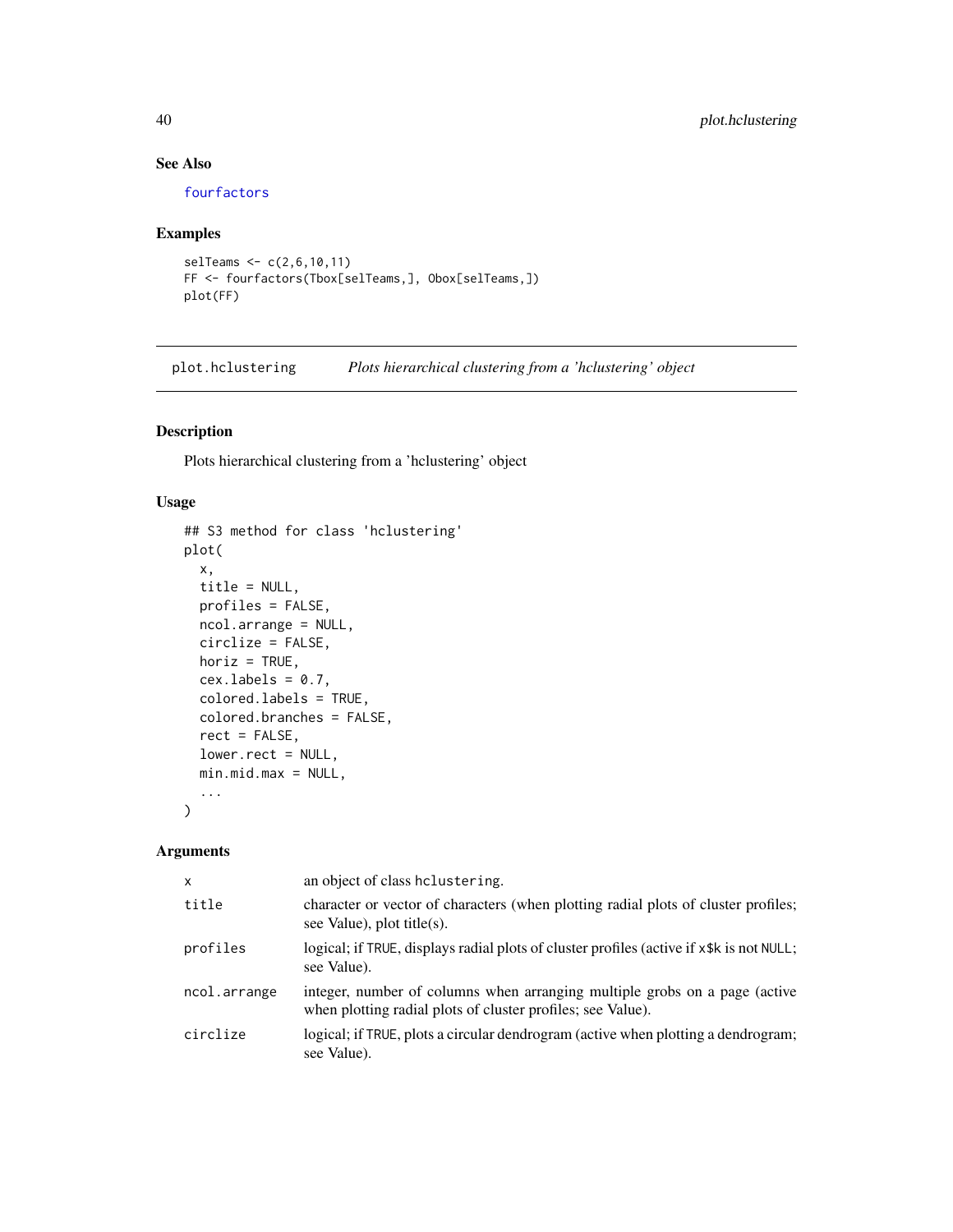<span id="page-40-0"></span>

| horiz            | logical; if TRUE, plots an horizontal dendrogram (active when plotting a non<br>circular dendrogram; see Value).                                                    |
|------------------|---------------------------------------------------------------------------------------------------------------------------------------------------------------------|
| cex.labels       | numeric, the magnification to be used for labels (active when plotting a dendro-<br>gram; see Value).                                                               |
|                  | colored. labels logical; if TRUE, assigns different colors to labels of different clusters (active<br>when plotting a dendrogram; see Value).                       |
| colored.branches |                                                                                                                                                                     |
|                  | logical; if TRUE, assigns different colors to branches of different clusters (active<br>when plotting a dendrogram; see Value).                                     |
| rect             | logical; if TRUE, draws rectangles around the branches in order to highlight the<br>corresponding clusters (active when plotting a dendrogram; see Value).          |
| lower.rect       | numeric, a value of how low should the lower part of the rect be (active when<br>plotting a dendrogram; see option lower_rect of rect.dendrogram).                  |
| min.mid.max      | numeric vector with 3 elements: lower bound, middle dashed line, upper bound<br>for radial axis (active when plotting radial plots of cluster profiles; see Value). |
| $\cdot$          | other graphical parameters.                                                                                                                                         |

### Value

If x\$k is NULL, plot.hclustering returns a single ggplot2 object, displaying the pattern of the explained variance vs the number of clusters.

If x\$k is not NULL and profiles=FALSE, plot.hclustering returns a single ggplot2 object, displaying the dendrogram.

If x\$k is not NULL and profiles=TRUE, plot.hclustering returns a list of ggplot2 objects, displaying the radial plots of the cluster profiles.

#### Author(s)

Marco Sandri, Paola Zuccolotto, Marica Manisera (<br/>basketballanalyzer.help@unibs.it>)

### References

P. Zuccolotto and M. Manisera (2020) Basketball Data Science: With Applications in R. CRC Press.

### See Also

[hclustering](#page-16-1), [radialprofile](#page-48-1).

```
data <- with(Pbox, data.frame(PTS, P3M, REB=OREB+DREB, AST, TOV, STL, BLK, PF))
data <- subset(data, Pbox$MIN >= 1500)
ID <- Pbox$Player[Pbox$MIN >= 1500]
hclu1 <- hclustering(data)
plot(hclu1)
hclu2 <- hclustering(data, labels=ID, k=7)
plot(hclu2)
```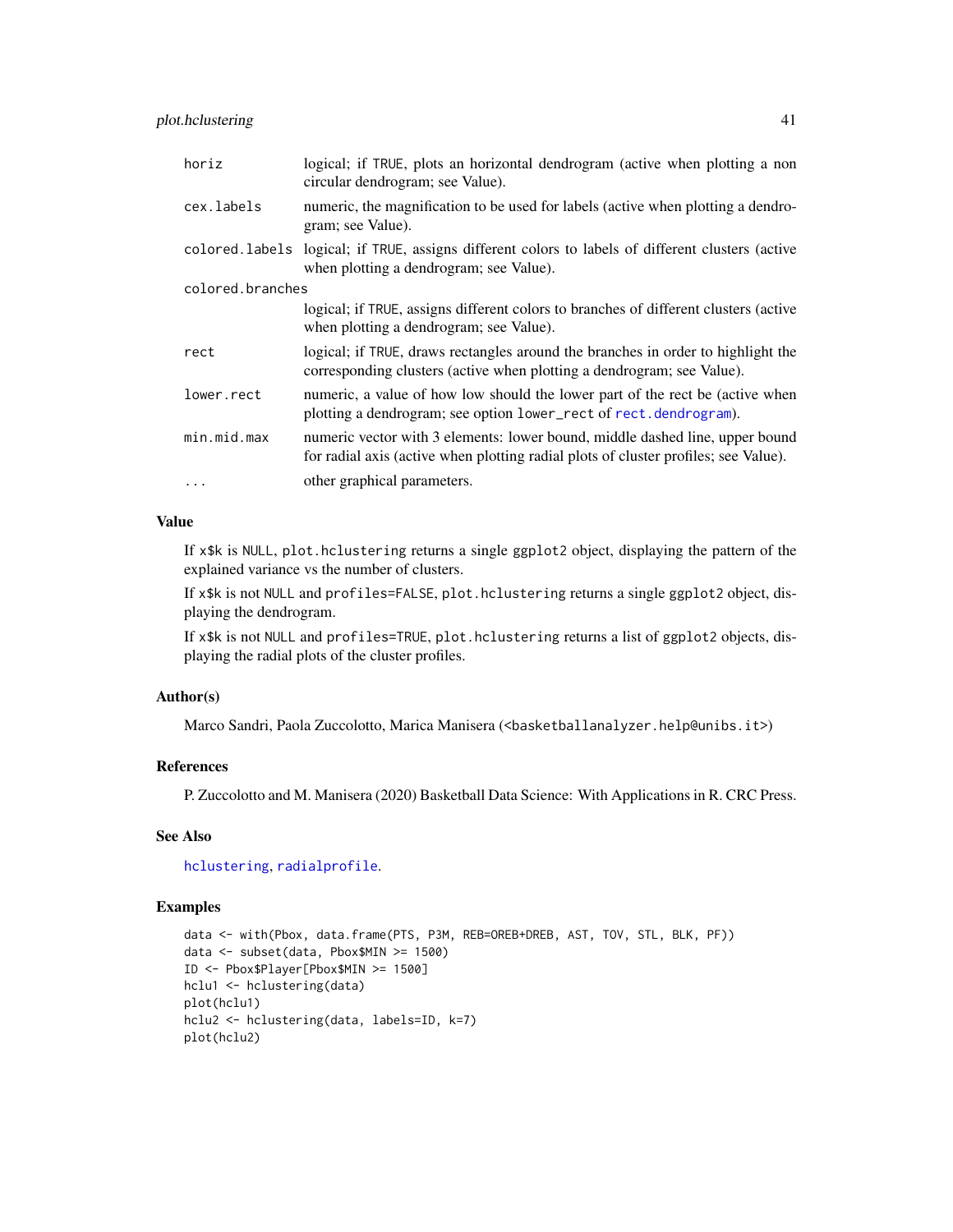<span id="page-41-1"></span><span id="page-41-0"></span>

Plot Lorenz curve from a 'inequality' object

### Usage

## S3 method for class 'inequality'  $plot(x, title = NULL, ...)$ 

### Arguments

| X     | an object of class inequality. |
|-------|--------------------------------|
| title | character, plot title.         |
|       | other graphical parameters.    |

### Value

A ggplot2 object.

### Author(s)

Marco Sandri, Paola Zuccolotto, Marica Manisera (<br/>basketballanalyzer.help@unibs.it>)

### References

P. Zuccolotto and M. Manisera (2020) Basketball Data Science: With Applications in R. CRC Press.

### See Also

[inequality](#page-18-1)

```
Pbox.BN <- subset(Pbox, Team=="Brooklyn Nets")
out <- inequality(Pbox.BN$PTS, nplayers=8)
print(out)
plot(out)
```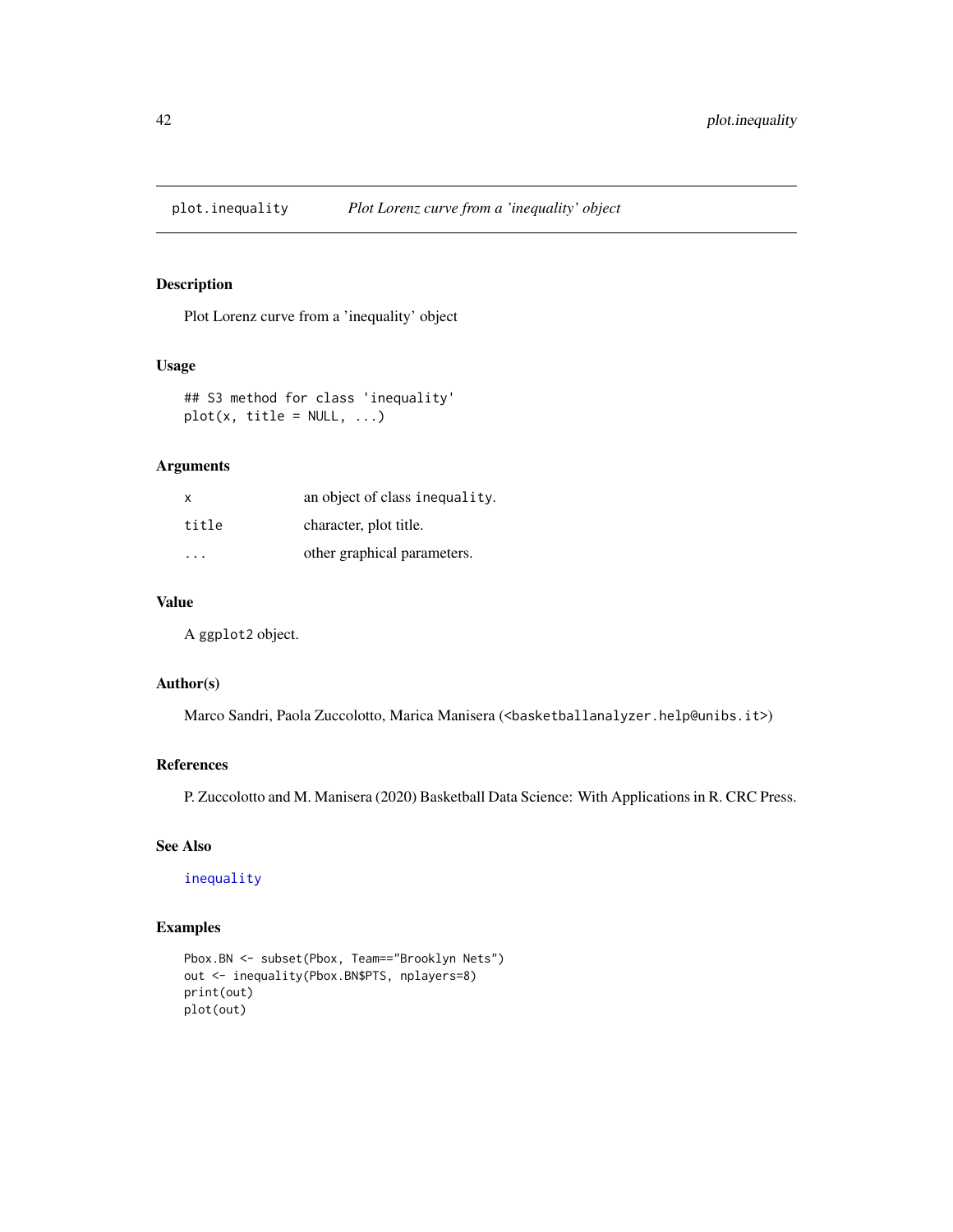<span id="page-42-1"></span><span id="page-42-0"></span>plot.kclustering *Plot k-means clustering from a 'kclustering' object*

### Description

Plot k-means clustering from a 'kclustering' object

### Usage

```
## S3 method for class 'kclustering'
plot(x, title = NULL, ncol.arange = NULL, min.mid.max = NULL, ...)
```
### Arguments

| X            | an object of class kelustering.                                                                                                                                     |
|--------------|---------------------------------------------------------------------------------------------------------------------------------------------------------------------|
| title        | character or vector of characters (when plotting radial plots of cluster profiles;<br>see Value), plot title(s).                                                    |
| ncol.arrange | integer, number of columns when arranging multiple grobs on a page (active<br>when plotting radial plots of cluster profiles; see Value).                           |
| min.mid.max  | numeric vector with 3 elements: lower bound, middle dashed line, upper bound<br>for radial axis (active when plotting radial plots of cluster profiles; see Value). |
| $\cdots$     | other graphical parameters.                                                                                                                                         |

#### Value

If x\$k is NULL, plot.kclustering returns a single ggplot2 object, displaying the pattern of the explained variance vs the number of clusters.

If x\$k is not NULL, plot.kclustering returns a list of ggplot2 objects, displaying the radial plots of the cluster profiles.

### Author(s)

Marco Sandri, Paola Zuccolotto, Marica Manisera (<br/>basketballanalyzer.help@unibs.it>)

#### References

P. Zuccolotto and M. Manisera (2020) Basketball Data Science: With Applications in R. CRC Press.

### See Also

[kclustering](#page-28-1), [radialprofile](#page-48-1)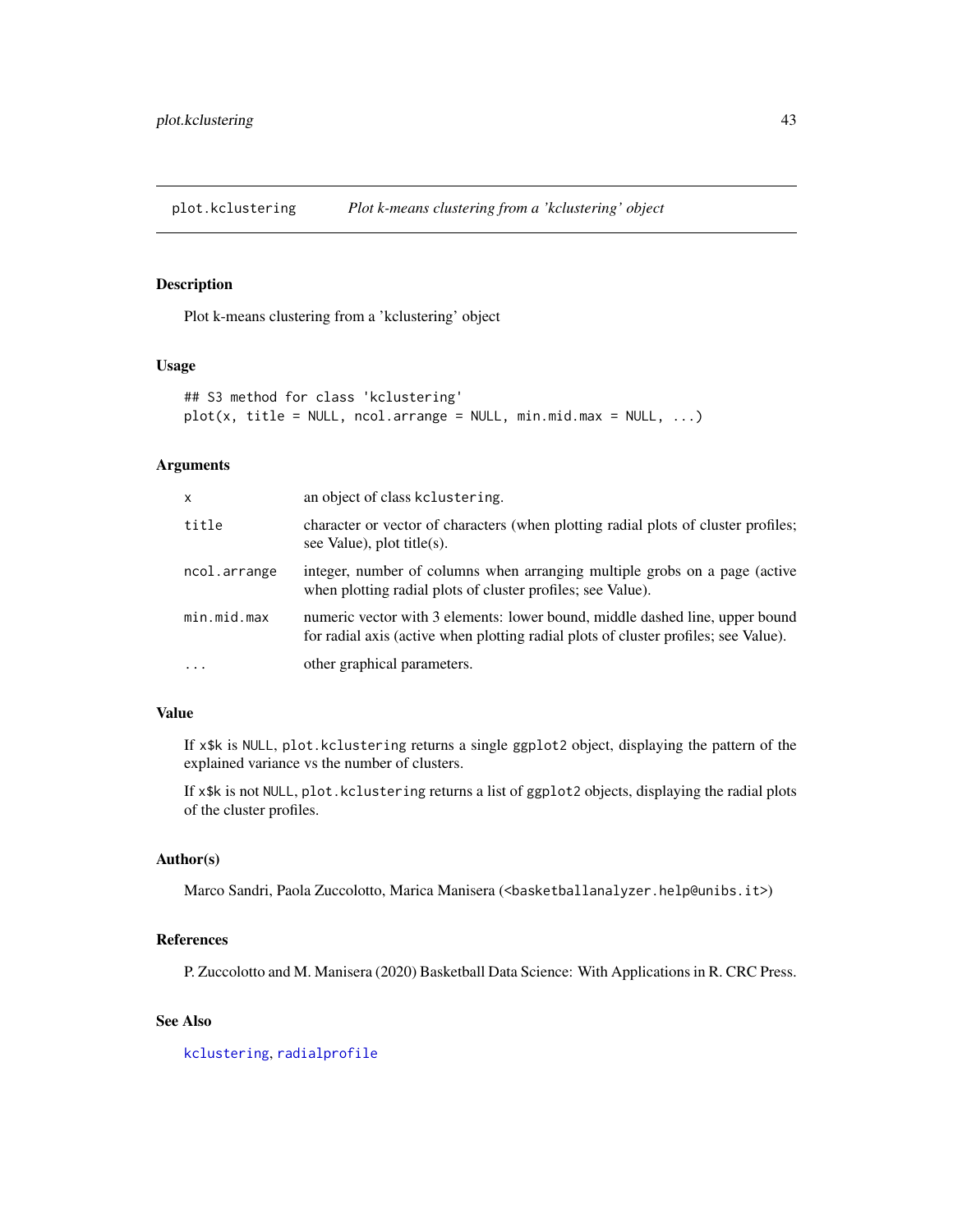#### Examples

```
FF <- fourfactors(Tbox,Obox)
X <- with(FF, data.frame(OD.Rtg=ORtg/DRtg,
               F1.r=F1.Def/F1.Off, F2.r=F2.Off/F2.Def,
               F3.O=F3.Def, F3.D=F3.Off))
X$P3M <- Tbox$P3M
X$STL.r <- Tbox$STL/Obox$STL
kclu1 <- kclustering(X)
plot(kclu1)
kclu2 <- kclustering(X, k=9)
plot(kclu2)
```
<span id="page-43-1"></span>

| plot.MDSmap | Draws two-dimensional plots for multidimensional scaling (MDS) |  |
|-------------|----------------------------------------------------------------|--|
|             | from a 'MDSmap' object                                         |  |

### Description

Draws two-dimensional plots for multidimensional scaling (MDS) from a 'MDSmap' object

### Usage

```
## S3 method for class 'MDSmap'
plot(
  x,
  z.var = NULL,
  level.plot = TRUE,
  title = NULL,
  labels = NULL,
  repel_labels = FALSE,
  text_label = TRUE,
  subset = NULL,col.subset = "gray50",zoom = NULL,
 palette = NULL,
  contour = FALSE,
  ncol.arrange = NULL,
  ...
```

```
)
```
#### Arguments

x an object of class MDSmap.

z.var character vector; defines the set of variables (available in the data data frame of [MDSmap](#page-29-1)) used to color-coding the points in the map (for scatter plots) or, alternatively, overlap to the map a colored level plot.

<span id="page-43-0"></span>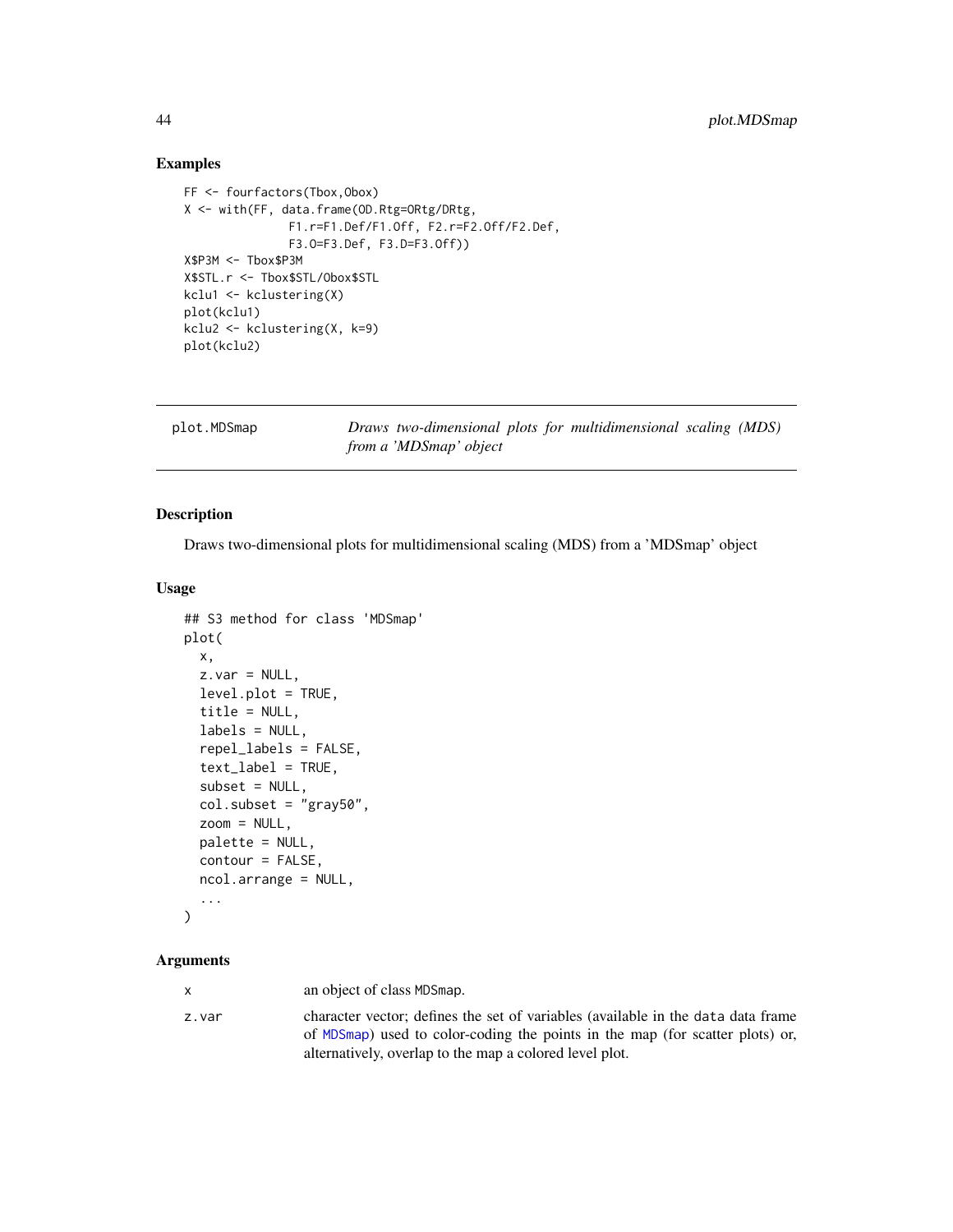### <span id="page-44-0"></span>plot.MDSmap 45

| level.plot   | logical; if TRUE, draws a level plot, otherwise draws a scatter plot (not active if<br>zvar=NULL).        |
|--------------|-----------------------------------------------------------------------------------------------------------|
| title        | character, plot title.                                                                                    |
| labels       | character vector, labels for $(x, y)$ points (only for single scatter plot).                              |
| repel_labels | logical; if TRUE, draw text labels using repelling (not for highlighted points) (see<br>geom_text_repel). |
| text_label   | logical; if TRUE, draw a rectangle behind the text labels (not active if subset=NULL).                    |
| subset       | logical vector, to select a subset of points to be highlighted.                                           |
| col.subset   | character, color for the subset of points.                                                                |
| zoom         | numeric vector with 4 elements; c(xmin, xmax, ymin, ymax) for the x- and y-<br>axis limits of the plot.   |
| palette      | color palette.                                                                                            |
| contour      | logical; if TRUE, contour lines are plotted (not active if level.plot=FALSE).                             |
| ncol.arrange | integer, number of columns when arranging multiple grobs on a page.                                       |
| .            | other graphical parameters.                                                                               |

### Value

A single ggplot2 plot or a list of ggplot2 plots

#### Author(s)

Marco Sandri, Paola Zuccolotto, Marica Manisera (<br/>basketballanalyzer.help@unibs.it>)

#### References

P. Zuccolotto and M. Manisera (2020) Basketball Data Science: With Applications in R. CRC Press.

#### See Also

[MDSmap](#page-29-1)

```
data <- data.frame(Pbox$PTS, Pbox$P3M, Pbox$P2M, Pbox$OREB + Pbox$DREB, Pbox$AST,
Pbox$TOV,Pbox$STL, Pbox$BLK)
names(data) <- c('PTS','P3M','P2M','REB','AST','TOV','STL','BLK')
selp <- which(Pbox$MIN >= 1500)
data <- data[selp,]
id <- Pbox$Player[selp]
mds <- MDSmap(data)
plot(mds, labels=id, z.var="P2M", level.plot=FALSE, palette=rainbow)
```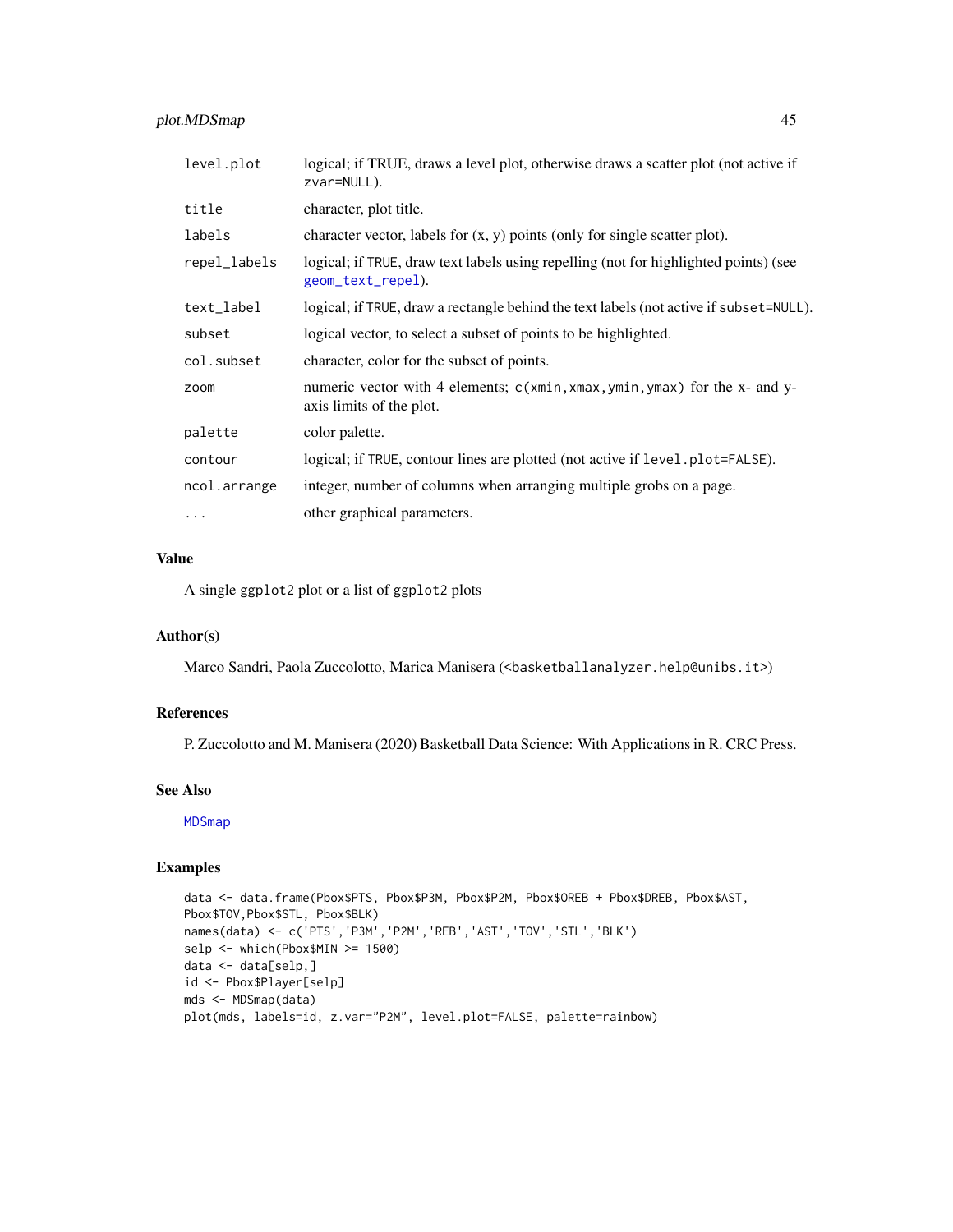<span id="page-45-0"></span>

Plot simple regression from a 'simplereg' object

### Usage

```
## S3 method for class 'simplereg'
plot(
  x,
  labels = NULL,
  subset = NULL,Lx = 0.01,
  Ux = 0.99,
  Ly = 0.01,Uy = 0.99,
  title = "Simple regression",
  xtitle = NULL,
  ytitle = NULL,
  repel = TRUE,...
\mathcal{L}
```
### Arguments

| $\mathsf{x}$ | an object of class simplereg.                                                                                                                                                                                                                                       |
|--------------|---------------------------------------------------------------------------------------------------------------------------------------------------------------------------------------------------------------------------------------------------------------------|
| labels       | character, labels for subjects.                                                                                                                                                                                                                                     |
| subset       | an optional vector specifying a subset of observations to be highlighted in the<br>graph or subset='quant' to highligh observations with coordinates above and<br>below the upper and lower quantiles of the variables on the x- and y-axis (Lx,<br>$Ux, Ly, Uy)$ . |
| Lx           | numeric; if subset='quant', lower quantile for the variable on the x-axis (de-<br>fault = $0.01$ ).                                                                                                                                                                 |
| Ux           | numeric; if subset='quant', upper quantile for the variable on the x-axis (de-<br>fault = $0.99$ ).                                                                                                                                                                 |
| Ly           | numeric; if subset='quant', lower quantile for the variable on the y-axis (de-<br>fault = $0.01$ ).                                                                                                                                                                 |
| Uy           | numeric; if subset='quant', upper quantile for the variable on the y-axis (de-<br>fault = $0.99$ ).                                                                                                                                                                 |
| title        | character, plot title.                                                                                                                                                                                                                                              |
| xtitle       | character, x-axis label.                                                                                                                                                                                                                                            |
| ytitle       | character, y-axis label.                                                                                                                                                                                                                                            |
| repel        | logical, if TRUE (the default) text labels repel away from each other.                                                                                                                                                                                              |
| .            | other graphical parameters.                                                                                                                                                                                                                                         |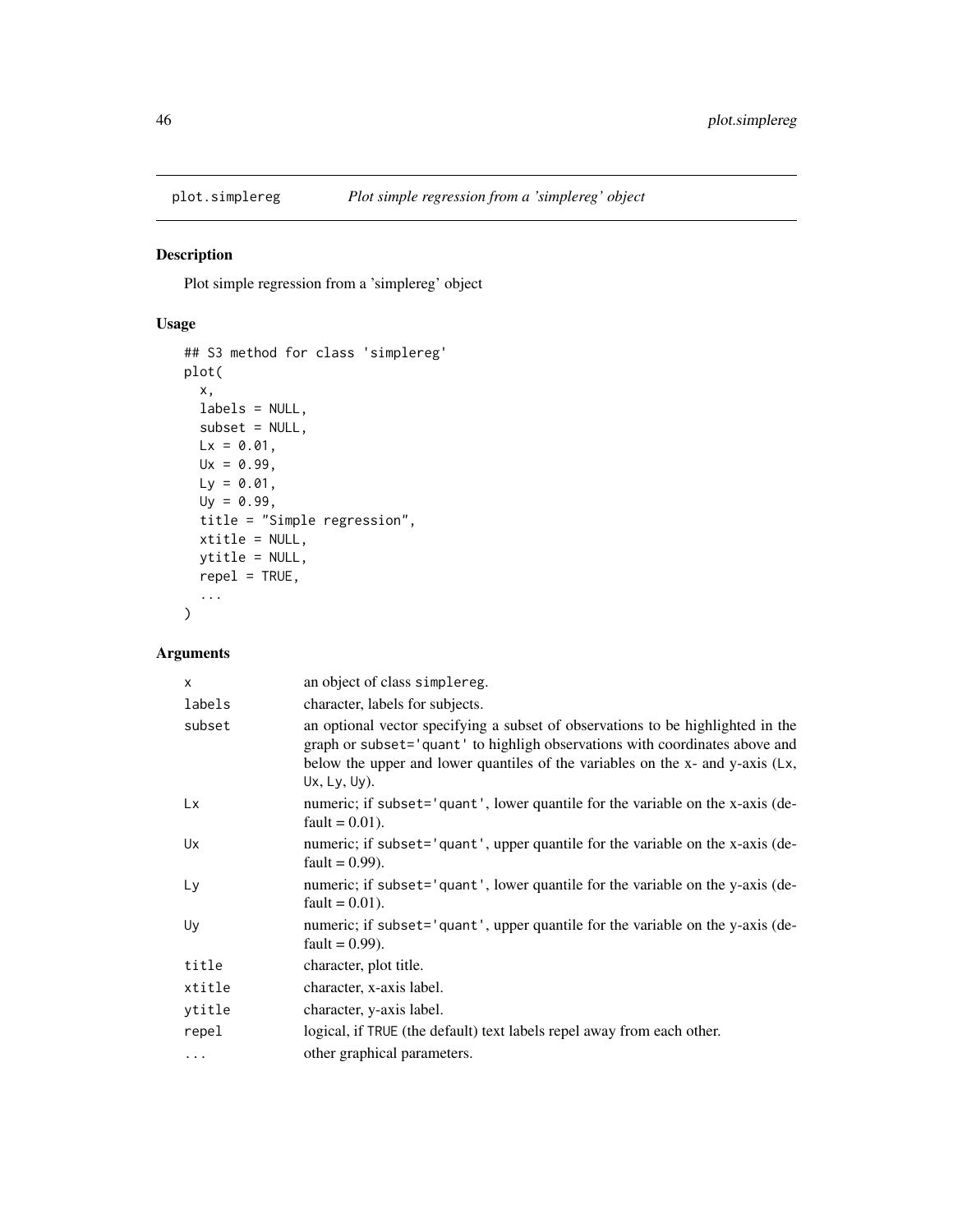### <span id="page-46-0"></span>plot.variability 47

### Value

A ggplot2 object

#### Author(s)

Marco Sandri, Paola Zuccolotto, Marica Manisera (<br/>basketballanalyzer.help@unibs.it>)

### References

P. Zuccolotto and M. Manisera (2020) Basketball Data Science: With Applications in R. CRC Press.

#### See Also

[simplereg](#page-55-1)

### Examples

```
Pbox.sel <- subset(Pbox, MIN >= 500)
X <- Pbox.sel$AST/Pbox.sel$MIN
Y <- Pbox.sel$TOV/Pbox.sel$MIN
Pl <- Pbox.sel$Player
mod <- simplereg(x=X, y=Y, type="lin")
plot(mod)
```
plot.variability *Plots a variability diagram from a 'variability' object*

#### Description

Plots a variability diagram from a 'variability' object

#### Usage

```
## S3 method for class 'variability'
plot(
 x,
  title = "Variability diagram",
 ylim = NULL,
 ylab = NULL,
  size.lim = NULL,
 max.circle = 25,
 n.circle = 4,
  leg.brk = NULL,
  leg.pos = "right",
  leg.just = "left",leg.nrow = NULL,
  leg.title = NULL,
  leg.title.pos = "top",
```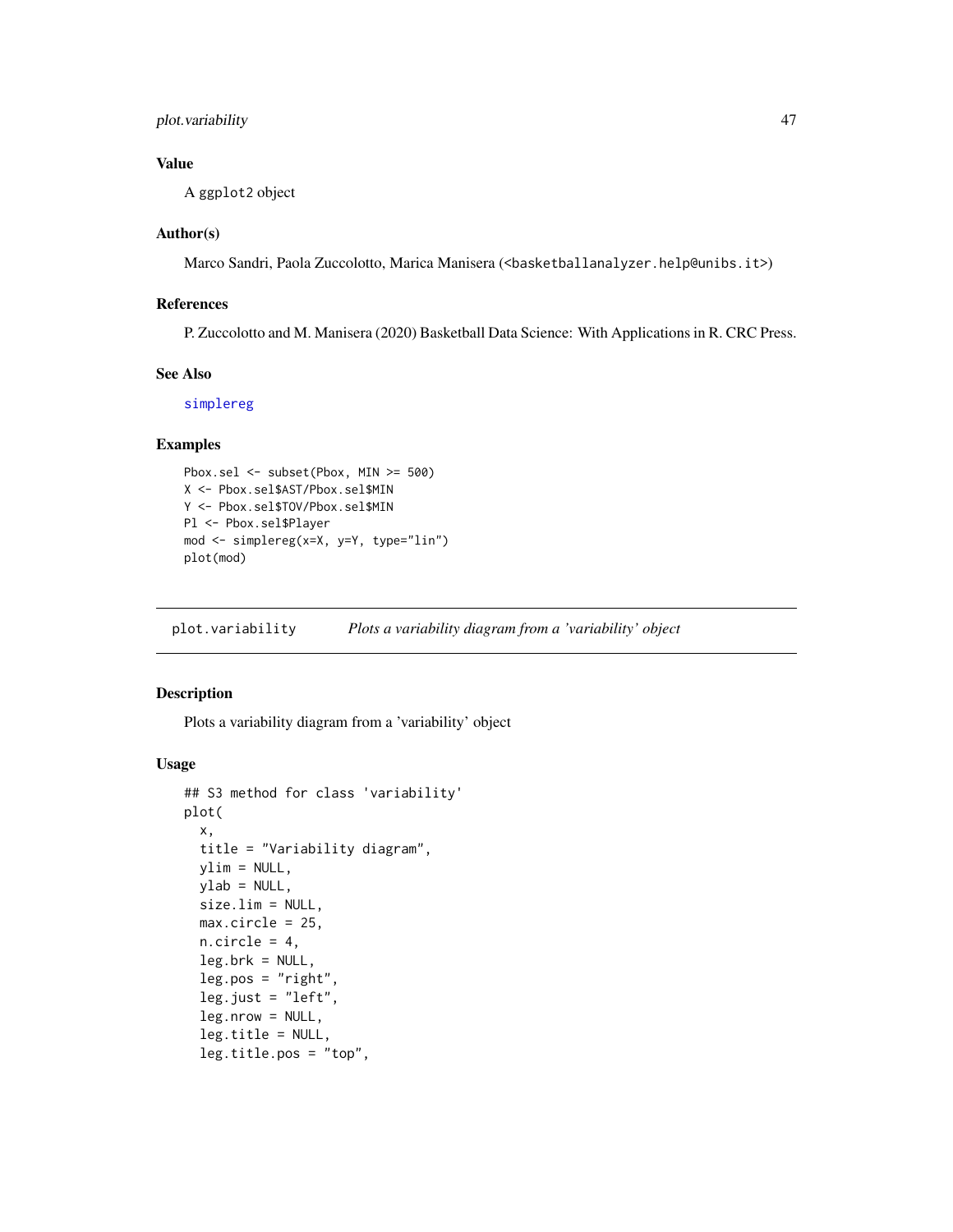<span id="page-47-0"></span>... )

## Arguments

| $\mathsf{x}$  | an aobject of class variability.                                                                                                                                                                                                                                                                                                                             |
|---------------|--------------------------------------------------------------------------------------------------------------------------------------------------------------------------------------------------------------------------------------------------------------------------------------------------------------------------------------------------------------|
| title         | character, plot title.                                                                                                                                                                                                                                                                                                                                       |
| ylim          | numeric vector of length two, y-axis limits.                                                                                                                                                                                                                                                                                                                 |
| ylab          | character, y-axis label.                                                                                                                                                                                                                                                                                                                                     |
| size.lim      | numeric vector of length two, set limits of the bubbles' size scale (see limits<br>of scale_size).                                                                                                                                                                                                                                                           |
| max.circle    | numeric, maximum size of the size plotting symbol (see range of scale_size).                                                                                                                                                                                                                                                                                 |
| n.circle      | integer; if leg.brk=NULL, set a sequence of about n.circle+1 equally spaced<br>'round' values which cover the range of the values used to set the bubbles' size.                                                                                                                                                                                             |
| leg.brk       | numeric vector, breaks for bubbles' size legend (see breaks of scale_size).                                                                                                                                                                                                                                                                                  |
| leg.pos       | character or numeric vector of length two, legend position; available options<br>"none", "left", "right" (default), "bottom", "top", or a $c(x, y)$ numeric<br>vector (x and y are coordinates of the legend box; their values should be between<br>0 and 1; $c(0,0)$ corresponds to the bottom-left and $c(1,1)$ corresponds to the<br>top-right position). |
| leg.just      | character or numeric vector of length two; anchor point for positioning legend<br>inside plot ("left" (default), "center", "right" or two-element numeric vec-<br>tor) or the justification according to the plot area when positioned outside the<br>plot.                                                                                                  |
| leg.nrow      | integer, number of rows of the bubbles' size legend.                                                                                                                                                                                                                                                                                                         |
| leg.title     | character, title of the bubbles' size legend.                                                                                                                                                                                                                                                                                                                |
| leg.title.pos | character, position of the legend title; available options: "top" (default for a ver-<br>tical legend), "bottom", "left" (default for a horizontal legend), or "right".                                                                                                                                                                                      |
| $\cdots$      | other graphical parameters.                                                                                                                                                                                                                                                                                                                                  |

### Value

A ggplot2 object

### Author(s)

Marco Sandri, Paola Zuccolotto, Marica Manisera (<br/>basketballanalyzer.help@unibs.it>)

### References

P. Zuccolotto and M. Manisera (2020) Basketball Data Science: With Applications in R. CRC Press.

### See Also

[variability](#page-59-1)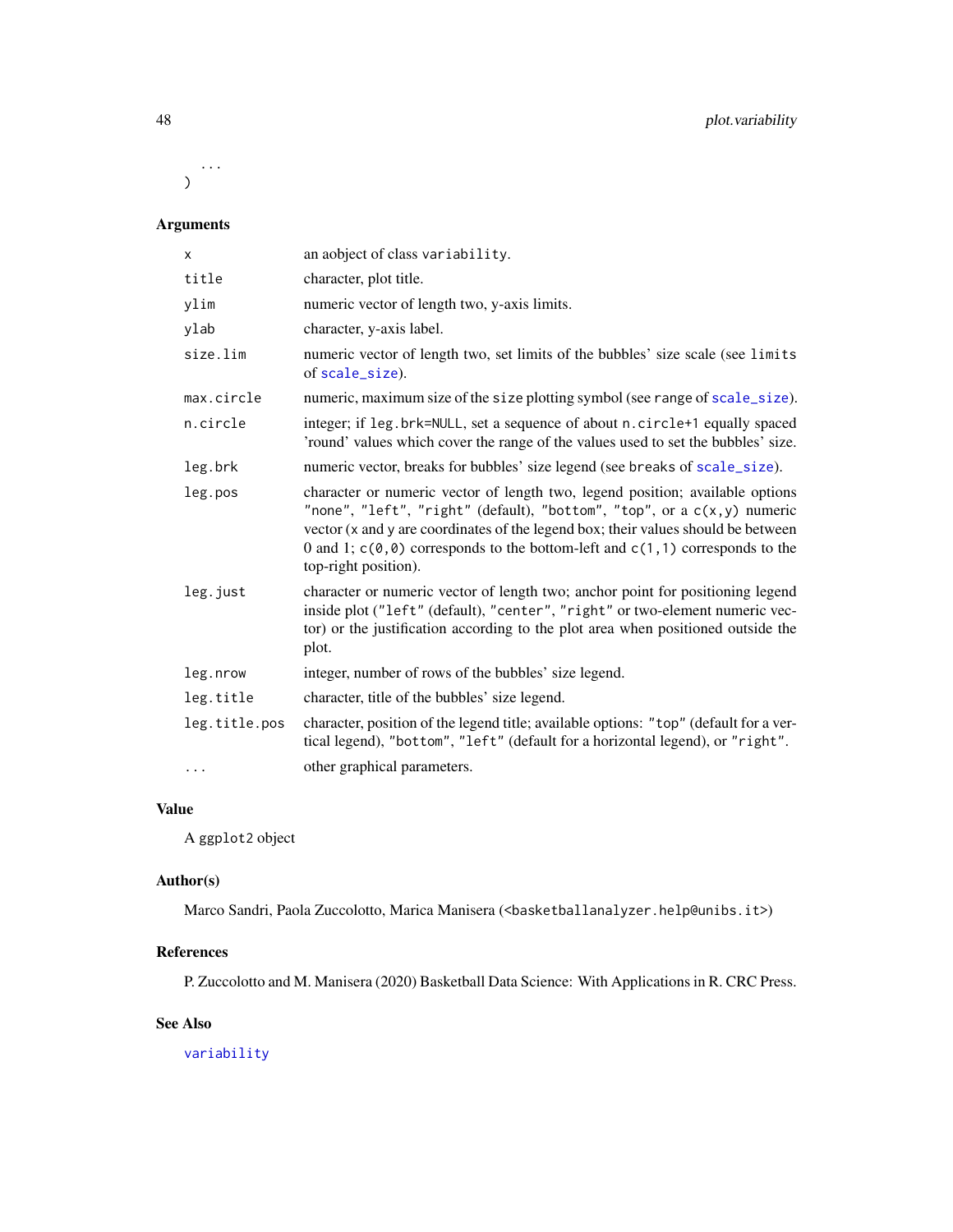### <span id="page-48-0"></span>radialprofile 49

### Examples

```
Pbox.BC <- subset(Pbox, Team=="Oklahoma City Thunder" & MIN >= 500,
                    select=c("P2p","P3p","FTp","P2A","P3A","FTA"))
out <- variability(data=Pbox.BC, data.var=c("P2p","P3p","FTp"),
                   size.var=c("P2A","P3A","FTA"), weight=TRUE)
plot(out, leg.brk=c(10,25,50,100,500,1000), max.circle=30)
```
<span id="page-48-1"></span>

| radialprofile | Draws radial plots for player profiles |
|---------------|----------------------------------------|
|---------------|----------------------------------------|

### Description

Draws radial plots for player profiles

### Usage

```
radialprofile(
  data,
  perc = FALSE,
  std = TRUE,title = NULL,
  ncol.arrange = NULL,
  min.mid.max = NULL
\mathcal{L}
```
#### Arguments

| data         | a data frame.                                                                                                                      |
|--------------|------------------------------------------------------------------------------------------------------------------------------------|
| perc         | logical; if perc=TRUE, std=FALSE and min.mid.max=NULL, set axes range be-<br>tween 0 and 100 and set the middle dashed line at 50. |
| std          | logical; if std=TRUE, variables are preliminarily standardized.                                                                    |
| title        | character vector, titles for radial plots.                                                                                         |
| ncol.arrange | integer, number of columns in the grid of arranged plots.                                                                          |
| min.mid.max  | numeric vector with 3 elements: lower bound, middle dashed line, upper bound<br>for radial axis.                                   |

### Value

A list of ggplot2 radial plots or, if ncol.arrange=NULL, a single ggplot2 plot of arranged radial plots

#### Author(s)

Marco Sandri, Paola Zuccolotto, Marica Manisera (<br/>basketball.analyzer.help@gmail.com>)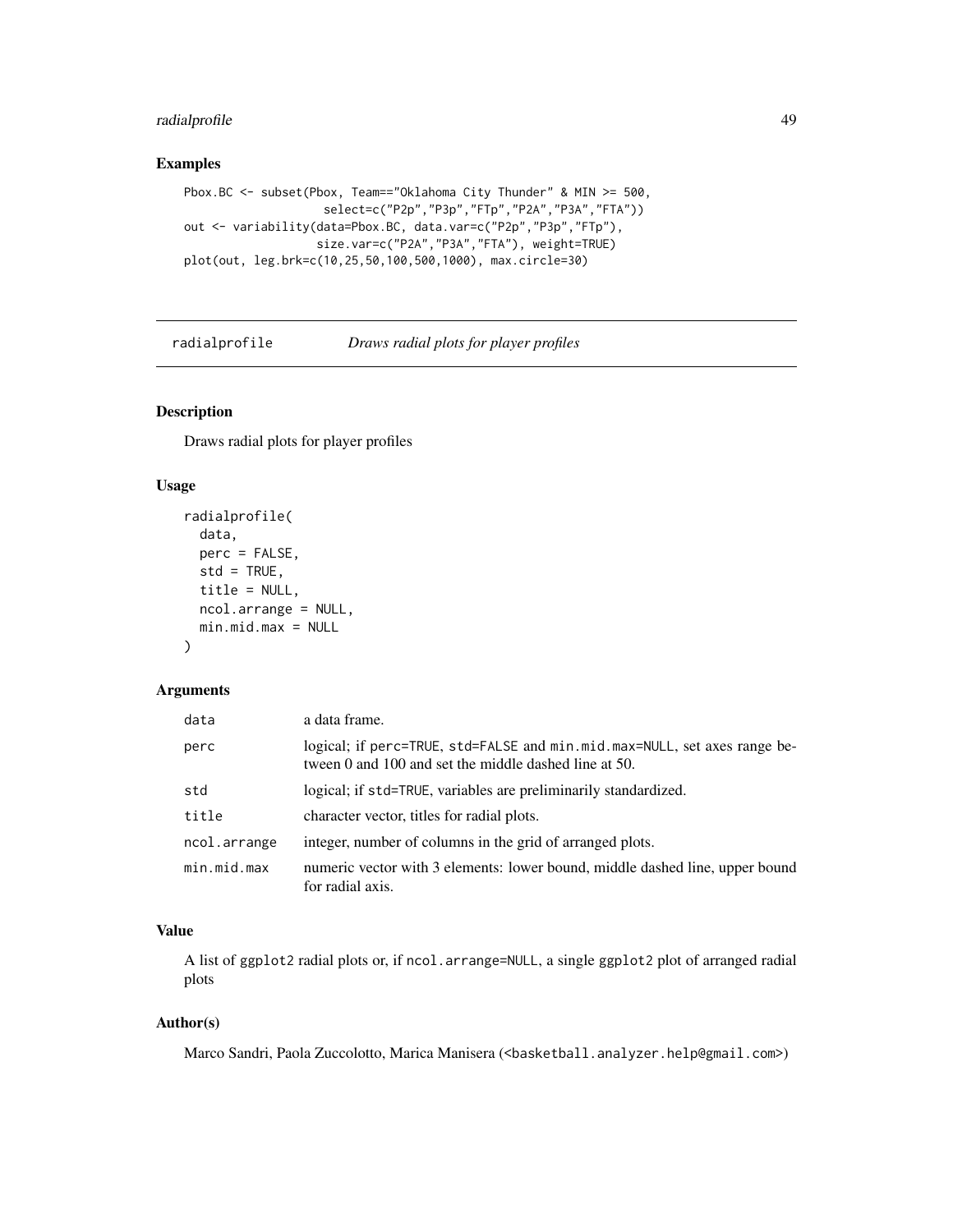#### <span id="page-49-0"></span>References

P. Zuccolotto and M. Manisera (2020) Basketball Data Science: With Applications in R. CRC Press.

### See Also

[plot.kclustering](#page-42-1)

#### Examples

```
data("Pbox")
Pbox.PG \leq Pbox[1:6,]
X <- data.frame(Pbox.PG$P2M, Pbox.PG$P3M, Pbox.PG$OREB+Pbox.PG$DREB,
                Pbox.PG$AST, Pbox.PG$TO)/Pbox.PG$MIN
names(X) <- c("P2M","P3M","REB","AST","TO")
radialprofile(data=X, ncol.arrange=3, title=Pbox.PG$Player)
```
scatterplot *Draws a scatter plot or a matrix of scatter plots*

#### Description

Draws a scatter plot or a matrix of scatter plots

#### Usage

```
scatterplot(
 data,
 data.var,
 z \cdot var = NULL,palette = NULL,
 labels = NULL,
  repel_labels = FALSE,
  text_label = TRUE,
  subset = NULL,col.subset = "gray50",zoom = NULL,
  title = NULL,
 legend = TRUE,upper = list(continuous = "cor", combo = "box-no_facet", discrete = "facetbar", na ="na"),
 lower = list(continuous = "points", combo = "facethist", discrete = "facetbar", na =
    "na"),
 diag = list(continuous = "densityDiag", discrete = "barDiag", na = "naDiag")
)
```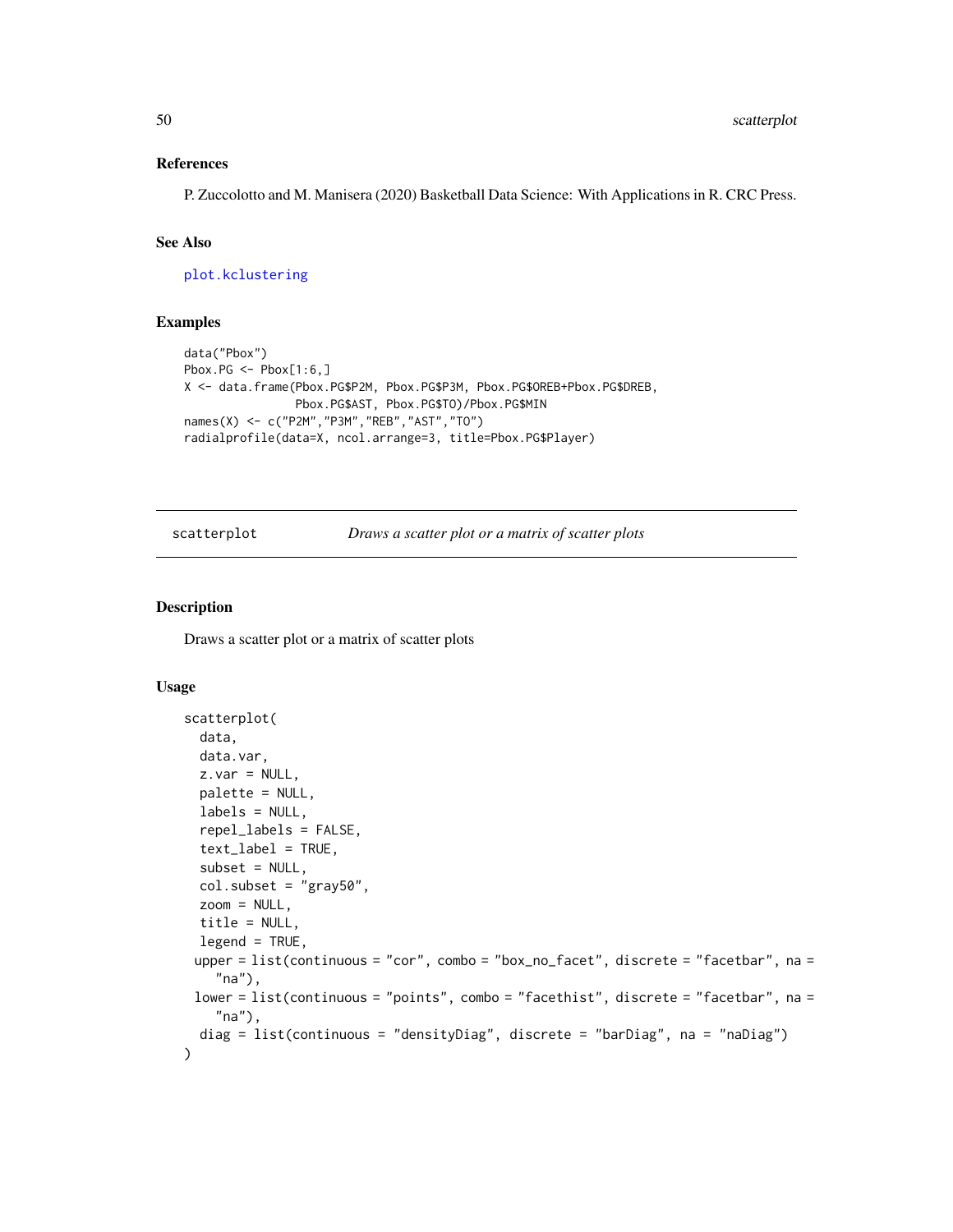### <span id="page-50-0"></span>scatterplot 51

### Arguments

| data         | an object of class data. frame.                                                                                                                                 |
|--------------|-----------------------------------------------------------------------------------------------------------------------------------------------------------------|
| data.var     | character or numeric vector, name or column number of variables (in data ob-<br>ject) used on the axes of scatter plot(s).                                      |
| z.var        | character or number, name or column number of variable (in data object) used<br>to assign colors to points (see Details).                                       |
| palette      | color palette (active when plotting a single scatter plot; see Value).                                                                                          |
| labels       | character vector, labels for points (active when plotting a single scatter plot, see<br>Value).                                                                 |
| repel_labels | logical; if TRUE, draws text labels of not highlighted points using repelling (ac-<br>tive when plotting a single scatter plot; see Value).                     |
| text_label   | logical; if TRUE, draws a rectangle behind the labels of highlighted points (active<br>when plotting a single scatter plot; see Value).                         |
| subset       | logical or numeric vector, to select a subset of points to be highlighted (active<br>when plotting a single scatter plot; see Value).                           |
| col.subset   | character, color for the labels and rectangles of highlighted points (active when<br>plotting a single scatter plot; see Value).                                |
| zoom         | numeric vector with 4 elements; c(xmin, xmax, ymin, ymax) for the x- and y-<br>axis limits of the plot (active when plotting a single scatter plot; see Value). |
| title        | character, plot title.                                                                                                                                          |
| legend       | logical, if legend=FALSE legend is removed (active when plotting a single scat-<br>ter plot with z. var not NULL; see Value).                                   |
| upper        | list, may contain the variables continuous, combo, discrete, and na (active<br>when plotting a matrix of scatter plot; see Value and upper in ggpairs)          |
| lower        | list, may contain the variables continuous, combo, discrete, and na (active<br>when plotting a matrix of scatter plot; see Value and lower in ggpairs)          |
| diag         | list, may contain the variables continuous, discrete, and na (active when<br>plotting a matrix of scatter plot; see Value and diag in ggpairs)                  |

## Details

If length(data.var)=2, the variable specified in z.var can be numeric or factor; if length(data.var)>2, the variable specified in z.var must be a factor.

### Value

A ggplot2 object with a single scatter plot if length(data.var)=2 or a matrix of scatter plots if length(data.var)>2.

### Author(s)

Marco Sandri, Paola Zuccolotto, Marica Manisera (<br/>basketball.analyzer.help@gmail.com>)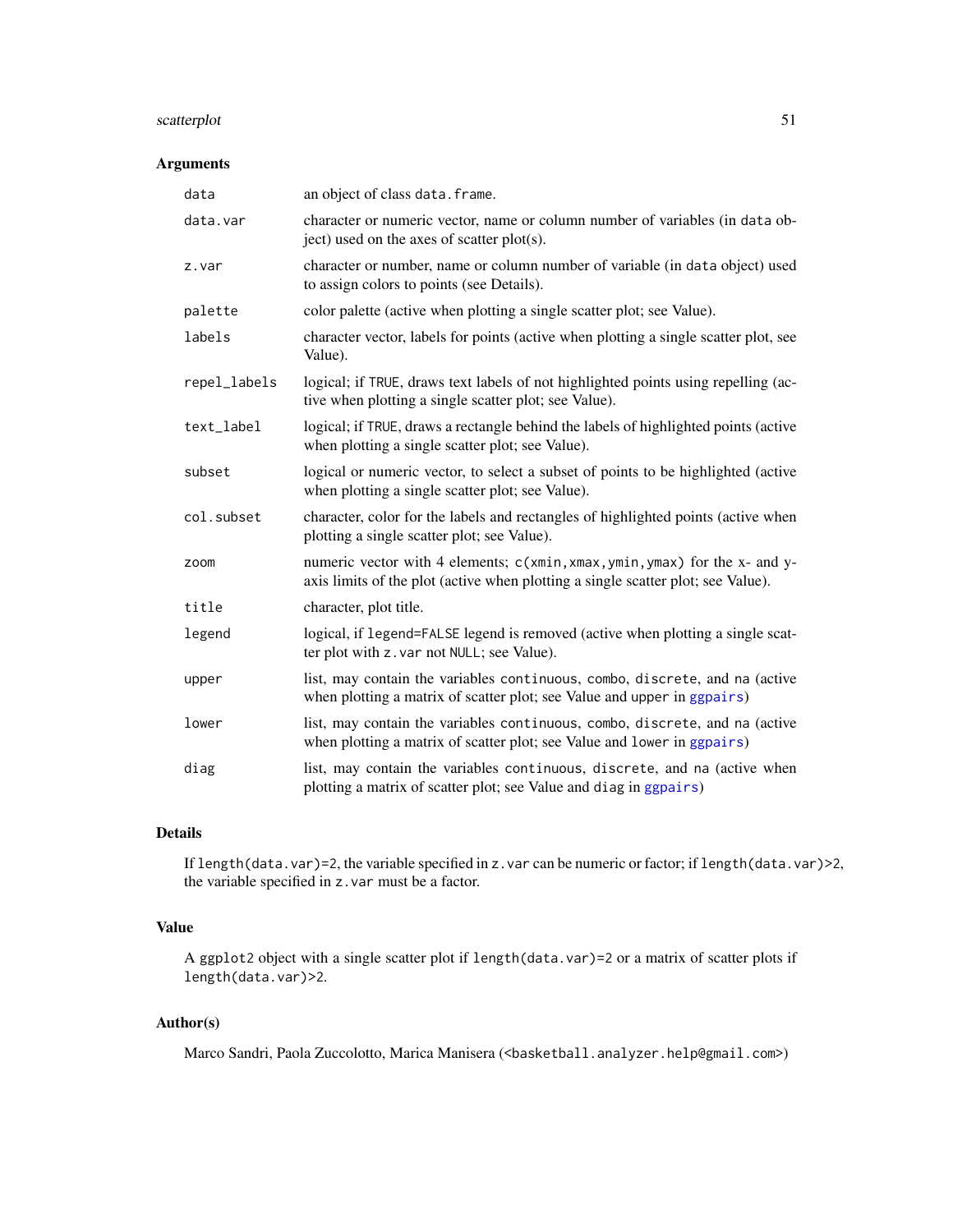#### <span id="page-51-0"></span>References

P. Zuccolotto and M. Manisera (2020) Basketball Data Science: With Applications in R. CRC Press.

#### See Also

[ggpairs](#page-0-0)

#### Examples

```
# Single scatter plot
Pbox.sel <- subset(Pbox, MIN>= 500)
X <- data.frame(AST=Pbox.sel$AST/Pbox.sel$MIN,TOV=Pbox.sel$TOV/Pbox.sel$MIN)
X$PTSpm <- Pbox.sel$PTS/Pbox.sel$MIN
mypal <- colorRampPalette(c("blue","yellow","red"))
scatterplot(X, data.var=c("AST","TOV"), z.var="PTSpm", labels=1:nrow(X), palette=mypal)
# Matrix of scatter plots
data <- Pbox[1:50, c("PTS","P3M","P2M","OREB","Team")]
scatterplot(data, data.var=1:4, z.var="Team")
```
scoringprob *Plots scoring probability of shots as a function of a given variable*

### Description

Plots scoring probability of shots as a function of a given variable

### Usage

```
scoringprob(
  data,
  var,
  shot.type,
 players = NULL,
 bw = 20,
 period.length = 12,
 xlab = NULL,
 x. range = "auto",
  title = NULL,
 palette = gg_color_hue,
  team = TRUE,col.team = "dodgerblue",
  legend = TRUE
)
```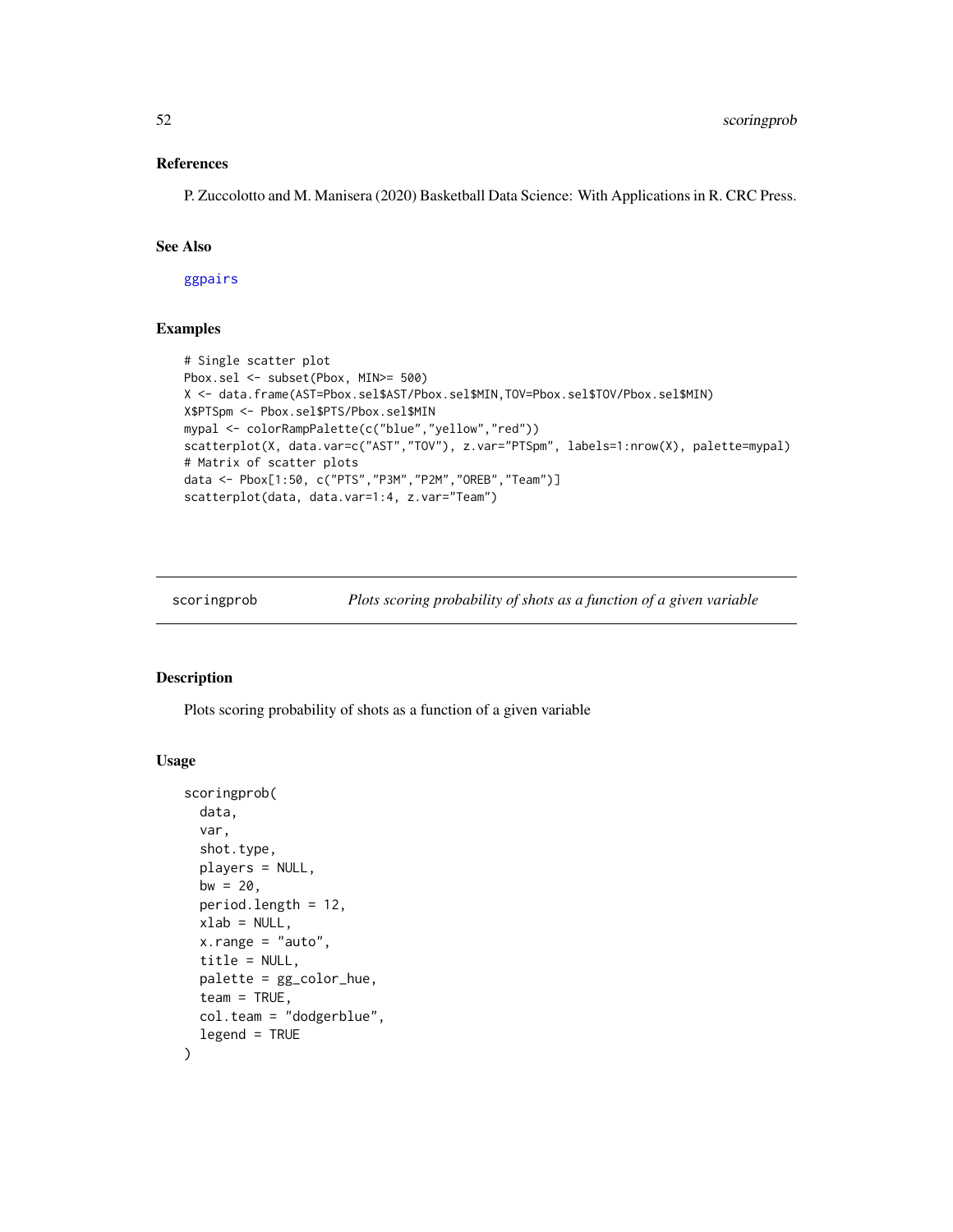### <span id="page-52-0"></span>scoringprob 53

### Arguments

| data          | a data frame whose rows are shots and with the following columns: result,<br>ShotType, player (only if the players argument is not NULL) and at least one of<br>playlength, periodTime, totalTime, shot_distance (the column specified<br>in var, see Details). |
|---------------|-----------------------------------------------------------------------------------------------------------------------------------------------------------------------------------------------------------------------------------------------------------------|
| var           | character, the string giving the name of the numerical variable according to<br>which the scoring probability is estimated. Available options: "playlength",<br>"periodTime", "totalTime", "shot_distance".                                                     |
| shot.type     | character, the type of shots to be analyzed; available options: "2P", "3P", "FT",<br>"field".                                                                                                                                                                   |
| players       | subset of players to be displayed (optional; it can be used only if the player<br>column is present in data).                                                                                                                                                   |
| bw            | numeric, the smoothing bandwidth of the kernel density estimator (see ksmooth).                                                                                                                                                                                 |
| period.length | numeric, the length of a quarter in minutes (default: 12 minutes as in NBA).                                                                                                                                                                                    |
| xlab          | character, x-axis label.                                                                                                                                                                                                                                        |
| x.range       | numerical vector or character; available options: NULL (x-axis range defined by<br>ggplot2, the default), "auto" (internally defined x-axis range), or a 2-component<br>numerical vector (user-defined x-axis range).                                           |
| title         | character, plot title.                                                                                                                                                                                                                                          |
| palette       | color palette.                                                                                                                                                                                                                                                  |
| team          | character; if TRUE draws the scoring probability for all the shots in data.                                                                                                                                                                                     |
| col.team      | character, color of the scoring probability line for all the shots in data.                                                                                                                                                                                     |
| legend        | character; if TRUE, color legend is displayed (only when players is not NULL).                                                                                                                                                                                  |

### Details

The data data frame could also be a play-by-play dataset provided that rows corresponding to events different from shots have NA in the ShotType variable.

Required columns:

- result, a factor with the following levels: "made" for made shots, "miss" for missed shots, and "" for events different from shots
- ShotType, a factor with the following levels: "2P", "3P", "FT" (and NA for events different from shots)
- player, a factor with the name of the player who made the shot
- playlength, a numeric variable with time between the shot and the immediately preceding event
- periodTime, a numeric variable with seconds played in the quarter when the shot is attempted
- totalTime, a numeric variable with seconds played in the whole match when the shot is attempted
- shot\_distance, a numeric variable with the distance of the shooting player from the basket (in feet)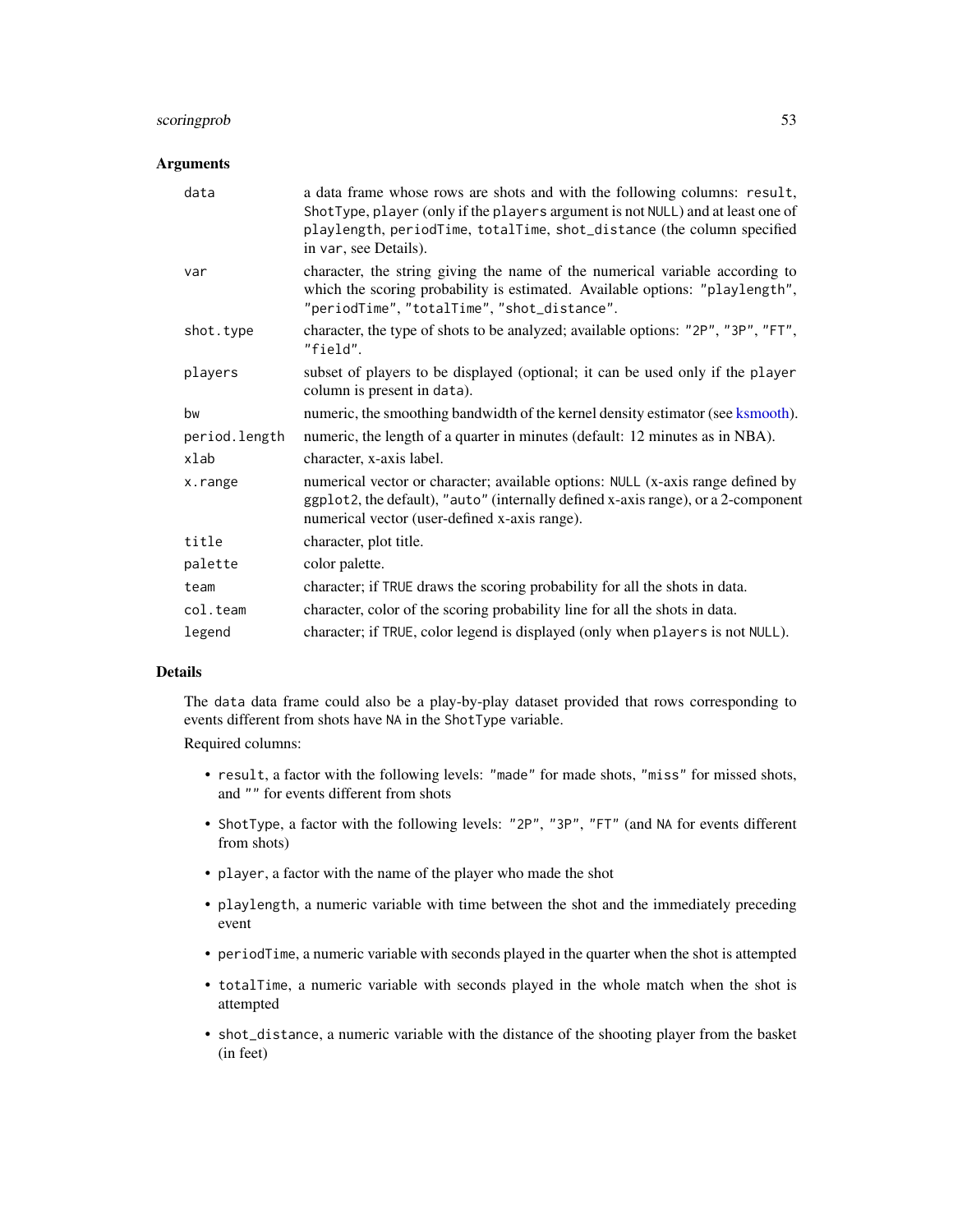### Value

A ggplot2 plot

### Author(s)

Marco Sandri, Paola Zuccolotto, Marica Manisera (<br/>basketballanalyzer.help@unibs.it>)

### References

P. Zuccolotto and M. Manisera (2020) Basketball Data Science: With Applications in R. CRC Press.

### Examples

```
PbP <- PbPmanipulation(PbP.BDB)
PbP.GSW <- subset(PbP, team=="GSW" & result!="")
players <- c("Kevin Durant","Draymond Green","Klay Thompson")
scoringprob(data=PbP.GSW, shot.type="2P", players=players,
            var="shot_distance", col.team="gray")
```
shotchart *Plots different kinds of charts based on shot coordinates*

### Description

Plots different kinds of charts based on shot coordinates

#### Usage

```
shotchart(
 data,
  x,
 y,
 z = NULL,z.fun = median,
 result = NULL,
  type = NULL,scatter = FALSE,
  num.setct = 7,
 n = 1000,col.limits = c(NA, NA),
  courtline.col = "black",
  bg.col = "white",sectline.col = "white",
  text.col = "white",legend = FALSE,
  drop.levels = TRUE,
  pt.col = "black",
```
<span id="page-53-0"></span>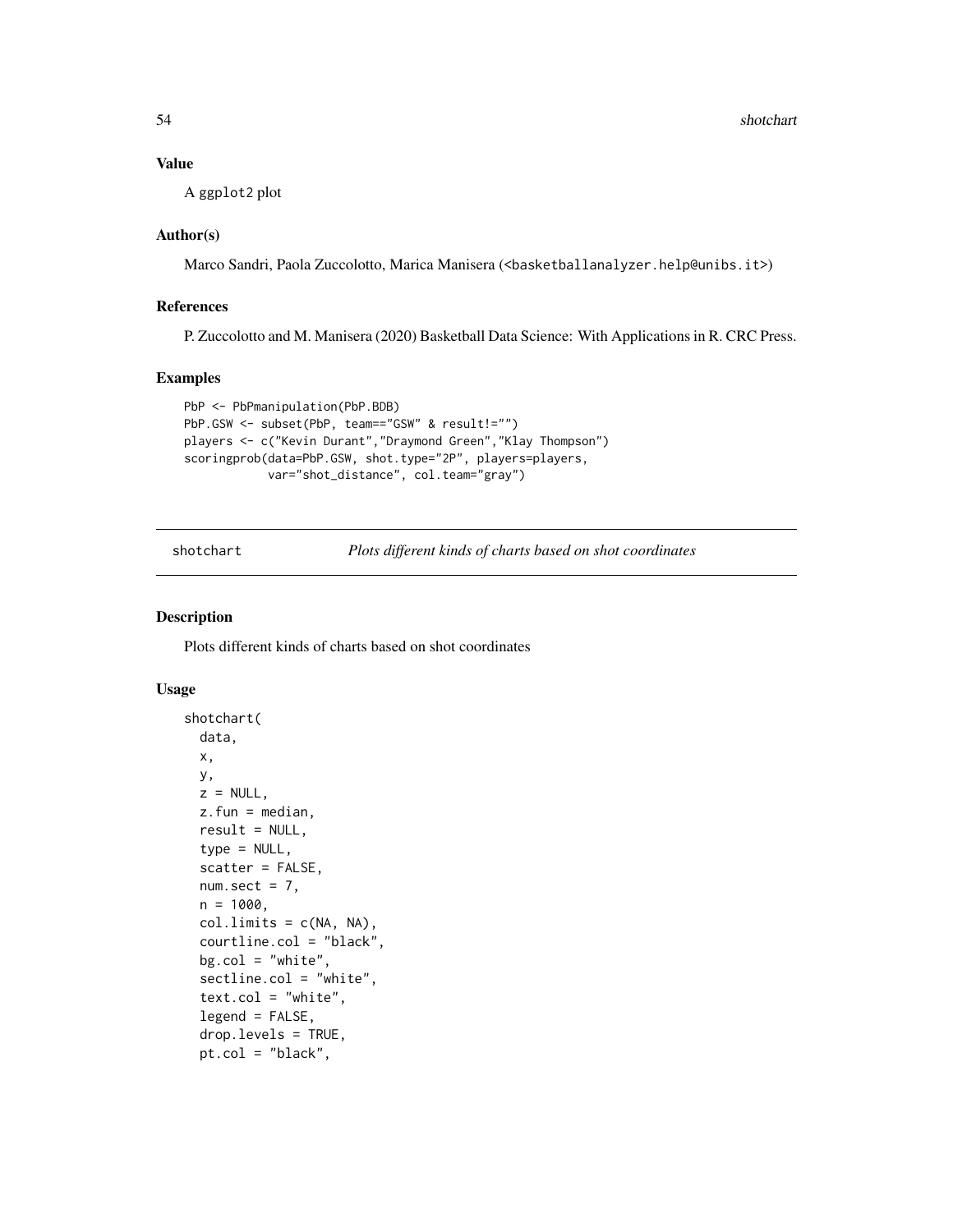#### shotchart 55

```
pt.alpha = 0.5,
  nbins = 25,palette = "mixed"
\mathcal{L}
```
### Arguments

| data          | A data frame whose rows are field shots and columns are half-court shot coor-<br>dinates x and y, and optionally additional variables to be specified in z and/or<br>result (see Details). |
|---------------|--------------------------------------------------------------------------------------------------------------------------------------------------------------------------------------------|
| Χ             | character, indicating the variable name of the x coordinate.                                                                                                                               |
| У             | character, indicating the variable name of the y coordinate.                                                                                                                               |
| z             | character, indicating the name of the variable used to color the points (if type=NULL)<br>or the sectors (if type="sectors", in this case z must be a numeric variable).                   |
| z.fun         | function (active when type="sectors"), used to summarize the values of z<br>variable within each sector (recommended: mean, median).                                                       |
| result        | character (active when type="sectors" and scatter=FALSE), indicating the<br>name of the factor with the shot result (allowed categories made and missed).                                  |
| type          | character, indicating the plot type; available option are NULL, "sectors", "density-polygons",<br>"density-raster", "density-hexbin".                                                      |
| scatter       | logical, if TRUE a scatter plot of the shots is added to the plot.                                                                                                                         |
| num.sect      | integer (active when type="sectors"), number of sectors.                                                                                                                                   |
| n             | integer (active when type="sectors"), number of points used to draw arcs<br>(must be $>$ 500).                                                                                             |
| col.limits    | numeric vector, (active when z is a numeric variable), limits c(min, max) for the<br>gradient color scale of z variable.                                                                   |
| courtline.col | color of court lines.                                                                                                                                                                      |
| bg.col        | background color.                                                                                                                                                                          |
| sectline.col  | color of sector lines (active when type="sectors").                                                                                                                                        |
| text.col      | color of text annotation within sectors (active when type="sectors").                                                                                                                      |
| legend        | logical, if TRUE a legend for z is plotted.                                                                                                                                                |
| drop.levels   | logical, if TRUE unused levels of the z variable are dropped.                                                                                                                              |
| pt.col        | color of points in the scatter plot.                                                                                                                                                       |
| pt.alpha      | numeric, transparency of points in the scatter plot.                                                                                                                                       |
| nbins         | integer (active when type="density-hexbin"), number of bins.                                                                                                                               |
| palette       | color palette; available options "main", "cool", "hot", "mixed", "grey", "bwr"<br>(blue, white, red).                                                                                      |

### Details

The data dataframe could also be a play-by-play dataset provided that rows corresponding to events different from field shots have missing x and y coordinates.

x and y coordinates must be expressed in feets; the origin of the axes is positioned at the center of the field.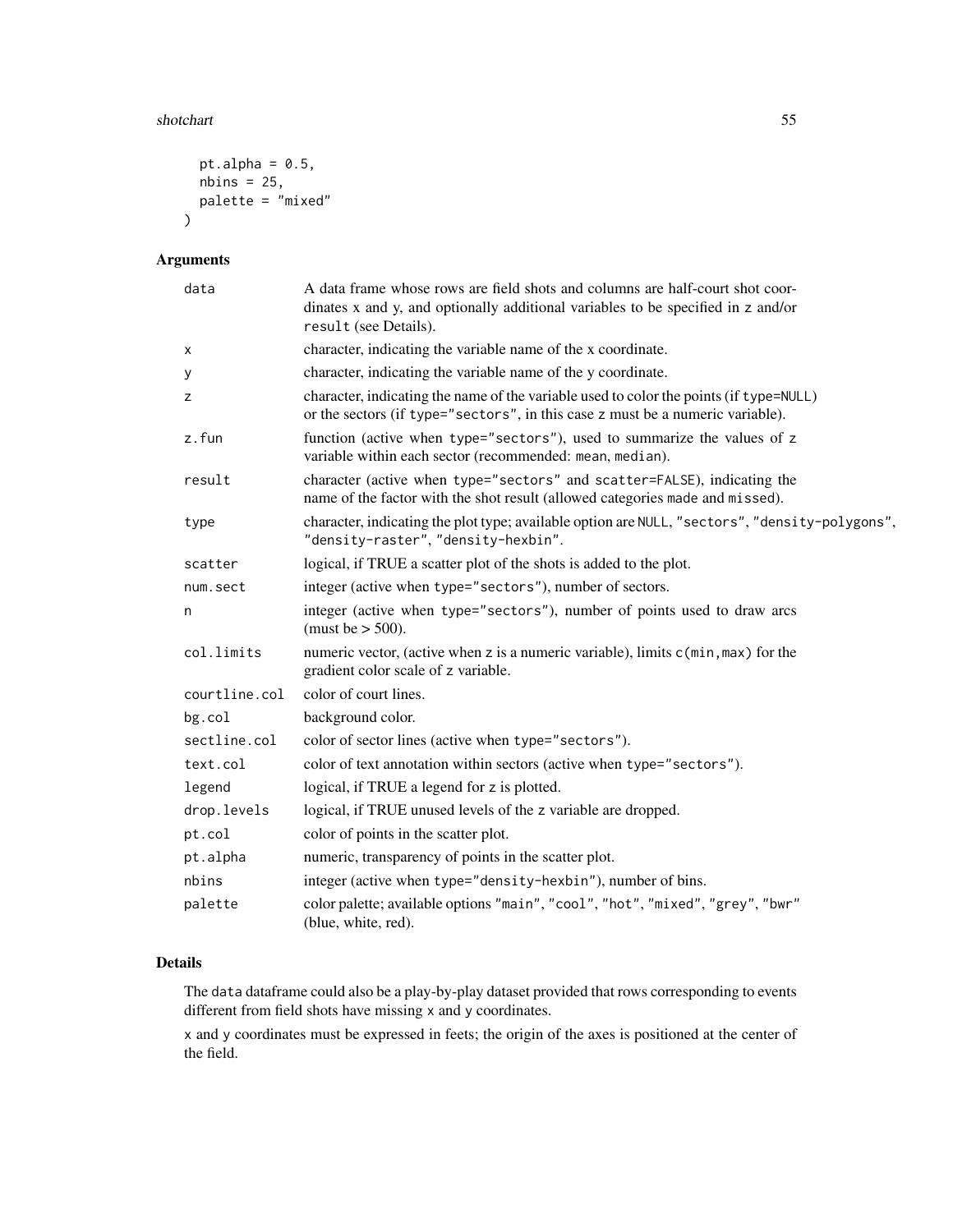#### <span id="page-55-0"></span>Value

A ggplot2 object.

#### Author(s)

Marco Sandri, Paola Zuccolotto, Marica Manisera (<br/>basketball.analyzer.help@gmail.com>)

#### References

P. Zuccolotto and M. Manisera (2020) Basketball Data Science: With Applications in R. CRC Press.

### See Also

[drawNBAcourt](#page-11-1), [geom\\_density\\_2d](#page-0-0), [geom\\_hex](#page-0-0)

#### Examples

```
PbP <- PbPmanipulation(PbP.BDB)
subdata <- subset(PbP, player=="Kevin Durant")
subdata$xx <- subdata$original_x/10
subdata$yy <- subdata$original_y/10-41.75
shotchart(data=subdata, x="xx", y="yy", scatter=TRUE)
shotchart(data=subdata, x="xx", y="yy", scatter=TRUE, z="result")
shotchart(data=subdata, x="xx", y="yy", scatter=TRUE, z="result",
          bg.col="black", courtline.col="white", palette="hot")
shotchart(data=subdata, x="xx", y="yy", result="result",
          type="sectors", sectline.col="gray", text.col="red")
shotchart(data=subdata, x="xx", y="yy", z="playlength", result="result",
          type="sectors", num.sect=5)
shotchart(data=subdata, x="xx", y="yy", type="density-polygons", palette="bwr")
shotchart(data=subdata, x="xx", y="yy", type="density-raster",
          scatter=TRUE, pt.col="tomato", pt.alpha=0.1)
shotchart(data=subdata, x="xx", y="yy", type="density-hexbin", nbins=30)
```
<span id="page-55-1"></span>simplereg *Simple linear and nonparametric regression*

#### Description

Simple linear and nonparametric regression

#### Usage

 $simplereg(x, y, type = "lin", sp = NULL)$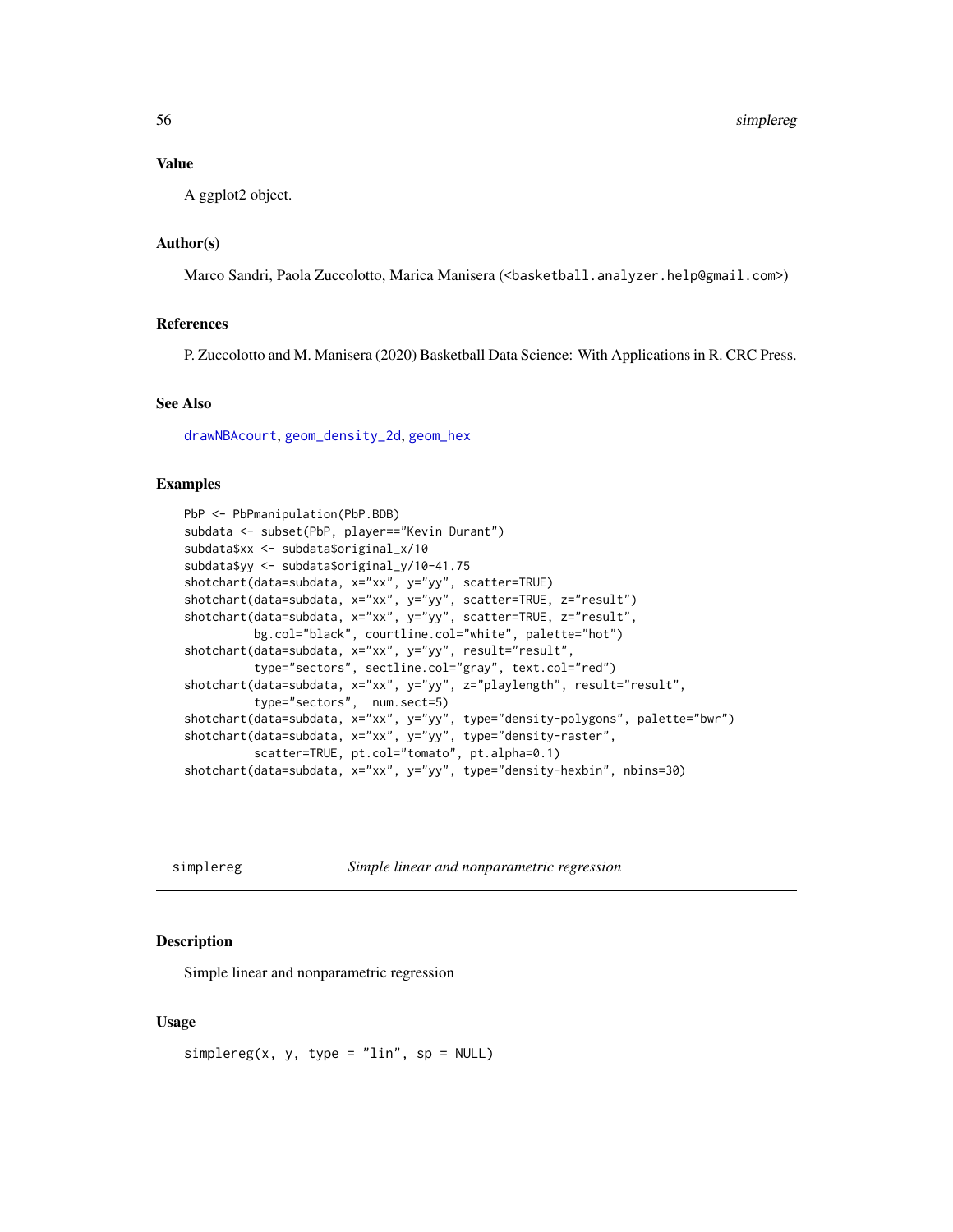#### <span id="page-56-0"></span>simplereg 57

#### Arguments

| X    | numerical vector, input x values.                                                                                                                                                       |
|------|-----------------------------------------------------------------------------------------------------------------------------------------------------------------------------------------|
|      | numerical vector, input y values.                                                                                                                                                       |
| type | character, type of regression; available options are: lin (linear regression, the<br>default), pol (local polynomial regression of degree 2), ks (nonparametric ker-<br>nel smoothing). |
| sp   | numeric, parameter to control the degree of smoothing; span for local polyno-<br>mial regression and bandwidth for ksmooth.                                                             |

#### Value

An object of class simplereg, i.e. a list with the following objects:

- Model, the output model (linear regression, local polynomial regression, or kernel smoothing)
- R2, (in-sample) coefficient of determination
- x, input x values
- y, input y values
- type, type of regression

#### Author(s)

Marco Sandri, Paola Zuccolotto, Marica Manisera (<br/>basketball.analyzer.help@gmail.com>)

### References

P. Zuccolotto and M. Manisera (2020) Basketball Data Science: With Applications in R. CRC Press.

### See Also

[loess](#page-0-0), [ksmooth](#page-0-0)

```
Pbox.sel <- subset(Pbox, MIN >= 500)
X <- Pbox.sel$AST/Pbox.sel$MIN
Y <- Pbox.sel$TOV/Pbox.sel$MIN
Pl <- Pbox.sel$Player
mod <- simplereg(x=X, y=Y, type="lin")
```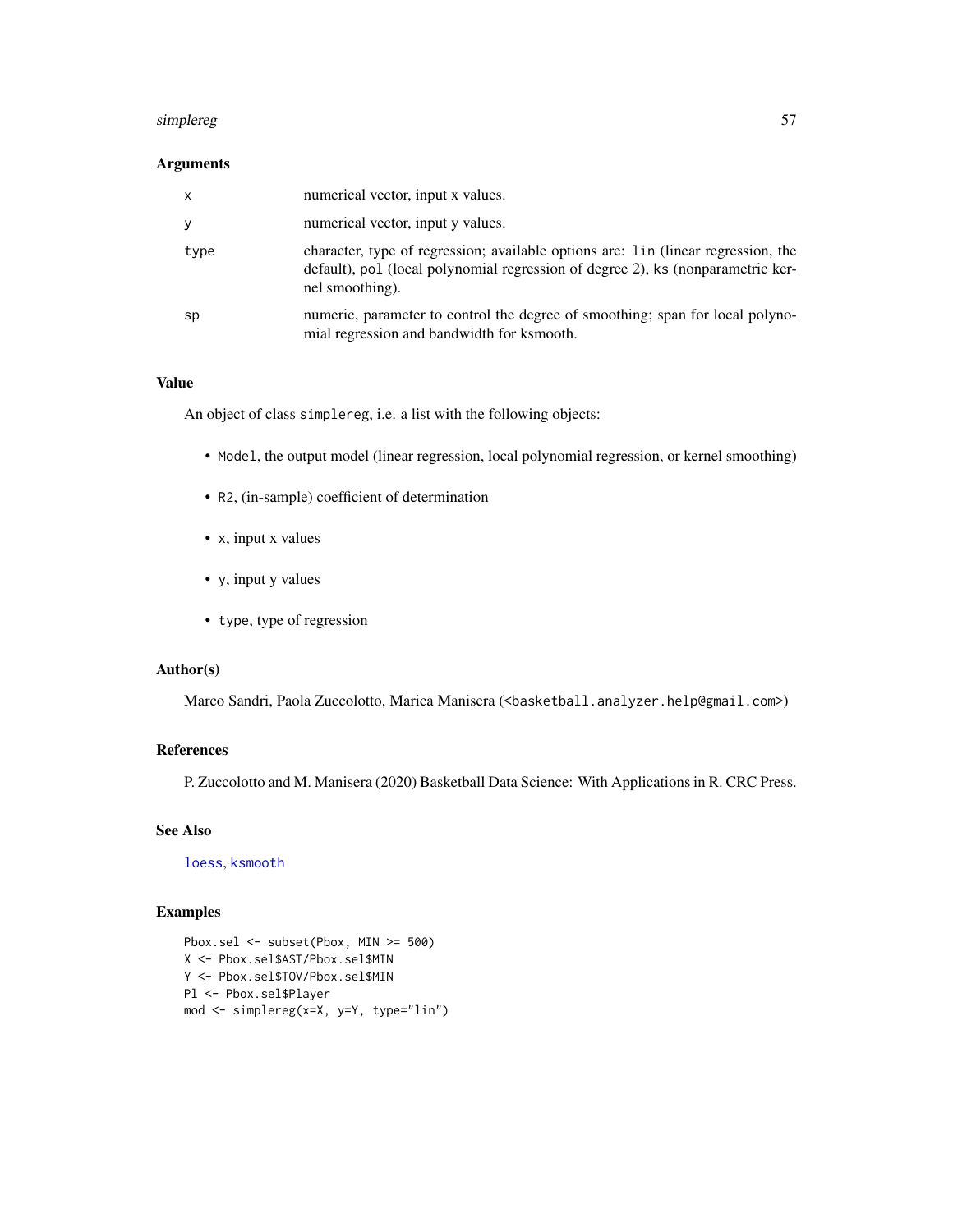<span id="page-57-0"></span>In this data frame, the cases (rows) are the analyzed teams and the variables (columns) are qualitative information such as Conference, Division, final rank, qualification for Playoffs for the NBA 2017-2018 Championship.

#### Usage

Tadd

### Format

A data frame with 30 rows and 6 variables:

Team Analyzed team (long name), factor

team Analyzed team (short name), factor

Conference Conference, factor

Division Division, factor

Rank Rank (end season), numeric

Playoff Playoff qualification (Yes or No), factor

#### Author(s)

Marco Sandri, Paola Zuccolotto, Marica Manisera (<basketballanalyzer.help@unibs.it>)

### References

P. Zuccolotto and M. Manisera (2020) Basketball Data Science: With Applications in R. CRC Press.

Tbox *Teams box scores dataset - NBA 2017-2018*

### Description

In this data frame, cases (rows) are teams and variables (columns) are referred to team achievements in the different games in the NBA 2017-2018 Championship.

#### Usage

Tbox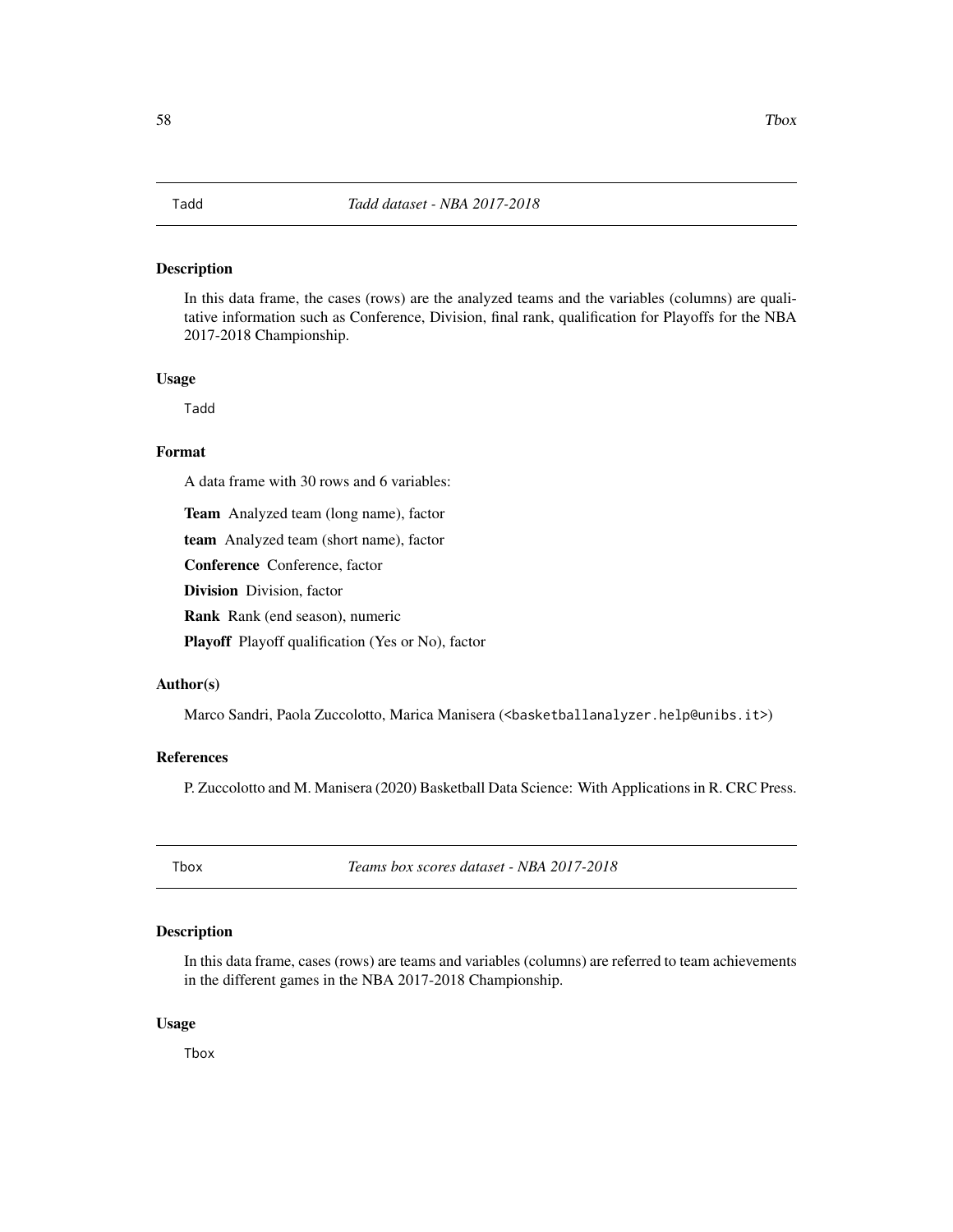#### $T$ box  $59$

### Format

A data frame with 30 rows and 23 variables:

Team Analyzed team, character

GP Games Played, numeric

MIN Minutes Played, numeric

PTS Points Made, numeric

W Games won, numeric

L Games lost, numeric

P2M 2-Point Field Goals (Made), numeric

P2A 2-Point Field Goals (Attempted), numeric

P2p 2-Point Field Goals (Percentage), numeric

P3M 3-Point Field Goals (Made), numeric

P3A 3-Point Field Goals (Attempted), numeric

P3p 3-Point Field Goals (Percentage), numeric

FTM Free Throws (Made), numeric

FTA Free Throws (Attempted), numeric

FTp Free Throws (Percentage), numeric

OREB Offensive Rebounds, numeric

DREB Defensive Rebounds, numeric

AST Assists, numeric

- TOV Turnovers, numeric
- STL Steals, numeric
- BLK Blocks, numeric
- PF Personal Fouls, numeric
- PM Plus/Minus, numeric

#### Author(s)

Marco Sandri, Paola Zuccolotto, Marica Manisera (<br/>basketballanalyzer.help@unibs.it>)

### References

P. Zuccolotto and M. Manisera (2020) Basketball Data Science: With Applications in R. CRC Press.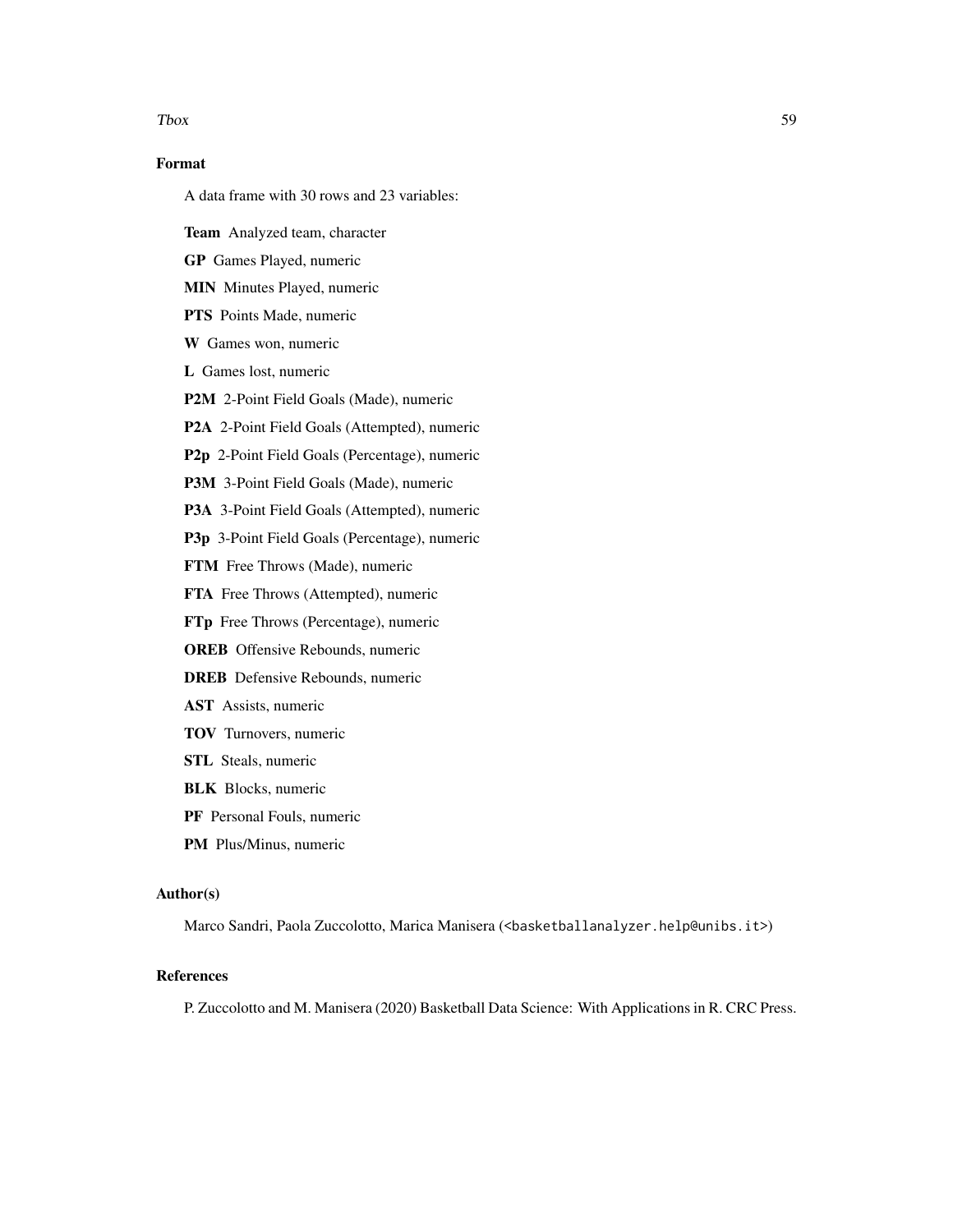<span id="page-59-1"></span><span id="page-59-0"></span>

Variability analysis

#### Usage

```
variability(data, data.var, size.var, VC = TRUE, weight = FALSE)
```
### Arguments

| data     | a data frame.                                                                                                                      |
|----------|------------------------------------------------------------------------------------------------------------------------------------|
| data.var | a vector of variable names or of column numbers defining (numeric) variables<br>whose variability will be analyzed by variability. |
| size.var | a vector of variable names or of column numbers defining variables for weights<br>(active only if weight=TRUE).                    |
| VC.      | logical; if TRUE, calculates variation coefficients of variables in data, var.                                                     |
| weight   | logical; if TRUE, calculates weighted variation coefficients and standard devia-<br>tions.                                         |

### Value

A list with the following elements: ranges, standard deviations, variation coefficients, and two dataframes (data, size).

#### Author(s)

Marco Sandri, Paola Zuccolotto, Marica Manisera (<br/>basketballanalyzer.help@unibs.it>)

```
Pbox.BC <- subset(Pbox, Team=="Oklahoma City Thunder" & MIN >= 500,
                    select=c("P2p","P3p","FTp","P2A","P3A","FTA"))
list_variability <- variability(data=Pbox.BC, data.var=c("P2p","P3p","FTp"),
                                size.var=c("P2A","P3A","FTA"), weight=TRUE)
print(list_variability)
plot(list_variability, leg.brk=c(10,25,50,100,500,1000), max.circle=30)
```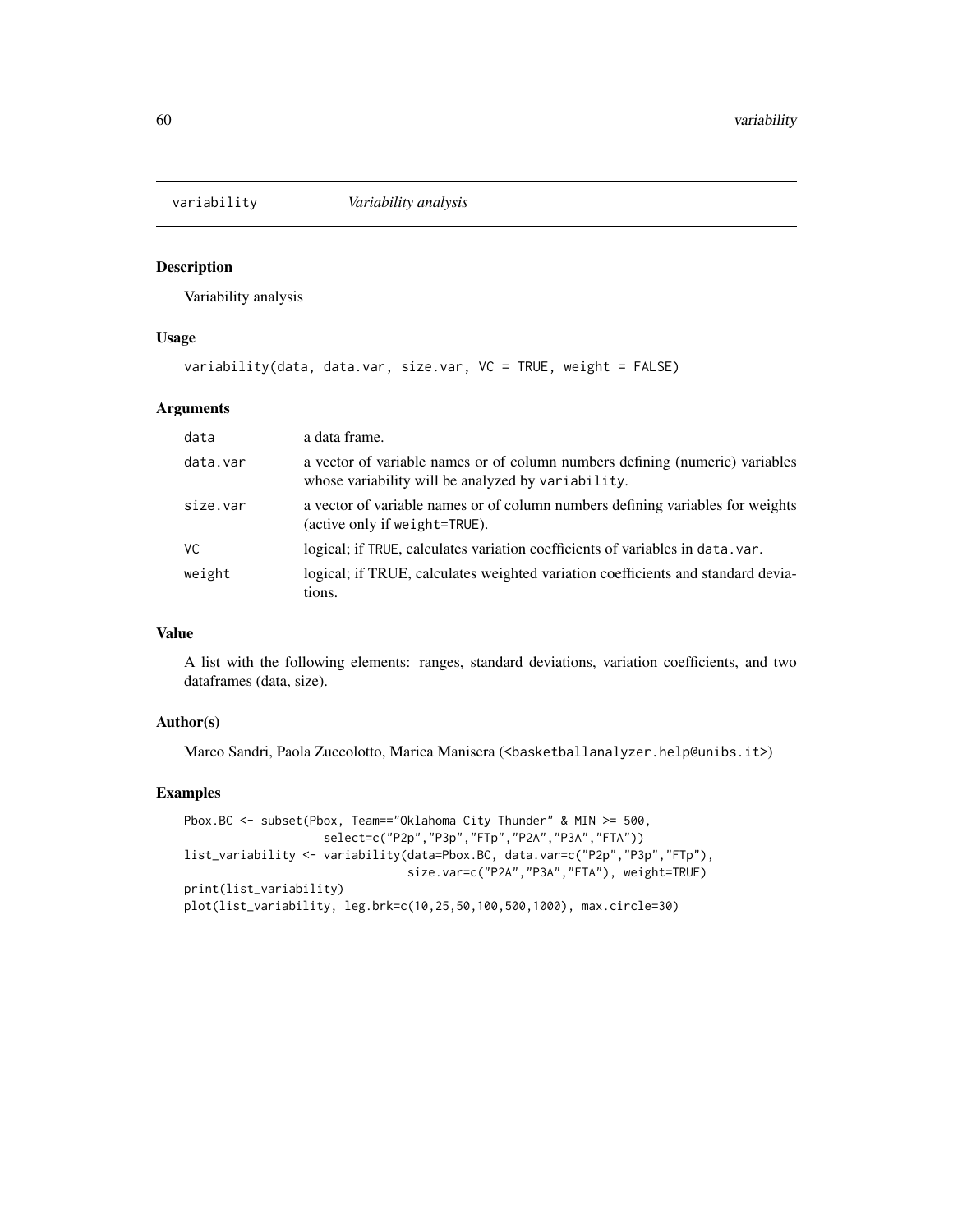# <span id="page-60-0"></span>Index

∗Topic datasets Obox , [32](#page-31-0) Pbox , [33](#page-32-0) PbP.BDB, [34](#page-33-0) Tadd , [58](#page-57-0) Tbox , [58](#page-57-0) assistnet , [3](#page-2-0) , *[20](#page-19-0)* , *[37,](#page-36-0) [38](#page-37-0)* barline , [4](#page-3-0) bubbleplot , [5](#page-4-0) cor , *[7](#page-6-0)* cor.mtest , *[7](#page-6-0)* corranalysis , [7](#page-6-0) , *[21](#page-20-0)* , *[39](#page-38-0)* CreateRadialPlot, [8](#page-7-0) density , *[11](#page-10-0)* densityplot , [10](#page-9-0) dist , *[31](#page-30-0)* drawNBAcourt , [12](#page-11-0) , *[56](#page-55-0)* expectedpts , [13](#page-12-0) fourfactors , [15](#page-14-0) , *[22](#page-21-0)* , *[40](#page-39-0)* geom\_density\_2d , *[56](#page-55-0)* geom\_hex , *[56](#page-55-0)* geom\_text\_repel , *[45](#page-44-0)* ggpairs , *[51](#page-50-0) , [52](#page-51-0)* gplot.layout , *[37](#page-36-0)* hclust , *[17,](#page-16-0) [18](#page-17-0)* hclustering , [17](#page-16-0) , *[23](#page-22-0)* , *[41](#page-40-0)* inequality , [19](#page-18-0) , *[24](#page-23-0)* , *[42](#page-41-0)* is.assistnet, [20](#page-19-0) is.corranalysis , [21](#page-20-0) is.fourfactors , [22](#page-21-0) is.hclustering , [23](#page-22-0) is.inequality , [24](#page-23-0)

is.kclustering , [25](#page-24-0) is.MDSmap , [26](#page-25-0) is.simplereg, [27](#page-26-0) is.variability , [28](#page-27-0) isoMDS , *[31](#page-30-0)* kclustering , *[25](#page-24-0)* , [29](#page-28-0) , *[43](#page-42-0)* kmeans , *[29](#page-28-0) , [30](#page-29-0)* ksmooth , *[14](#page-13-0)* , *[53](#page-52-0)* , *[57](#page-56-0)* loess , *[57](#page-56-0)* MDSmap , *[26](#page-25-0)* , [30](#page-29-0) , *[44](#page-43-0) , [45](#page-44-0)* network , *[4](#page-3-0)* Obox , [32](#page-31-0) Pbox , [33](#page-32-0) PbP.BDB , [34](#page-33-0) , *[36](#page-35-0)* PbPmanipulation , [35](#page-34-0) plot.assistnet , [36](#page-35-0) plot.corranalysis , *[8](#page-7-0)* , [38](#page-37-0) plot.fourfactors , *[17](#page-16-0)* , [39](#page-38-0) plot.hclustering , *[18](#page-17-0)* , [40](#page-39-0) plot.inequality , *[19](#page-18-0)* , [42](#page-41-0) plot.kclustering , *[30](#page-29-0)* , [43](#page-42-0) , *[50](#page-49-0)* plot.MDSmap , *[31](#page-30-0)* , [44](#page-43-0) plot.simplereg , [46](#page-45-0) plot.variability , [47](#page-46-0) radialprofile , *[41](#page-40-0)* , *[43](#page-42-0)* , [49](#page-48-0) rect.dendrogram , *[41](#page-40-0)* scale\_colour\_gradient2 , *[6](#page-5-0)* scale\_size , *[48](#page-47-0)* scatterplot , [50](#page-49-0) scoringprob , [52](#page-51-0) shotchart , [54](#page-53-0) simplereg , *[27](#page-26-0)* , *[47](#page-46-0)* , [56](#page-55-0)

Tadd , [58](#page-57-0)